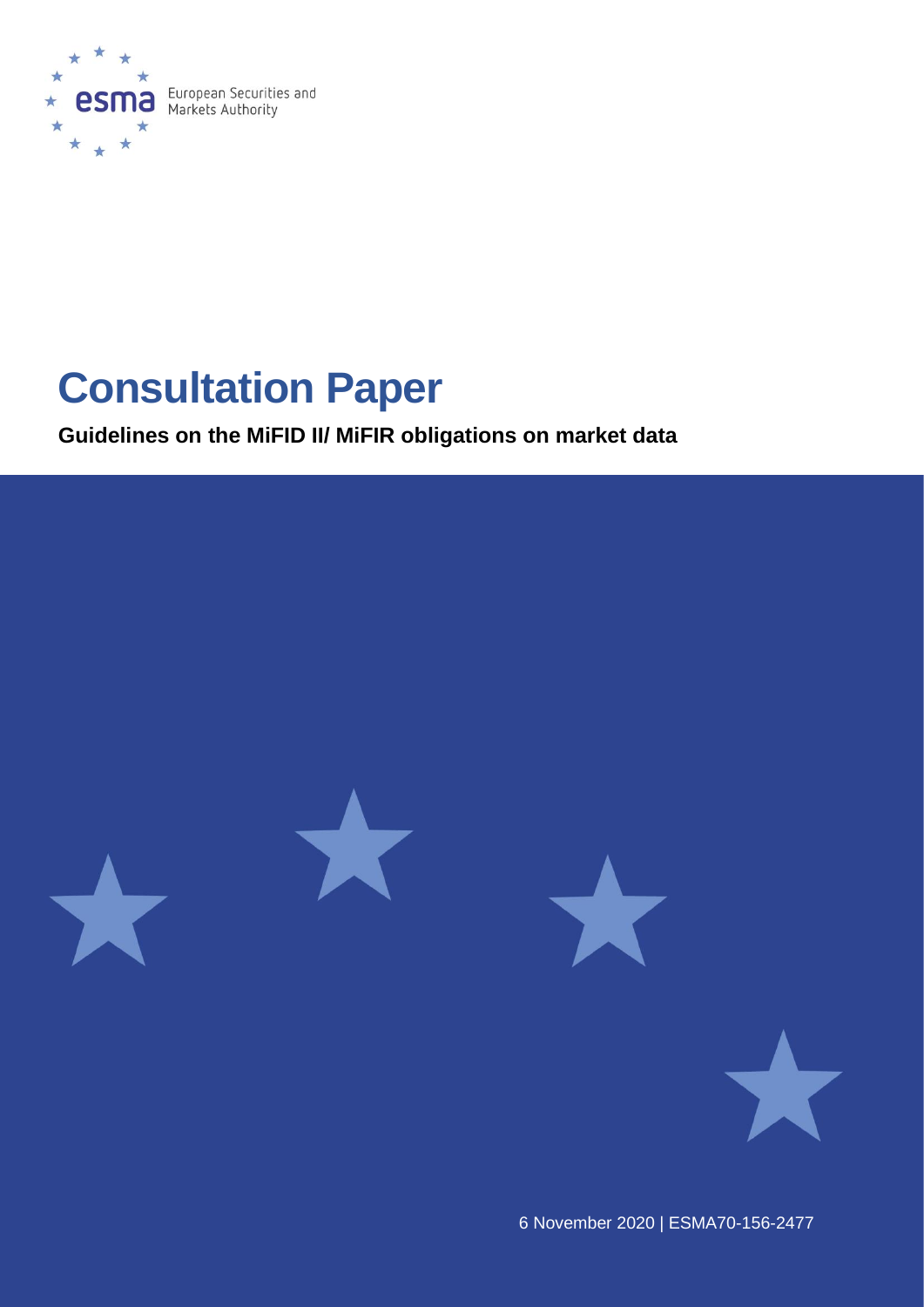

6 November 2020 ESMA70-156-2477

## **Responding to this paper**

ESMA invites comments on all matters in this paper and in particular on the specific questions summarised in Annex I. Comments are most helpful if they:

- 1. respond to the question stated;
- 2. indicate the specific question to which the comment relates;
- 3. contain a clear rationale; and
- 4. describe any alternatives ESMA should consider.

ESMA will consider all comments received by **11 January 2021**.

All contributions should be submitted online at [www.esma.europa.eu](http://www.esma.europa.eu/) under the heading 'Your input - Consultations'.

#### **Publication of responses**

All contributions received will be published following the close of the consultation, unless you request otherwise. Please clearly and prominently indicate in your submission any part you do not wish to be publicly disclosed. A standard confidentiality statement in an email message will not be treated as a request for non-disclosure. A confidential response may be requested from us in accordance with ESMA's rules on access to documents. We may consult you if we receive such a request. Any decision we make not to disclose the response is reviewable by ESMA's Board of Appeal and the European Ombudsman.

#### **Data protection**

Information on data protection can be found at [www.esma.europa.eu](http://www.esma.europa.eu/) under the heading ['Data](https://www.esma.europa.eu/about-esma/data-protection)  [protection'](https://www.esma.europa.eu/about-esma/data-protection).

#### **Who should read this paper?**

This consultation paper is interesting for you if you are a trading venue, an APA, an SI or a consumer of market data.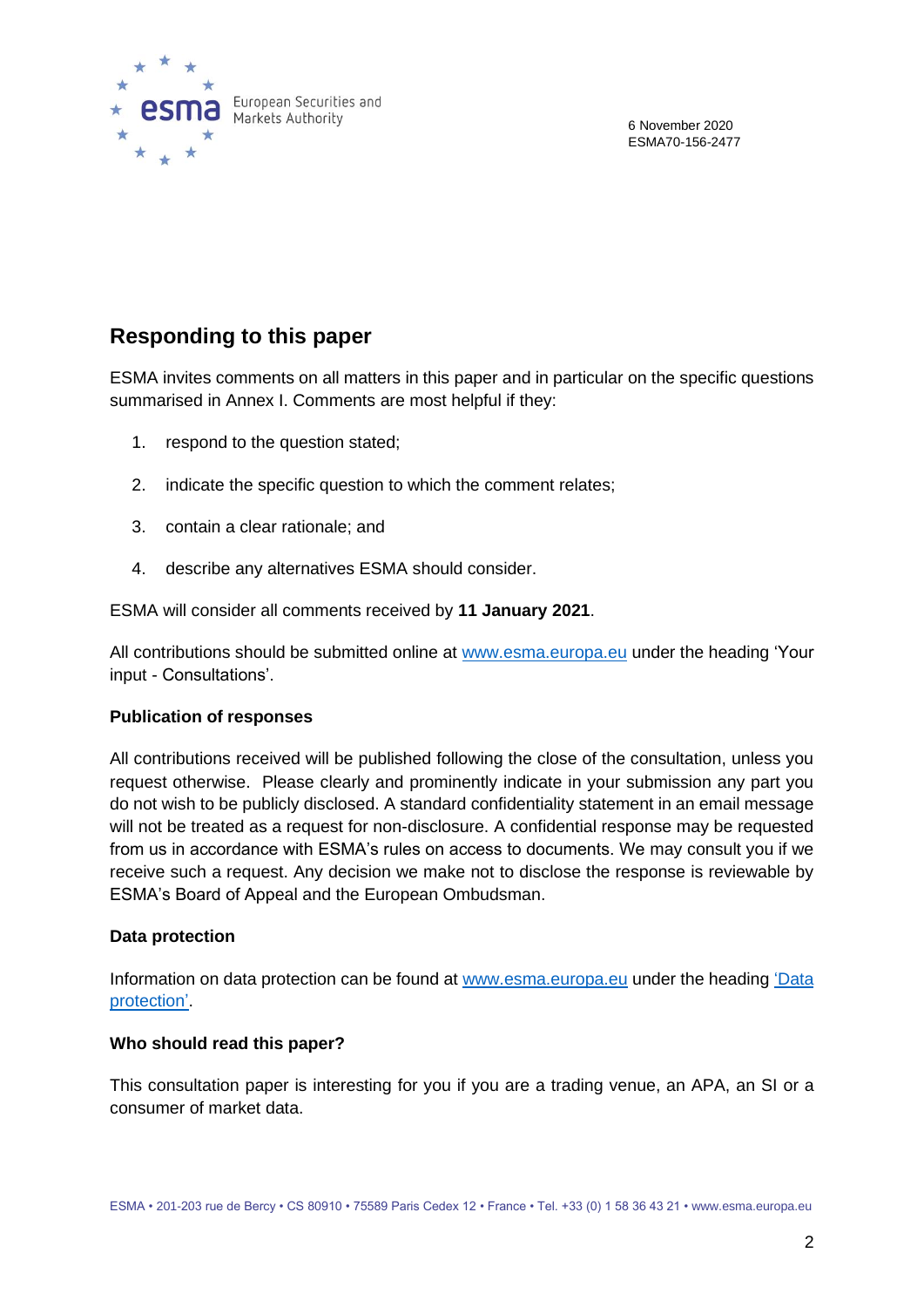

# **Table of Contents**

| 1 |       |                                                                                |  |  |
|---|-------|--------------------------------------------------------------------------------|--|--|
| 2 |       |                                                                                |  |  |
| 3 |       | Applicability for market data providers offering market data free of charge  9 |  |  |
| 4 |       |                                                                                |  |  |
|   | 4.1   |                                                                                |  |  |
|   | 4.2   |                                                                                |  |  |
| 5 |       | Obligation to provide market data on a non-discriminatory basis 12             |  |  |
|   | 5.1   |                                                                                |  |  |
|   | 5.2   |                                                                                |  |  |
| 6 |       |                                                                                |  |  |
|   | 6.1   |                                                                                |  |  |
|   | 6.2   |                                                                                |  |  |
| 7 |       |                                                                                |  |  |
|   | 7.1   |                                                                                |  |  |
|   | 7.2   |                                                                                |  |  |
| 8 |       |                                                                                |  |  |
|   | 8.1   |                                                                                |  |  |
|   | 8.2   |                                                                                |  |  |
|   | 8.2.1 |                                                                                |  |  |
|   | 8.2.2 |                                                                                |  |  |
|   | 8.2.3 |                                                                                |  |  |
|   | 8.2.4 |                                                                                |  |  |
| 9 |       | Making data available free of charge 15 minutes after publication 25           |  |  |
|   | 9.1   |                                                                                |  |  |
|   | 9.2   |                                                                                |  |  |
|   |       |                                                                                |  |  |
|   |       |                                                                                |  |  |
|   | 10.1  |                                                                                |  |  |
|   | 10.2  |                                                                                |  |  |
|   | 10.3  |                                                                                |  |  |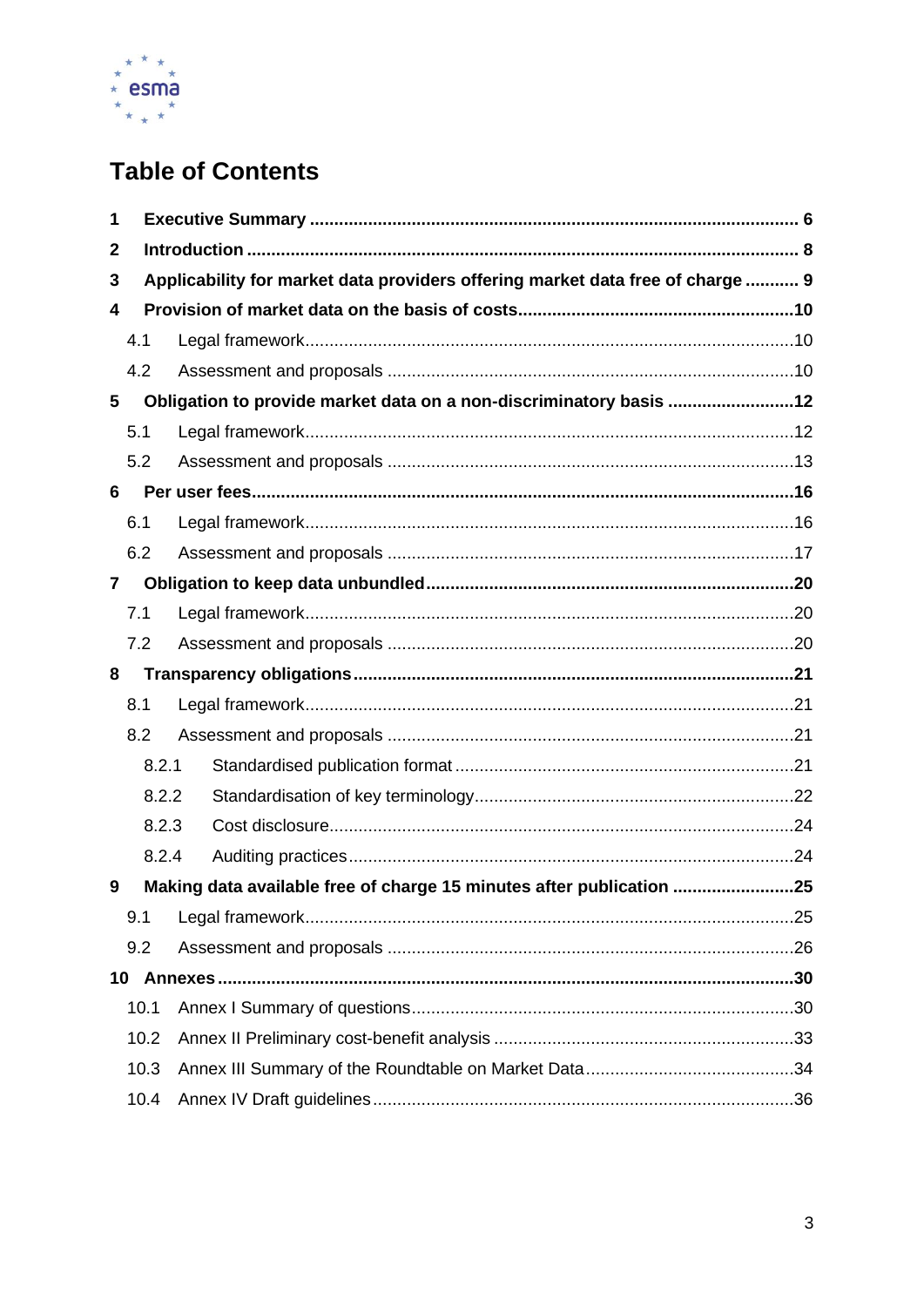

# **References and abbreviations**

#### **Legislative references**

| MiFID II                    | Directive 2014/65/EU of the European Parliament and of the<br>Council of 15 May 2014 on markets in financial instruments<br>amending<br>Directive 2002/92/EC<br>and<br>and<br><b>Directive</b><br>2011/61/EU <sup>1</sup>                                                                                                                                                                                                                                                                |
|-----------------------------|------------------------------------------------------------------------------------------------------------------------------------------------------------------------------------------------------------------------------------------------------------------------------------------------------------------------------------------------------------------------------------------------------------------------------------------------------------------------------------------|
| <b>MiFIR</b>                | Regulation (EU) No 600/2014 of the European Parliament<br>and of Council 15 May 2014 on markets in financial<br>instruments and amending Regulation (EU) No 648/2012 <sup>2</sup>                                                                                                                                                                                                                                                                                                        |
| <b>ESMA Regulation</b>      | Regulation (EU) No 1095/2010 of the European Parliament<br>and of the Council of 24 November 2010 establishing a<br>European Supervisory Authority (European Securities and<br>Markets Authority), amending Decision No 716/2009/EC and<br>repealing Commission Decision 2009/77/EC <sup>3</sup>                                                                                                                                                                                         |
| <b>Delegated Regulation</b> | Commission Delegated Regulation (EU) No 2017/565                                                                                                                                                                                                                                                                                                                                                                                                                                         |
| (EU) No 2017/565            | supplementing Directive 2014/65/EU of the European<br>Parliament and of the Council as regards organisational<br>requirements and operating conditions for investment firms<br>and defined terms for the purposes of that Directive <sup>4</sup>                                                                                                                                                                                                                                         |
| <b>Delegated Regulation</b> | Commission Delegated Regulation (EU) No 2017/567                                                                                                                                                                                                                                                                                                                                                                                                                                         |
| (EU) No 2017/567            | supplementing Regulation (EU) No 600/2014 of the<br>European Parliament and of the Council with regard to<br>definitions,<br>portfolio<br>transparency,<br>compression<br>and<br>supervisory measures on product intervention and positions <sup>5</sup>                                                                                                                                                                                                                                 |
| RTS <sub>1</sub>            | Commission Delegated Regulation (EU) No 2017/587 of 14<br>July 2016 supplementing Regulation (EU) No 600/2014 of the<br>European Parliament and of the Council on markets in<br>financial instruments with regard to regulatory technical<br>standards on transparency requirements for trading venues<br>and investment firms in respect of shares, depositary<br>receipts, exchange-traded funds, certificates and other<br>similar financial instruments and on transaction execution |

<sup>1</sup> OJ L 173, 12.06.2014, p. 349.

<sup>2</sup> OJ L 173, 12.06.2014, p. 84.

<sup>3</sup> OJ L 331, 15.12.2010, p. 84.

<sup>4</sup> OJ L 87, 31.03.2017, p. 1.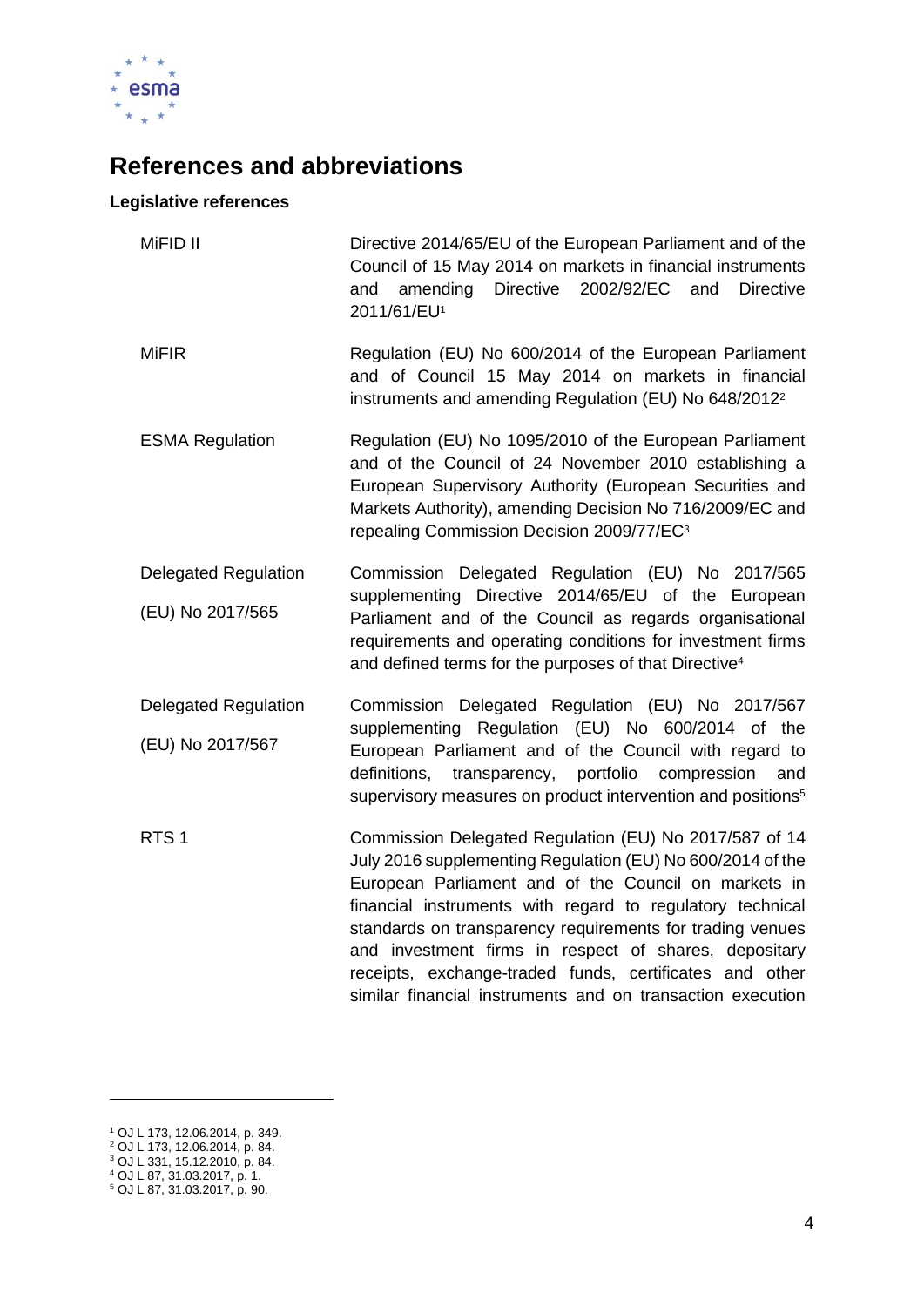

|                         | obligations in respect of certain shares on a trading venue or<br>by a systematic internaliser <sup>6</sup>                                                                                                                                                                                                                                                                                                                          |
|-------------------------|--------------------------------------------------------------------------------------------------------------------------------------------------------------------------------------------------------------------------------------------------------------------------------------------------------------------------------------------------------------------------------------------------------------------------------------|
| RTS <sub>2</sub>        | Commission Delegated Regulation (EU) No 2017/583 of 14<br>July 2016 supplementing Regulation (EU) No 600/2014 of the<br>European Parliament and of the Council on markets in<br>financial instruments with regard to regulatory technical<br>standards on transparency requirements for trading venues<br>and investment firms in respect of bonds, structured finance<br>products, emission allowances and derivatives <sup>7</sup> |
| <b>Other references</b> |                                                                                                                                                                                                                                                                                                                                                                                                                                      |
| Report on Market Data   | MIFID II/MIFIR Review Report No. 1 of 5 December 2019 on<br>the developments in prices for pre- and post-trade data and<br>the consolidated tape for equity instruments                                                                                                                                                                                                                                                              |
| <b>Abbreviations</b>    |                                                                                                                                                                                                                                                                                                                                                                                                                                      |
| <b>ESMA</b>             | <b>European Securities and Markets Authority</b>                                                                                                                                                                                                                                                                                                                                                                                     |
| <b>RCB</b>              | <b>Reasonable Commercial Basis</b>                                                                                                                                                                                                                                                                                                                                                                                                   |
| <b>APA</b>              | <b>Approved Publication Arrangement</b>                                                                                                                                                                                                                                                                                                                                                                                              |
| <b>CTP</b>              | <b>Consolidated Tape Provider</b>                                                                                                                                                                                                                                                                                                                                                                                                    |
| SI                      | Systematic Internaliser                                                                                                                                                                                                                                                                                                                                                                                                              |
| <b>NCAs</b>             | <b>National Competent Authorities</b>                                                                                                                                                                                                                                                                                                                                                                                                |

<sup>6</sup> OJ L 87, 31.03.2017, p. 387.

<sup>7</sup> OJ L 87, 31.03.2017, p. 229.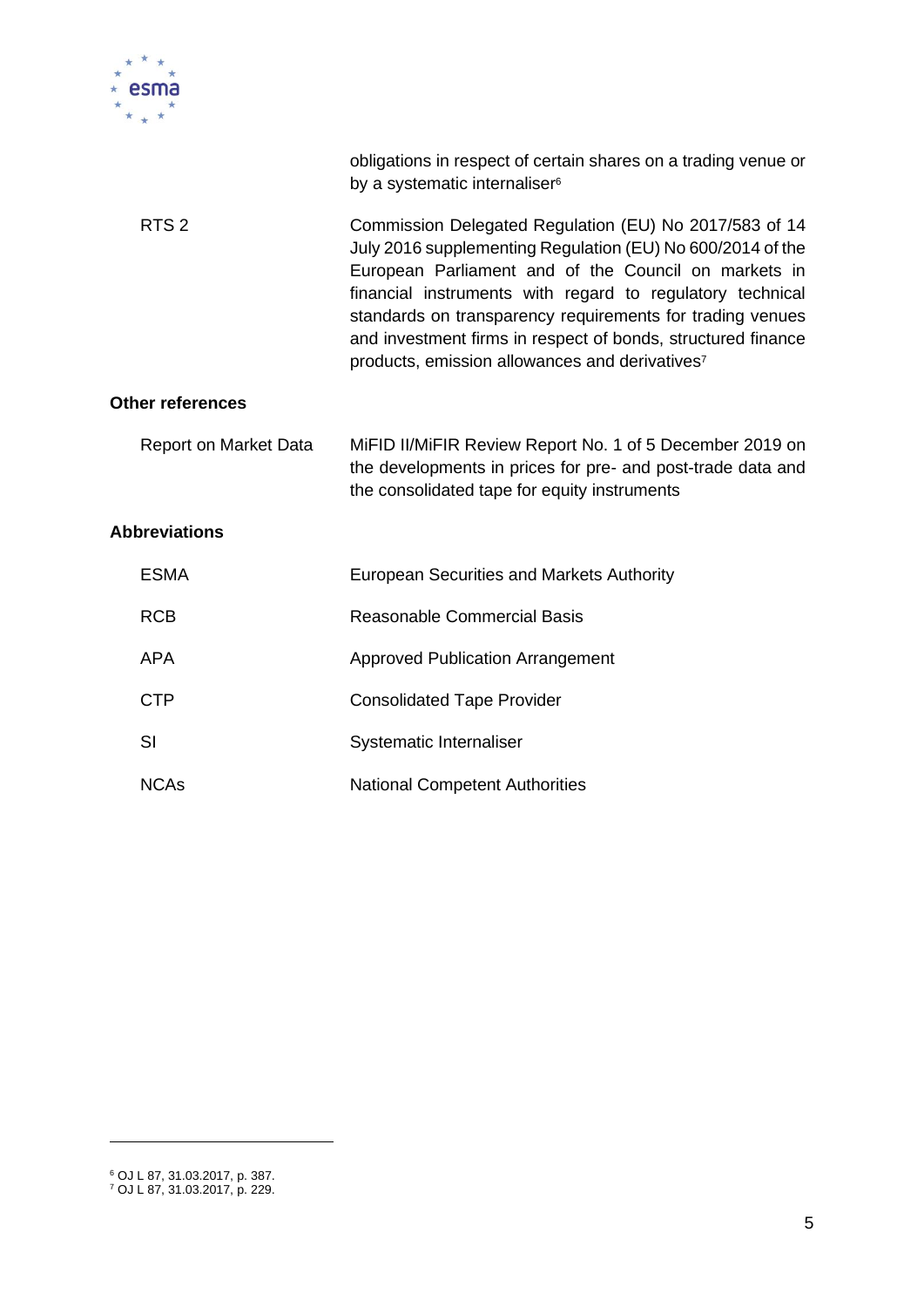

# <span id="page-5-0"></span>**1 Executive Summary**

#### **Reasons for publication**

On 5 December 2019, ESMA published the MiFID II/MiFIR Report on the developments in prices for pre- and post-trade data and the consolidated tape for equity instruments <sup>8</sup> (hereafter referred to as 'Report on Market Data').

In this report, ESMA presented, inter alia, its assessment and recommendations on the development of prices for market data and the application of the main MiFID II/MiFIR provisions aiming at reducing the cost of market data: the requirement to publish market data on a reasonable commercial basis (RCB), the requirement to provide market data in a disaggregated format, and the requirement to make market data available free of charge 15 minutes after publication. In the report, ESMA made some recommendations to the European Commission on possible amendments to Level 1 provisions and also committed to develop supervisory guidance in the area of market data. ESMA has now drafted this guidance in the form of Guidelines.

#### **Contents**

In this Consultation Paper (CP) ESMA consults on draft guidelines on the MiFID II/MiFIR obligations on market data. By providing clarity for market participants, the proposed guidelines will ensure better and uniform application of these MiFID II/MiFIR obligations. ESMA also believes that the implementation of these Guidelines supports consistent, efficient and effective supervisory practices.

#### The CP is structured as follows:

- Section 3 covers ESMA's proposal for Guidelines on the provision of market data on the basis of costs.
- Section 4 sets out ESMA's proposal for Guidelines on the obligation to provide market data on a non-discriminatory basis.
- Section 5 sets out ESMA's proposal for Guidelines on the per-user fee obligation.
- Section 6 explains the rationale for Guidelines on the obligation to keep market data unbundled; and
- Section 7 covers Guidelines on the transparency obligations in relation to (i) the development of a standardised publication format, (ii) standardisation of key terminology used, (iii) accounting methodologies for setting market data fees, and (iv) auditing practices.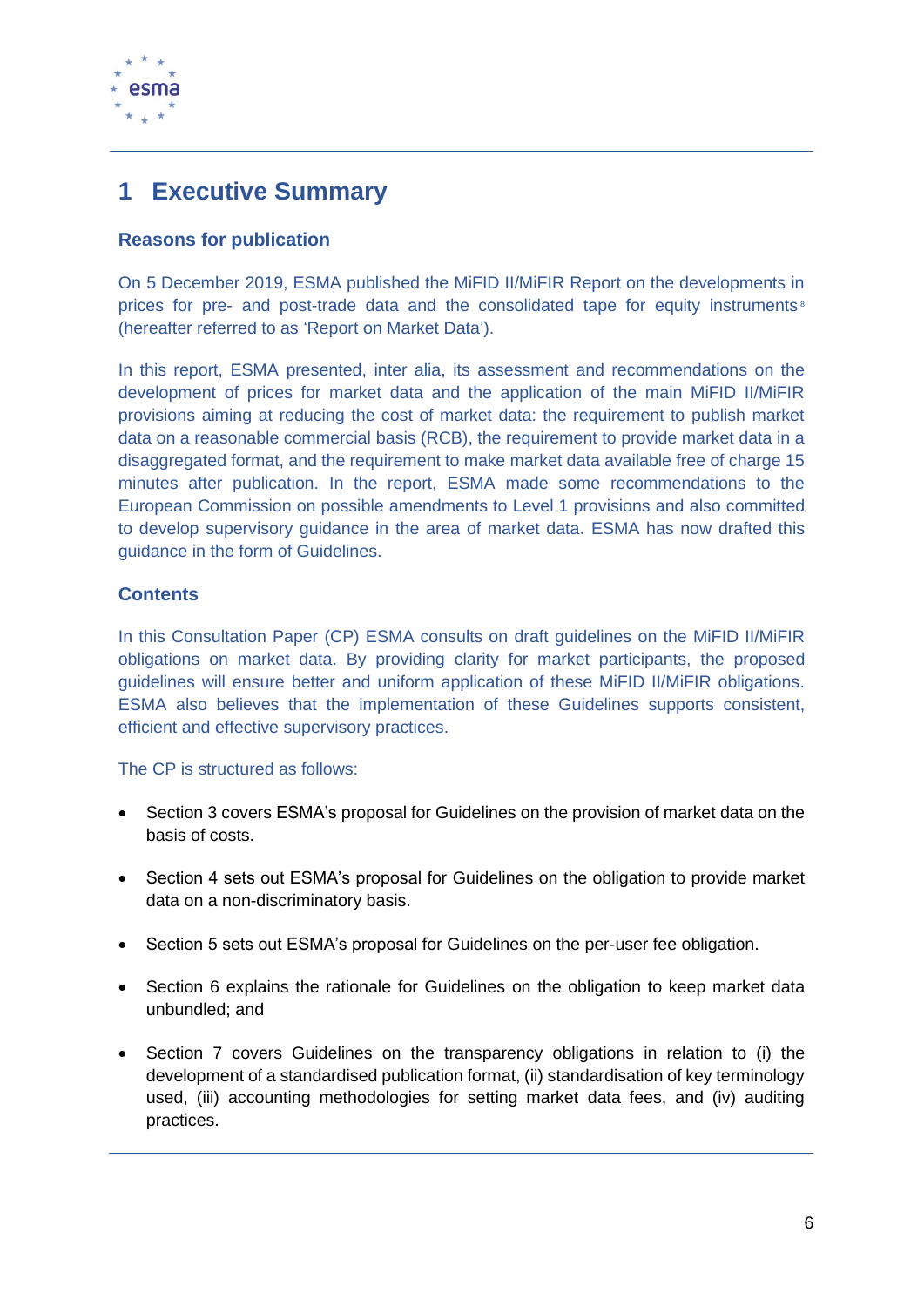

• Section 8 sets out ESMA's proposal for Guidelines on the provision of market data free of charge 15 minutes after publication.

The CP also includes the following annexes:

- Annex I sets out a list of all the questions of the CP;
- Annex II sets out the costs and benefits analysis;
- Annex III provides a summary of the stakeholder roundtable on market data organised by ESMA in June 2020; and
- Annex IV sets out the draft ESMA Guidelines with, in turn, accompanying annexes.

#### **Next Steps**

8

ESMA will consider the feedback it received to this consultation and expects to publish a final report and final Guidelines by Q2 2021.

[https://www.esma.europa.eu/sites/default/files/library/mifid\\_ii\\_mifir\\_review\\_report\\_no\\_1\\_on\\_prices\\_for\\_market\\_data\\_and\\_the\\_e](https://www.esma.europa.eu/sites/default/files/library/mifid_ii_mifir_review_report_no_1_on_prices_for_market_data_and_the_equity_ct.pdf) [quity\\_ct.pdf](https://www.esma.europa.eu/sites/default/files/library/mifid_ii_mifir_review_report_no_1_on_prices_for_market_data_and_the_equity_ct.pdf)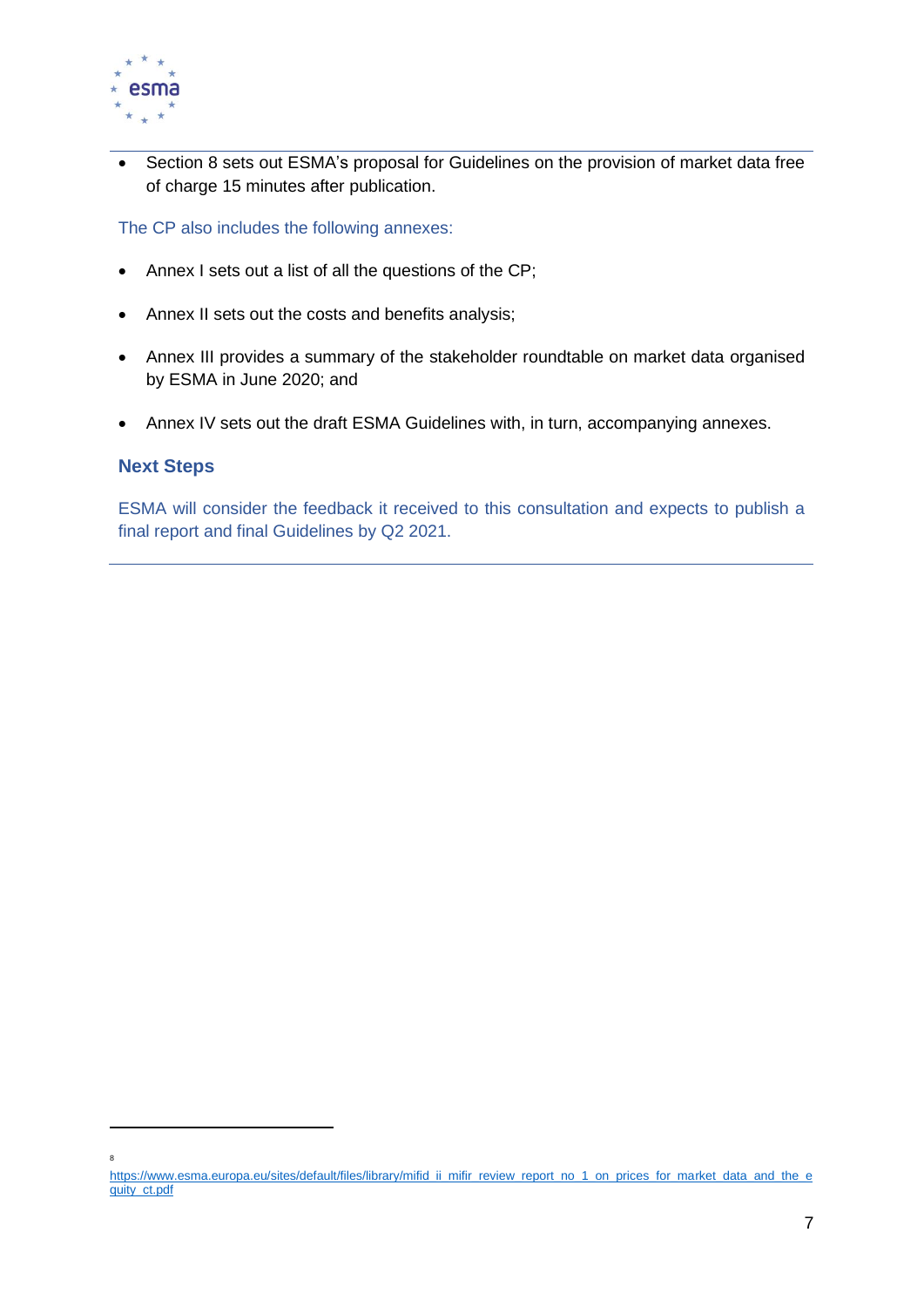

# <span id="page-7-0"></span>**2 Introduction**

- 5. The provision of market data is essential for market participants to obtain a desired overview of trading activity. Therefore, MiFID II/MiFIR introduced provisions to ensure that market data is available to market participants in an easily accessible, fair and nondiscriminatory manner, to decrease the average cost of the market data and to make data available to a wider range of market participants.
- 6. Market participants involved in the discussion on the provision of market data consist of, broadly speaking, market data providers, market data redistributors and market data users, or customers. Customers, amongst which brokers, banks and fund managers, are reliant on market data providers, such as venues, for market data. In many cases a data redistributor is involved in the chain as well, usually to pool data from different sources. These different stakeholders are listed in the figure below.



**FIGURE 1: SCHEME ON THE PROVISION OF DATA**

- 7. ESMA has already previously carried out work in the area of market data. In particular, ESMA has published its Report on Market Data in December 2019, in which the development in prices for pre- and post-trade transparency was a key subject. In that report, ESMA committed to develop guidance on a number of requirements.
- 8. Specifically, the guidance concerns the requirements stipulated in Articles 13, 15(1) and 18(8) of MiFIR and 64(1) and 65(1) and (2) of MiFID II, that regulated markets, MTFs, OTFs, APAs, CTPs and SIs (hereafter referred to as 'market data providers') shall provide market data on a reasonable commercial basis (RCB) and ensure nondiscriminatory access to that information. Articles 6 to 11 of Delegated Regulation (EU) No 2017/567 and 84 to 89 of Delegated Regulation (EU) No 2017/565 further specify these requirements.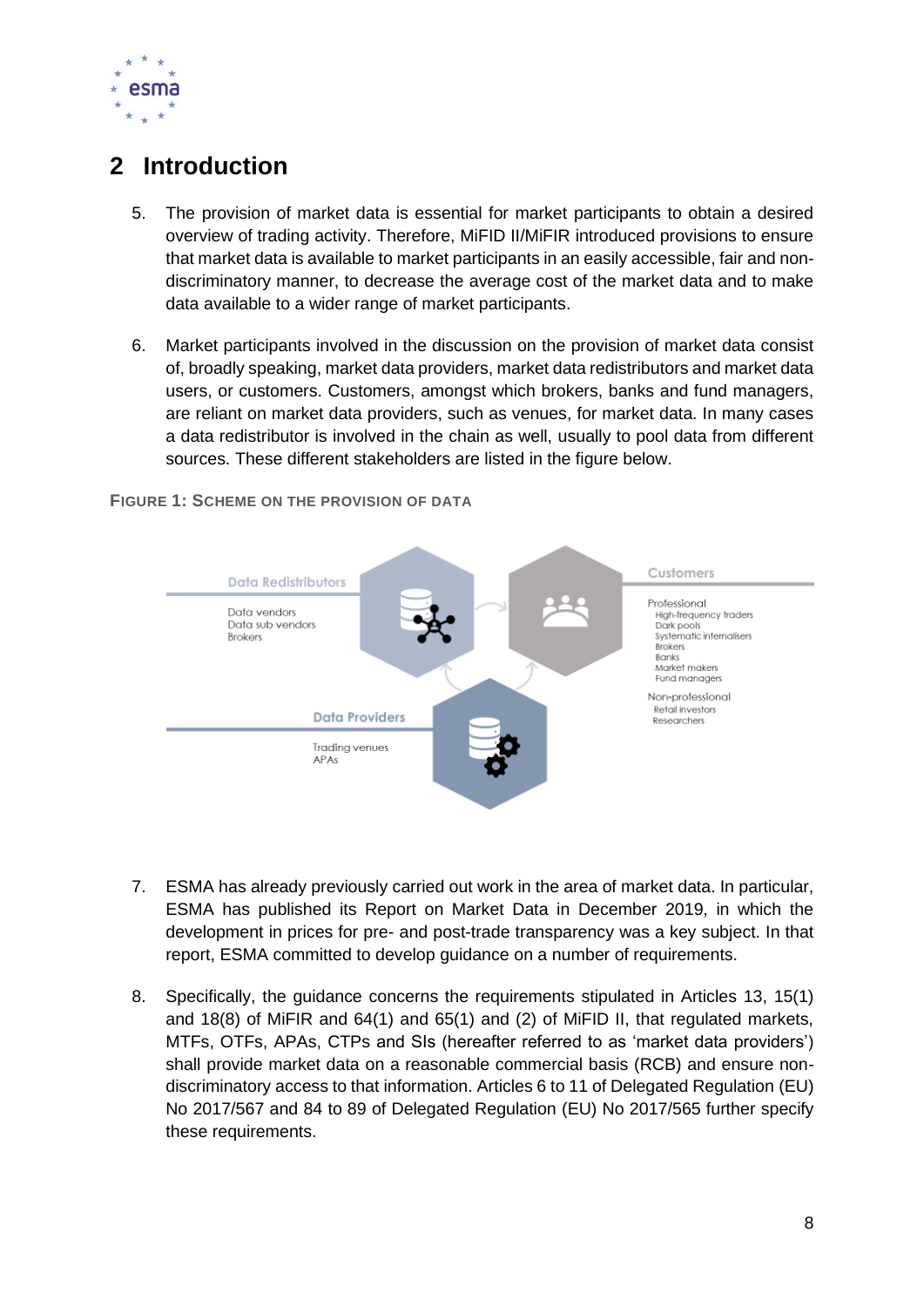

- 9. Furthermore, the guidance concerns the requirement specified in Article 13(1) of MiFIR, that trading venues are required to make data available free of charge 15 minutes after publication ('delayed data'). The same obligation is provided by Article 64(1) and 65(1) of MiFID II in respect to APAs and CTPs.
- 10. The guidance has been developed in the form of Guidelines, which are based on Article 16(1) of the ESMA Regulation. The current Consultation Paper (CP) includes analysis and proposals for these Guidelines.
- 11. In order to gather views on the possible content of these Guidelines, ESMA organised a roundtable in June 2020. In Annex III of this CP the feedback that ESMA received during this roundtable is included. The Guidelines also build upon input received from bilateral meetings with stakeholders. Lastly, ESMA used input from NCAs that was received through questionnaires.
- 12. In the sections below, the following structure is maintained. First of all, section 3 touches upon the applicability of the Guidelines to those market data providers offering market data free of charge. Next, sections 4 to 7 concern those aspects of the Guidelines that relate to the RCB requirements, including the provision of market data on the basis of cost, the obligation to provide market data on a non-discriminatory basis, the per user model, the obligation to keep data unbundled and the transparency obligations. Section 8 covers the proposed Guidelines on delayed data. Each section contains an outline of the legal framework, an analysis of the current situation and an explanation of the proposed Guidelines. Stakeholders are invited to comment on the questions listed in each section.
- 13. In the annexes to this CP, readers can find a list of all the questions in the CP, a preliminary costs and benefits analysis, a summary of the roundtable on market data; and the draft Guidelines.

# <span id="page-8-0"></span>**3 Applicability for market data providers offering market data free of charge**

- 14. Market data providers offering market data free of charge are exempted from most of the Level 2 provisions on market data. More specifically, according to Article 84(2) of Delegated Regulation (EU) No 2017/565 and Article 6(2) of Delegated Regulation (EU) No 2017/567 the requirements on providing market data on the basis of costs, the different categories of clients under the requirement to provide data on a nondiscriminatory basis, per user fees, data disaggregation, and the transparency obligations do not apply to market data providers offering market data free of charge.
- 15. Nevertheless, ESMA understands that a number of Level 2 requirements on the market data provision do apply to such market data providers. Notably, the requirement to make market data available to all customers on the same terms and conditions, the requirement to have scalable capacities in place to ensure that customers can obtain timely access to market data at all times on a non-discriminatory basis and the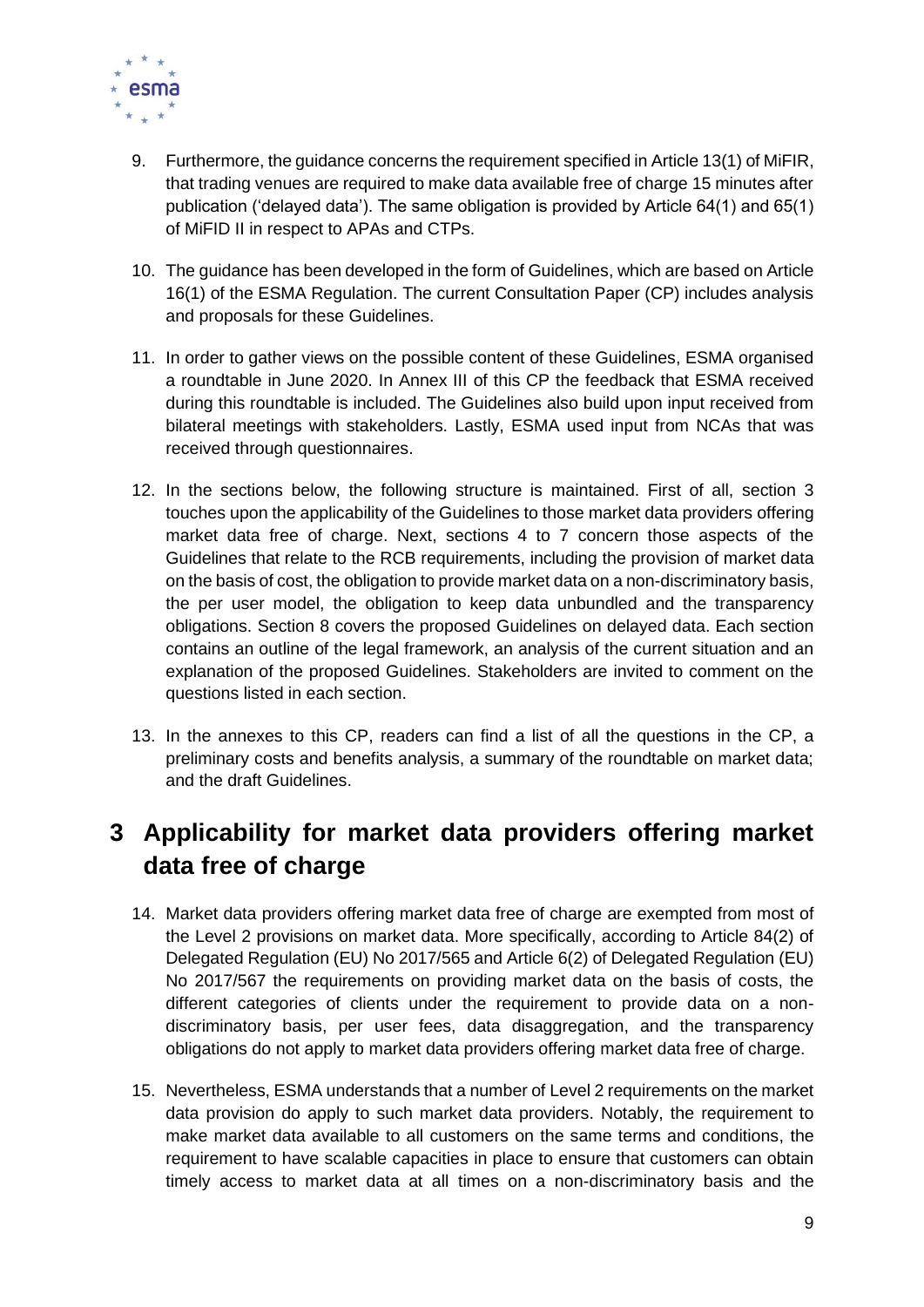

requirement to offer unbundled market data. ESMA therefore suggests that these Guidelines also apply to market data providers providing market data free of charge with respect to the applicable requirements.

16. Moreover, the Guidelines on the provision of delayed data free of charge also apply to market data providers offering market data free of charge.

**Question 1: What are your views on covering in the Guidelines also market data providers offering market data free of charge for the requirements not explicitly exempted in the Level 2 requirements?** 

# <span id="page-9-0"></span>**4 Provision of market data on the basis of costs**

## <span id="page-9-1"></span>**4.1 Legal framework**

17. According to Article 7 of Delegated Regulation (EU) No 2017/567 and Article 85 of Delegated Regulation (EU) No 2017/565, the fees of market data should be based on the costs for producing and disseminating the data and may include a reasonable margin. The costs of producing and disseminating market data may include an appropriate share of joint costs for other services provided.

## <span id="page-9-2"></span>**4.2 Assessment and proposals**

- 18. In its Report on Market Data, ESMA concluded that there was a need to provide guidance on the accounting methodologies for setting fees for market data. It is important that market data providers have appropriate accounting methodologies in order to be able to demonstrate that fees for market data are set up in a manner compliant with the MiFID II/MiFIR rules, in particular that fees for market data must be based on the cost for producing and disseminating market data.
- 19. In response to the growing concerns on the development in prices of market data, some venues have already decided to be more transparent on their cost structure and on their methodology for setting market data fees. <sup>9</sup> ESMA sees this as a positive development because it contributes to increasing transparency on market data fees and helps customers and regulators to assess how prices were determined. However, ESMA still remains concerned about the overall lack of transparency around market data fees calculation and considers it necessary to provide further guidance to ensure that all market data providers have appropriate cost accounting methodologies in place and provide market participants with the necessary information to understand such methodologies.
- 20. Due to the overall lack of transparency around market data fees calculation, in the Report on Market Data, ESMA recommended to add a requirement in the Level 1 text

<sup>&</sup>lt;sup>9</sup> See for instance, "The Cost of Exchange Services" by IEX Group, 2019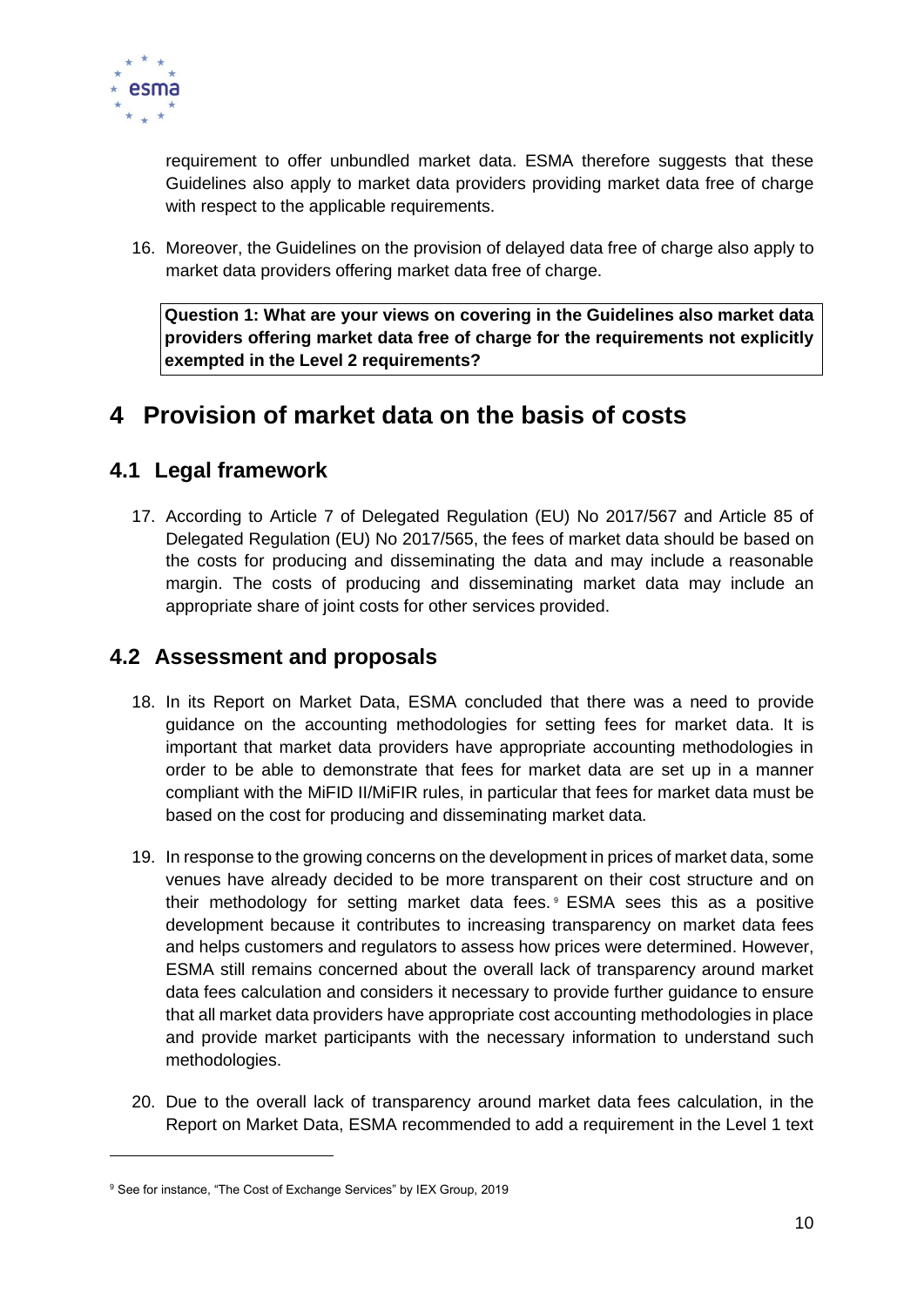

for trading venues, APAs, SIs and CTPs to share information with NCAs and ESMA on the actual costs for producing and disseminating market data and on the actual included margins. Pending the implementation of such requirement, ESMA has been encouraging NCAs to collect details on the overall costs of producing and disseminating market data as well as the margins. This information could be provided on an annual basis with the breakdown by type of costs. Such information, that could be subject to onward distribution to ESMA, would help NCAs and ESMA to monitor the overall developments in costs in market data and ensure consistent approaches across the Union.

- 21. In Guideline 1 the emphasis lies on the need for market data providers to have a clear methodology in place for setting the price of market data. ESMA believes that market data providers should have a clear and documented methodology and that the methodology should be reviewed on a regular basis, at least annually. This aims to ensure not only that market data providers have a clear methodology in place but also requires that the methodology remains up to date. Market data providers may need to adjust their methodology over time and account for changes in marginal costs. For example, if a market data provider allocates a portion of investments in IT infrastructure to the cost of production and dissemination of market data, the market data provider is expected to consider the amortisation of the investments when allocating these costs.
- 22. According to the Level 2 requirements, the methodology should be based on the cost for producing and disseminating market data. This requirement does not exclude the possibility to apply a margin. Nonetheless, when this is the case, the methodology should explain whether a margin is included and how the appropriate margin has been determined. ESMA considers that the methodology should demonstrate how the price for market data is based on the costs for the production and dissemination of market data. The methodology should identify the costs that are solely attributable to the production and dissemination of market data (i.e. direct costs) and the costs that are shared with other services (i.e. joint costs). Where relevant, further distinction should be made between variable costs and fixed costs for both direct and joint costs.
- 23. Guideline 1 also ensures that the allocation of costs for producing and disseminating market data reflects the actual costs of producing and disseminating market data and ultimately the fees charged to market data users. The methodology should include an appropriate justification of the costs included in the fees for market data. For example, market participants should not allocate joint costs according to the revenues generated by the different services and activities of their company because this practice is contradictory to the obligation to set market data fees (i.e. revenues of the market data business) based on costs of producing and disseminating market data.
- 24. Guideline 1 requires the methodology to clearly identify and categorise the costs when determining the overall costs of producing and disseminating market data. These costs are direct costs and joint costs which in turn can be further broken down between fixed costs and variable costs. ESMA considers it useful to further specify what should be understood as direct, joint, variable and fixed costs. To that end, Guideline 1 aims to explain and harmonise these cost typologies.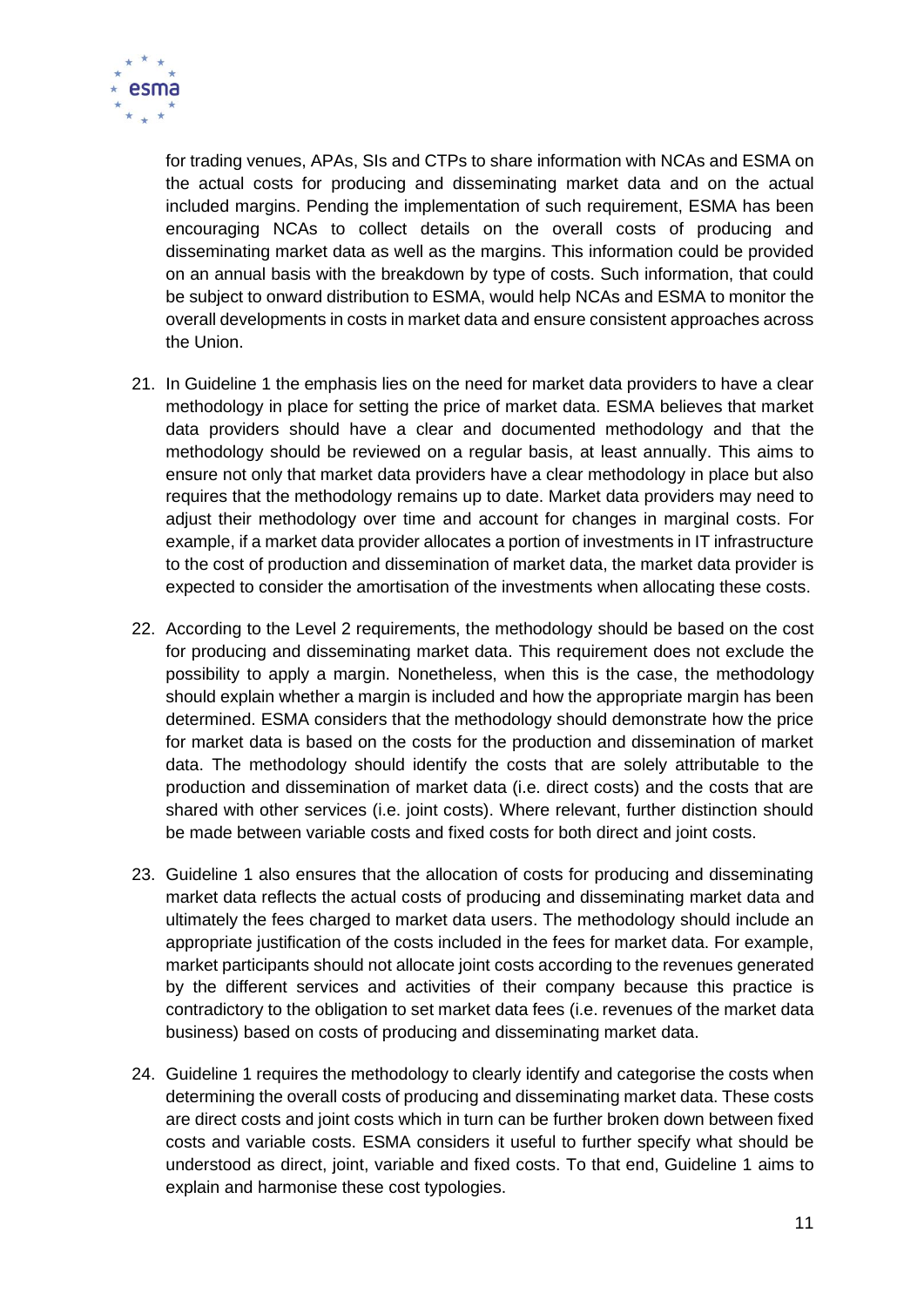

- 25. Finally, in terms of other practices that may indirectly impact the price of market data, ESMA deems it important to include a guideline on auditing revenues. When working on the Report on Market Data, ESMA understood that auditing by market data providers could also contribute to the increase in the costs of market data for market data consumers.
- 26. In order to avoid that the final cost of data is increased through auditing practices, ESMA is of the view that market data providers should only impose penalties in consequence of an audit, where they can demonstrate that customers have not complied with the terms of the market data agreement. This is reflected in Guideline 2. Also, Guideline 2 requires that the level of penalties in case of non-compliance with the terms of the market data agreement should be based on the recovery of revenues which would have been generated in case of compliance with the license.
- 27. This implies the exclusion of overly onerous practices that result in the generation of additional revenues on the basis of non-compliance or the inability by the customer to prove compliance with the terms and condition of the license. For example, such practices would be excessive interest charging or extensive retroactivity.

**Question 2: Do you agree with Guideline 1? If not, please justify.** 

**Question 3: Do you think ESMA should clarify other aspects of the accounting methodologies for setting up the fees of market data? If yes, please explain.**

**Question 4: With regard to Guideline 2, do you think placing the burden of proof, with respect to non-compliance with the terms of the market data agreement, on data providers can address the issue? Please provide any other comments you may have on Guideline 2.**

**Question 5: Do you consider that auditing practices may contribute to higher costs of market data? Please explain and provide practical examples of auditing practices that you consider problematic in this context. Such examples can be provided on a confidential basis via a separate submission to ESMA.** 

# <span id="page-11-0"></span>**5 Obligation to provide market data on a nondiscriminatory basis**

### <span id="page-11-1"></span>**5.1 Legal framework**

28. According to Article 86 of Delegated Regulation (EU) No (EU) No 2017/565 and Article 8 of Delegated Regulation (EU) No (EU) No 2017/567, market operators and investment firms operating a trading venue and SIs shall make market data available at the same price and on the same terms and conditions to all customers falling within the same category in accordance with published objective criteria.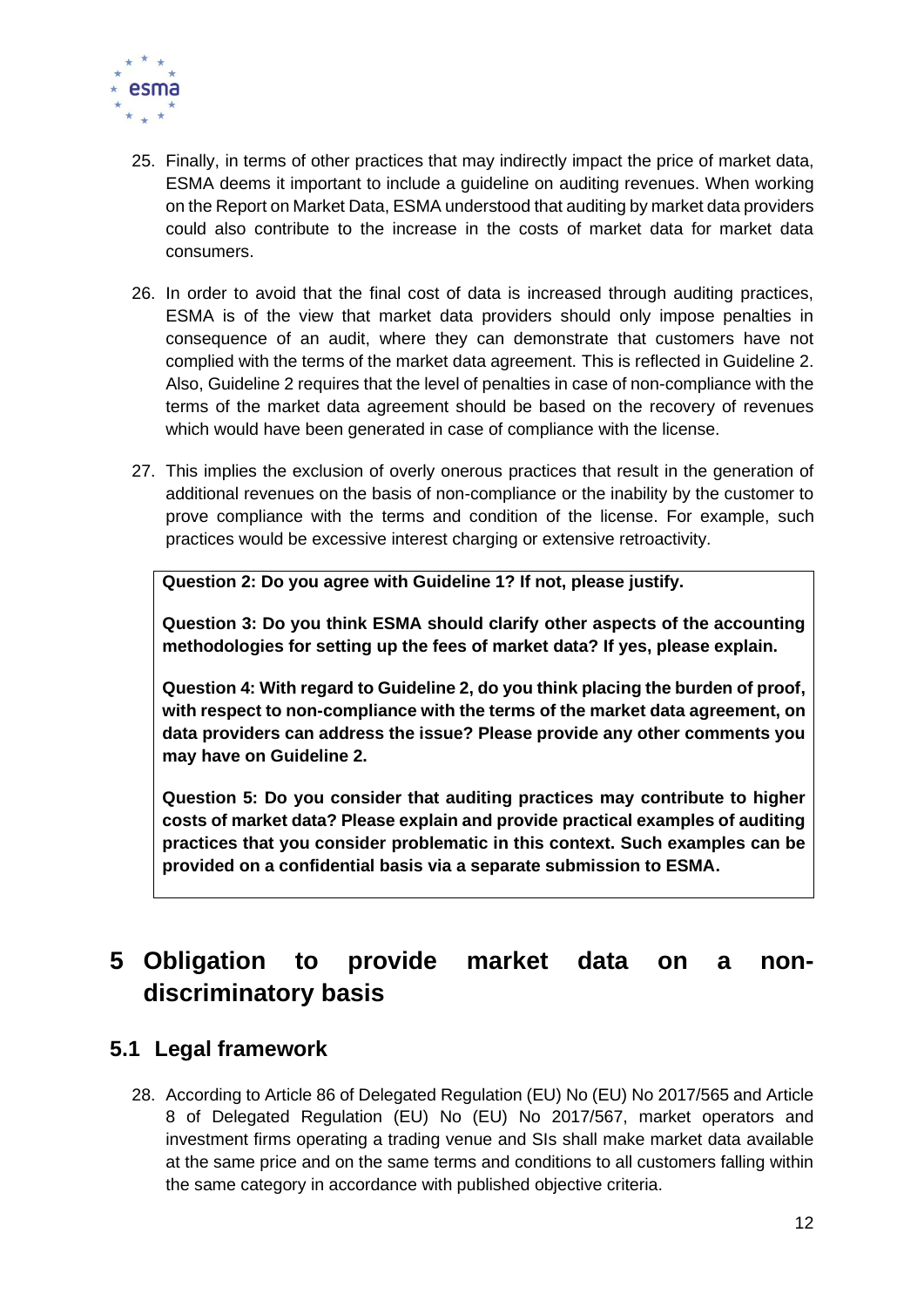

- 29. Pursuant to this provision, market data providers can establish categories of customers with different prices, terms and conditions provided that the categories are based on objective criteria and that the categories and the relevant criteria for defining the categories are published. According to the same provision, price differentials should take into account the scope and scale of the market data, and the use made by the customer of the market data.
- 30. Furthermore, according to this Article market data providers shall have scalable capacities in place to ensure that customers can obtain timely access to market data at all times on a non-discriminatory basis.
- 31. In addition, Article 89 of Delegated Regulation (EU) No (EU) No 2017/565 and Article 11 of Delegated Regulation (EU) No (EU) No 2017/567 require market data providers to disclose the price and other terms and conditions for the provision of the market data in a manner which is easily accessible to the public.
- 32. The requirement to provide market data on a non-discriminatory basis applies also to market data providers offering data free of charge. However, given that no prices are charged, categories of customers can only be based on different terms and conditions for such categories. Therefore, Guidelines 3 and 5 apply to market data providers offering data free of charge.

## <span id="page-12-0"></span>**5.2 Assessment and proposals**

- 33. In the context of the Report on Market Data, ESMA analysed a sample of market data policies of trading venues. The analysis showed that currently market data policies do not permit to understand with a sufficient degree of certainty into which category customers are grouped, the criteria behind such categorization and the applicable fees, terms and conditions. As a result, customers have problems in understanding which category they belong to and what the fees, terms and conditions applicable to them are.
- 34. From the analysis done by ESMA and from the various stakeholder interactions, it emerged that many market data providers when setting up client categories look in particular at the use cases of customers. However, it is not always clear which different uses of data are taken into account, and how fees are applied when a customer makes simultaneous uses of the data.
- 35. Examples of different market data use cases that exist among market data providers are portfolio assessment, research or index production. ESMA considers that when market data providers set up client categories according to use cases, these are subcategories of the two overarching categories of professional and non-professional customers, which ESMA has included in the standardised terminology under Guideline 11. The use of sub-categories to professional/non-professional use are not mandatory. However, if such sub-categories are adopted, market data providers should clarify accordingly.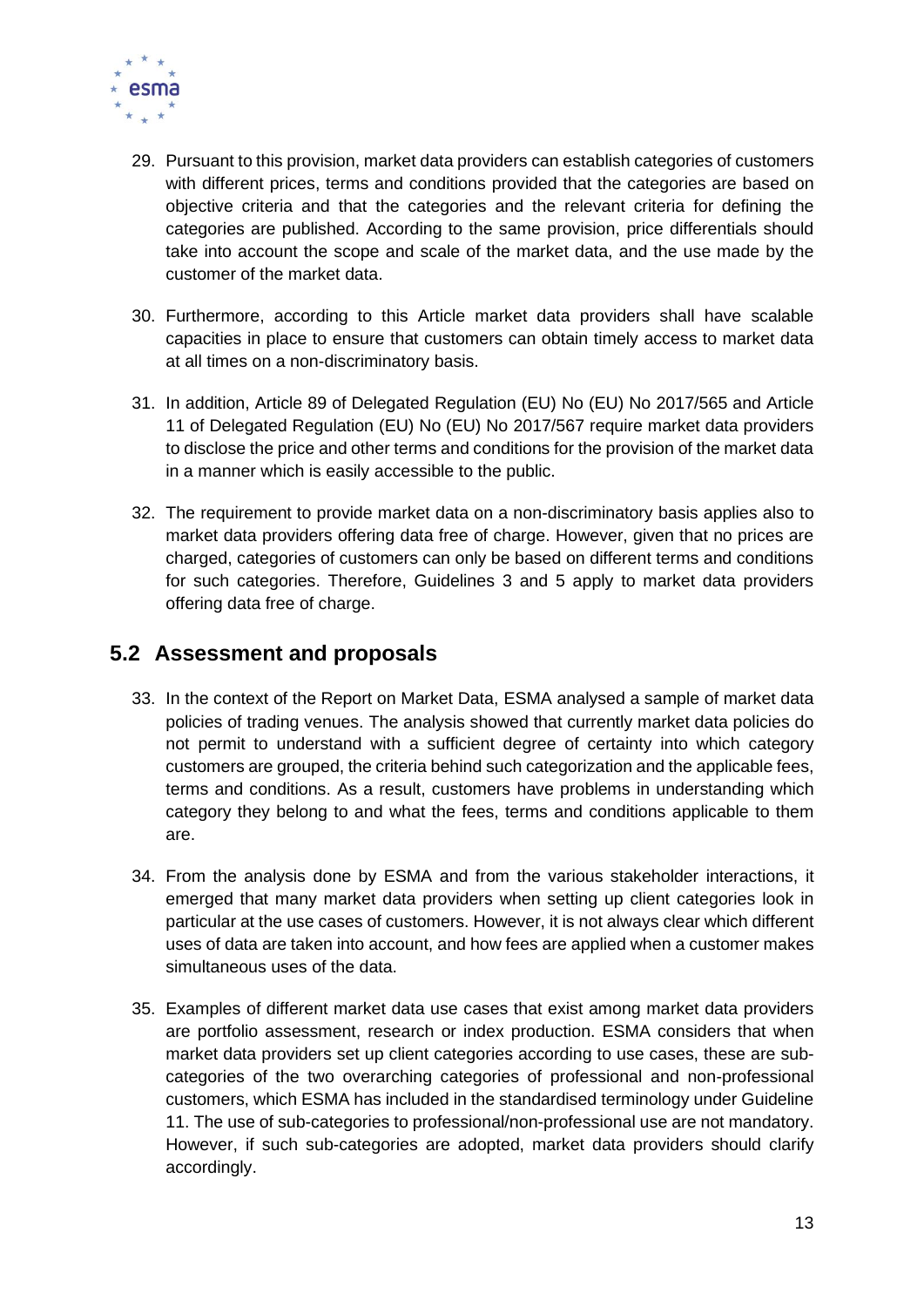

#### **FIGURE 2 EXAMPLES OF CUSTOMER CATEGORIES**

| <b>CUSTOMER</b>                                                                                                                                                                                                                                                            |                                                                      |  |  |  |  |
|----------------------------------------------------------------------------------------------------------------------------------------------------------------------------------------------------------------------------------------------------------------------------|----------------------------------------------------------------------|--|--|--|--|
| PROFESSIONAL                                                                                                                                                                                                                                                               | <b>NON PROFESSIONAL</b>                                              |  |  |  |  |
| Examples include:<br>High frequency trader<br>$\overline{\phantom{a}}$<br>Broker<br>$\overline{\phantom{a}}$<br>Bank<br>$\overline{\phantom{a}}$<br>Market maker<br>$\blacksquare$<br>Fund manager<br>$\overline{\phantom{a}}$<br>Data vendors<br>$\overline{\phantom{a}}$ | Examples include:<br>Retail investor<br>$\overline{a}$<br>Researcher |  |  |  |  |
| <b>USE EXAMPLES</b>                                                                                                                                                                                                                                                        | <b>USE EXAMPLES</b>                                                  |  |  |  |  |
| Index<br>Portfolio<br>Distribution<br>Trading<br>production<br>Assessment                                                                                                                                                                                                  | Other<br>Research<br><b>Trading</b>                                  |  |  |  |  |
| ٠                                                                                                                                                                                                                                                                          |                                                                      |  |  |  |  |
| Type of data                                                                                                                                                                                                                                                               |                                                                      |  |  |  |  |
| Non Display Data<br><b>Display Data</b>                                                                                                                                                                                                                                    |                                                                      |  |  |  |  |

- 36. In Guideline 3, ESMA therefore clarifies that compliance with the obligation to provide data on a non-discriminatory basis requires market data providers to:
	- (i) establish in their market data policy categories in which they differentiate between customers, relevant fees and applicable terms and conditions;
	- (ii) publish the criteria used to define the category, which should be based on factual elements easily verifiable and pertaining to more than one customer, and explained and supported in such a manner that customers have sufficient information to understand the category they belong to; and
	- (iii) explain and justify any differentiation in the fees and terms and conditions associated to each category.
- 37. Regarding point (i), the purpose of Guideline 3 is to ensure information is displayed in market data policies on existing customer categories and the fees and terms and conditions applicable to each category.
- 38. On point (ii), ESMA requires market data providers to publish and explain the criteria used to distinguish between the different types of data usages to enable their assessment in term of objectivity and their non-discriminatory nature. In particular, Guideline 3 indicates that the criteria used need to be based on factual elements that are easily verifiable and pertain to more than one customer. This reinforces the objectivity and helps at reducing the number of categories of clients to what is strictly necessary to avoid superfluous distinctions.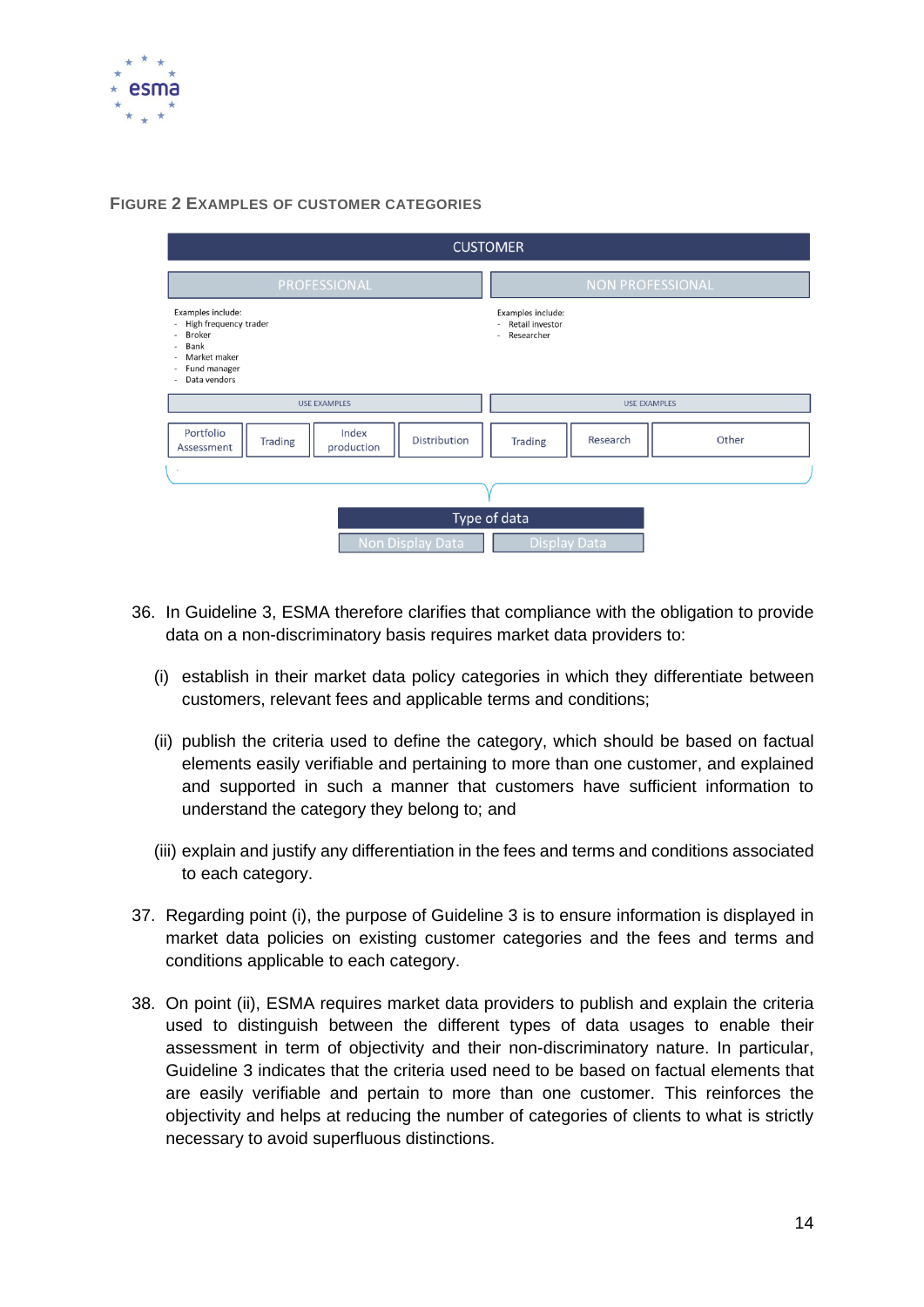

- 39. Information on criteria should be easily accessible to the public and clear enough to enable customers to understand the category they belong to. In addition, the criteria should be displayed alongside fees, terms and conditions of data licenses in order to permit customers to understand terms and conditions applicable to them in an easy manner.
- 40. Vis-à-vis point (iii), the guideline asks for an explanation on any fee differentiation. This aims at ensuring that the distinction in fees and terms and conditions among clients, through the creation of categories, is grounded on objective reasons and not only on the value represented by the data to the clients. This ensures that customers who are alike, are not treated differently and that differentiation among clients is not discretionary. By requiring any distinction to be justified, this part of Guideline 3 also aims at reducing the number of categories of clients.
- 41. ESMA understands that when a customer buys data in order to use it for different purposes (e.g. research, index production, portfolio management), the customer is sometimes required to pay multiple fees for such data according to the number of uses made out of it. Where data use cases are not clearly predefined, such practice renders it very difficult for customers to understand which fees are applicable to them. Furthermore, a basic fee is sometimes added by default regardless of the use made of data, inflating unnecessary the price.
- 42. ESMA is of the view that customers should not be required to pay multiple fees for the same data. Paying more than once for the same data makes the use of data for more than one purpose excessively expensive without justification and discourages the use of data in general. Furthermore, it seems to conflict with the obligation provided by Article 7 of Delegated Regulation (EU) No 2017/567 and Article 85 of Delegated Regulation (EU) No 2017/565 requiring the price of market data to be based on the cost of production and dissemination with the inclusion of a reasonable margin.
- 43. With Guideline 4, ESMA therefore requires market data providers, where their data policy entails different customer categories, to consider specifically the case where a customer could potentially belong to more than one customer category, and requires market data providers for such a case to classify customers only by using one category of data usage, in order to ensure the same data is charged only once.
- 44. By avoiding duplication of fees for the same data, the Guideline aims to eliminate practices which inflate unnecessarily the cost of data, which render it difficult for customers to predict the overall final price, and which may unnecessarily discourage data application.
- 45. Moreover, ESMA notes that discrimination on the provision of data may also occur through the request of unnecessary or overly burdensome technical arrangements. As the MiFID II/ MiFIR provisions highlight that customers should obtain timely access to market data at all times on a non-discriminatory basis, ESMA considers such practices as unacceptable.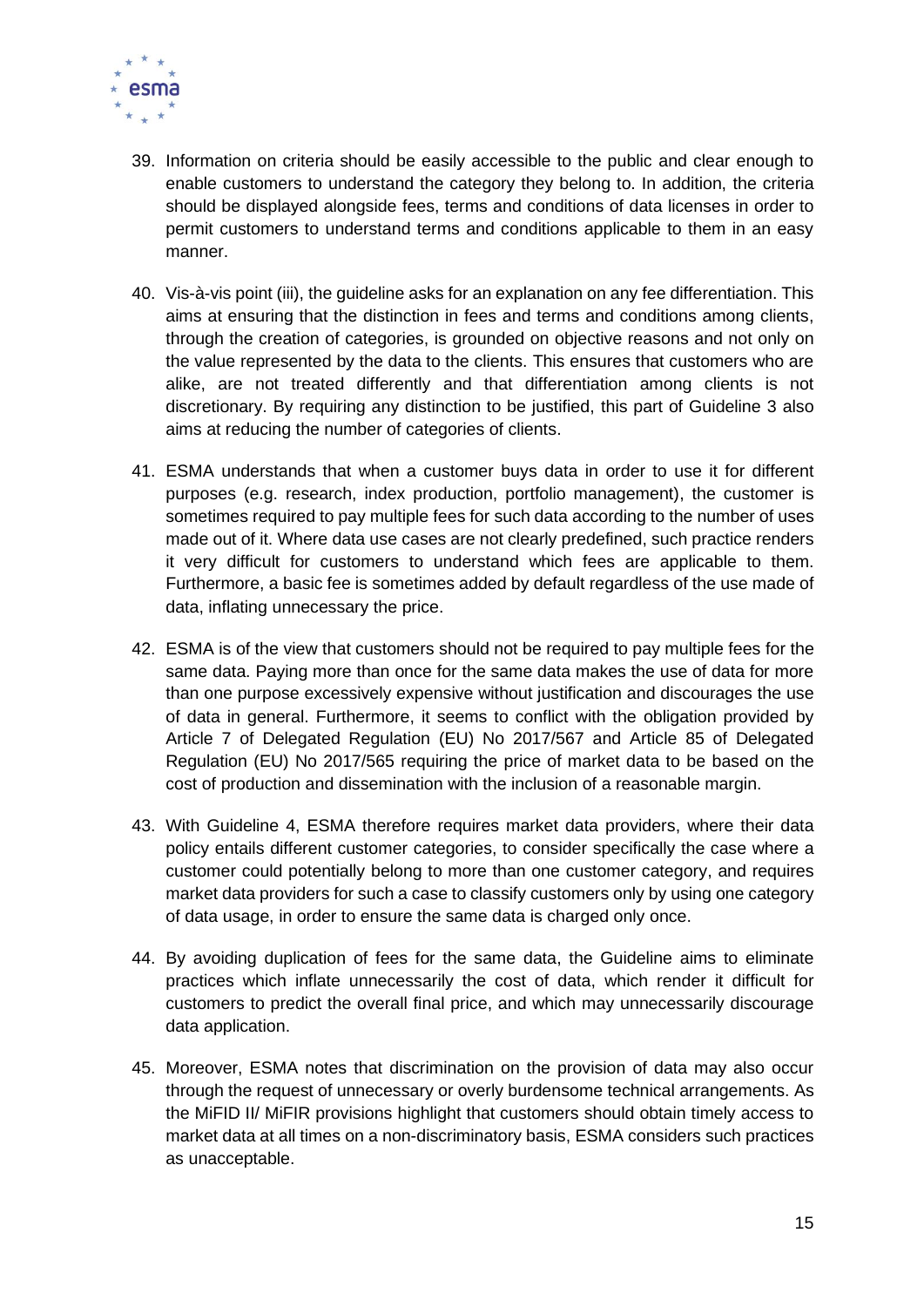

46. Therefore, Guideline 5 clarifies that when different customers fall within the same category and thus the same terms and conditions apply, the market data providers should also offer the same technical arrangements. Market data providers should ensure that practices in terms of such technical arrangements, including latency and connectivity, are non-discriminatory. Market data providers should be able to justify any differentials for technical arrangements. Non-discriminatory principles should also apply for customers who might be part of a larger group, and where customers are vertically integrated. These customers should not be given an advantage or favourable treatment.

**Question 6: Do you agree with Guideline 3? If not, please justify, by indicating which parts of the Guideline you do not agree with and the relevant reasons.**

**Question 7: Do you agree with the approach taken in Guideline 4? If not, please justify, also by providing arguments for the adoption of a different approach.** 

**Question 8: Do you agree with Guideline 5? If not, please justify.**

**Question 9: Do you think that ESMA should clarify other elements of the obligation to provide market data on a non-discriminatory basis? If yes, please explain.**

# <span id="page-15-0"></span>**6 Per user fees**

### <span id="page-15-1"></span>**6.1 Legal framework**

- 47. According to Article 87 of Delegated Regulation (EU) No 2017/565 and Article 9 of Delegated Regulation (EU) No 2017/567, market data providers should charge for the use of market data on the basis of the use made by individual end-users of the market data ('per user basis').
- 48. Market data providers should have arrangements in place to ensure that each individual use of market data is charged only once.
- 49. By way of derogation, market data providers may decide not to make market data available on a per user basis, where charging on a per user basis would be disproportionate to the cost of making market data available, having regard to the scale and scope of the market data. Market data providers should provide grounds for the refusal to make market data available on a per user basis and publish those grounds on their webpage.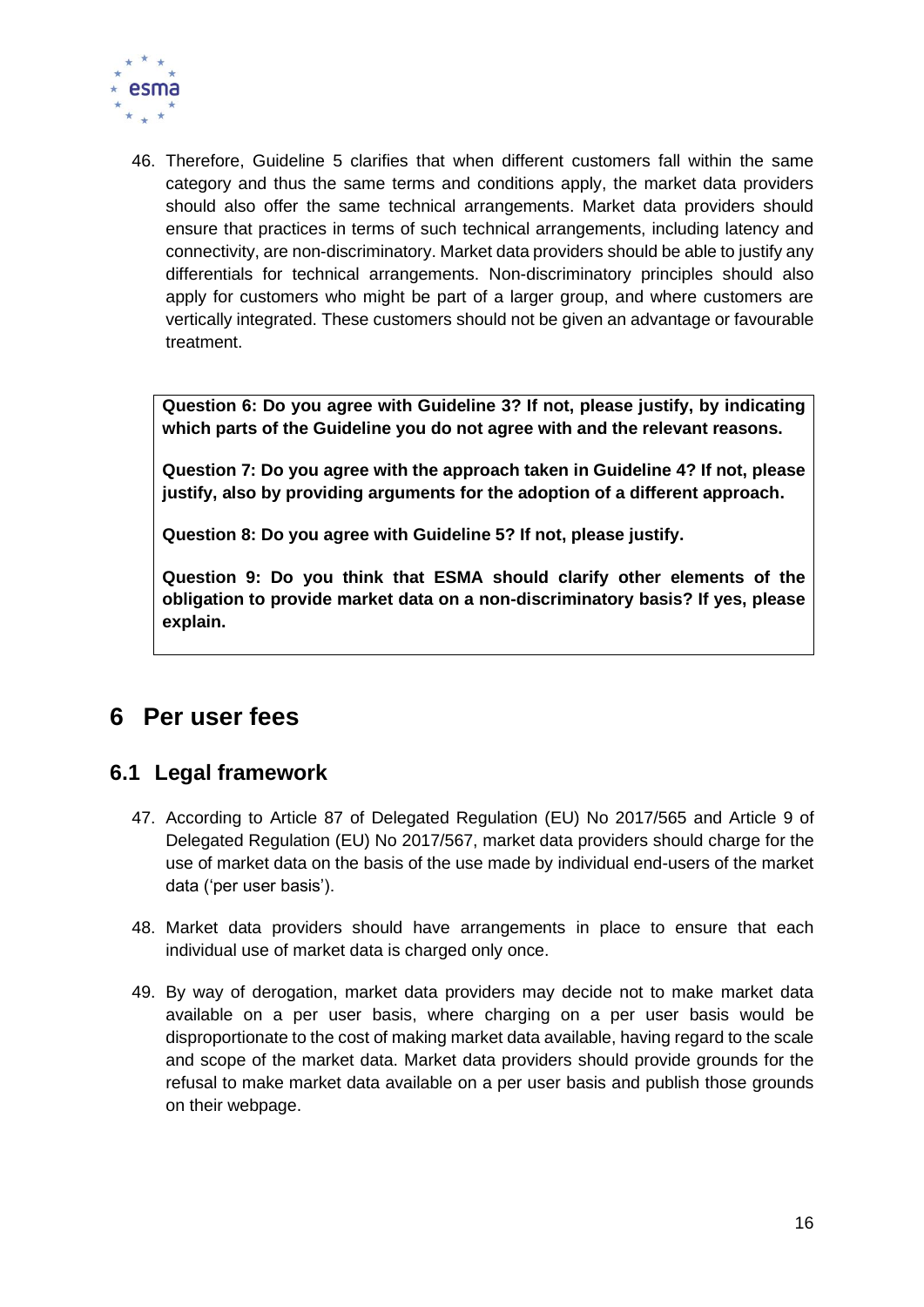

## <span id="page-16-0"></span>**6.2 Assessment and proposals**

- 50. In the context of the Report on Market Data, stakeholders brought to ESMA's attention that the concept of per user fees was not applied in a convergent fashion across market data providers and that guidance is required.
- 51. ESMA therefore noted in the Report on Market Data that there may be different interpretations of the requirement to charge on a per user basis, and that some respondents interpret the requirements as charging according to the use made by individual customers of the market data rather than on an individual per user basis.
- 52. In this respect, ESMA recalls that market data is not always supplied directly from venues to customers, but often purchased through data vendors or independent software vendors. Where data is not offered directly from the original market data provider (e.g. venues), data vendors often provide the data through a number of devices. In such cases, fees of display data are charged to the customer based on the number of devices receiving the data. Under this model, for example, a trader simultaneously having access to two different data vendors terminals and to a proprietary Application Programming Interface (API) also fed by the data stream from one of both vendors may end up paying three times for the same data.
- 53. ESMA understands the per user model to be a model of charging fees for display data where fees are calculated using as unit of count the number of natural users, which allows customers basically to net a part of the market data costs from a single source (e.g. one regulated market) across data vendors and across devices on a natural user level ('per user' or 'user-id' model). In this context, using the former example, the trader would be charged only once rather than three times. Under this model, the client reports data usage directly to the venue, which is then in a position to perform the netting of the client usage.
- 54. With Guideline 6 ESMA adopts this interpretation for per user model and clarifies the meaning of the obligation to charge on a 'per user basis'. In particular, Guideline 6 clarifies that the per user model requires market data providers to use as a unit of count for display data a "user-id", which permits to charge fees per active user and not per device or data product. Guideline 6 also indicates that the possibility for fees to be paid per physical / active user has as a result permitting to net market data cost from a single source across data vendors and across devices, enabling users to optimise their data costs and to avoid unnecessary multiple billings when the same data is sourced through different market data providers or products.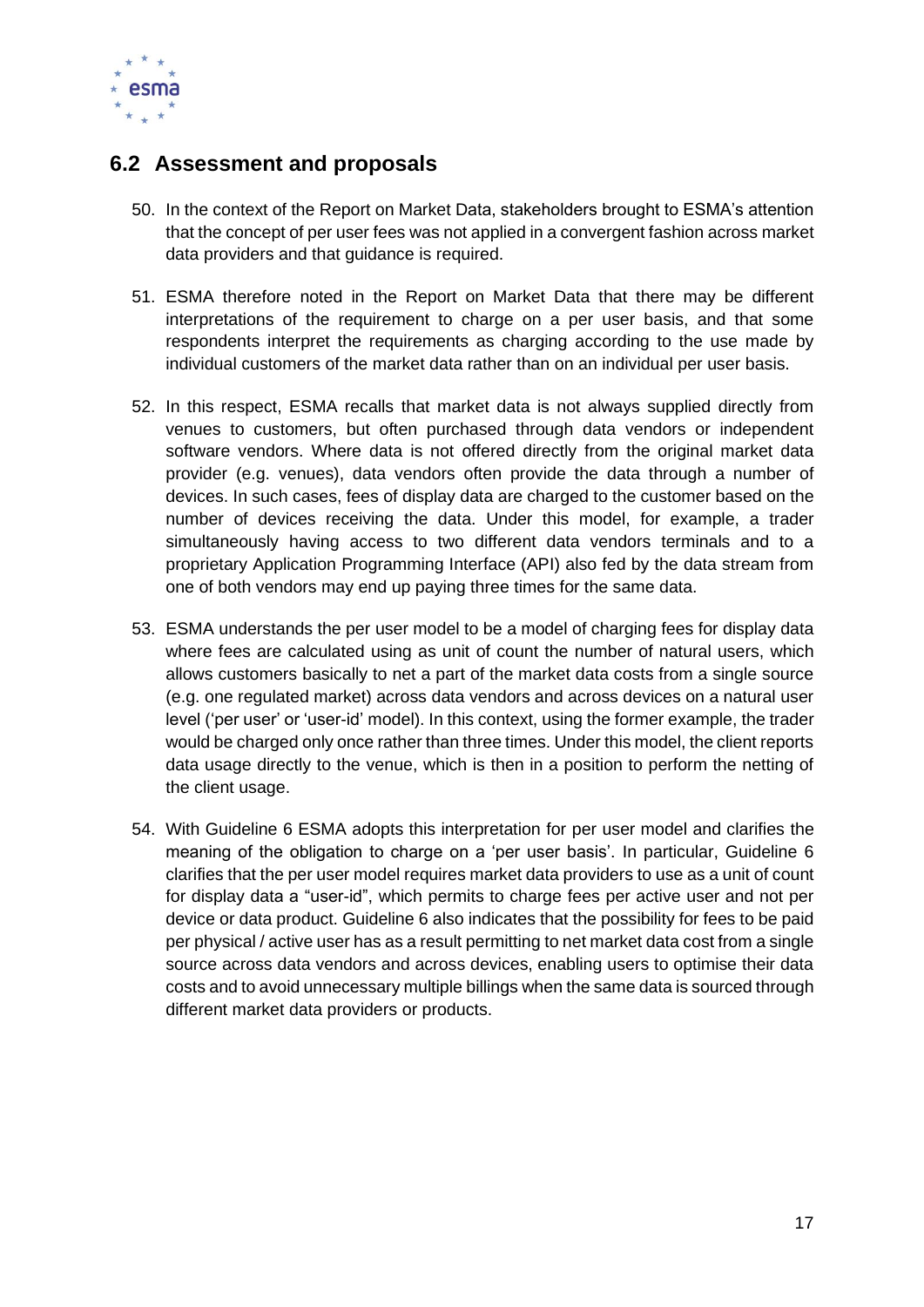

**FIGURE 3 PER USER MODEL**



- 55. ESMA is aware that the implementation of this pricing model/structure is however subject to prior approval by the venue on a case-by-case basis, as a requirement for the model to work is the possibility for the customer to identify correctly the number of active users who have access to the data within the organisation and report to the market data provider the exact number of active users. This important requirement may imply significant IT developments prior to the acceptance by the potential customers.
- 56. ESMA also notes only a limited number of customers have been qualified as eligible to benefit from the per user model so far and believes eligibility conditions should be limited to what is strictly necessary to make the per user model feasible.
- 57. ESMA believes the reduction of the eligibility conditions to have access to the per user model is also necessary in order to increase the use of this model among market data providers.
- 58. To this aim, Guideline 7 requires market data providers to ensure the conditions to be qualified as eligible for the per user model entail only what is necessary to make the per user model feasible. Thus, by eligibility conditions should be understood the customer's ability to i) identify correctly the number of active users who have access to the data within the organisation and ii) report to the market data provider the exact number of active users.
- 59. ESMA is also aware that the per user model requires trading venues offering it to incur significant administrative costs. From the market data provider's perspective, in fact, the per-user model increases the administrative burden due to the need to engage in an approval process to check customers eligibility and to monitor and net customer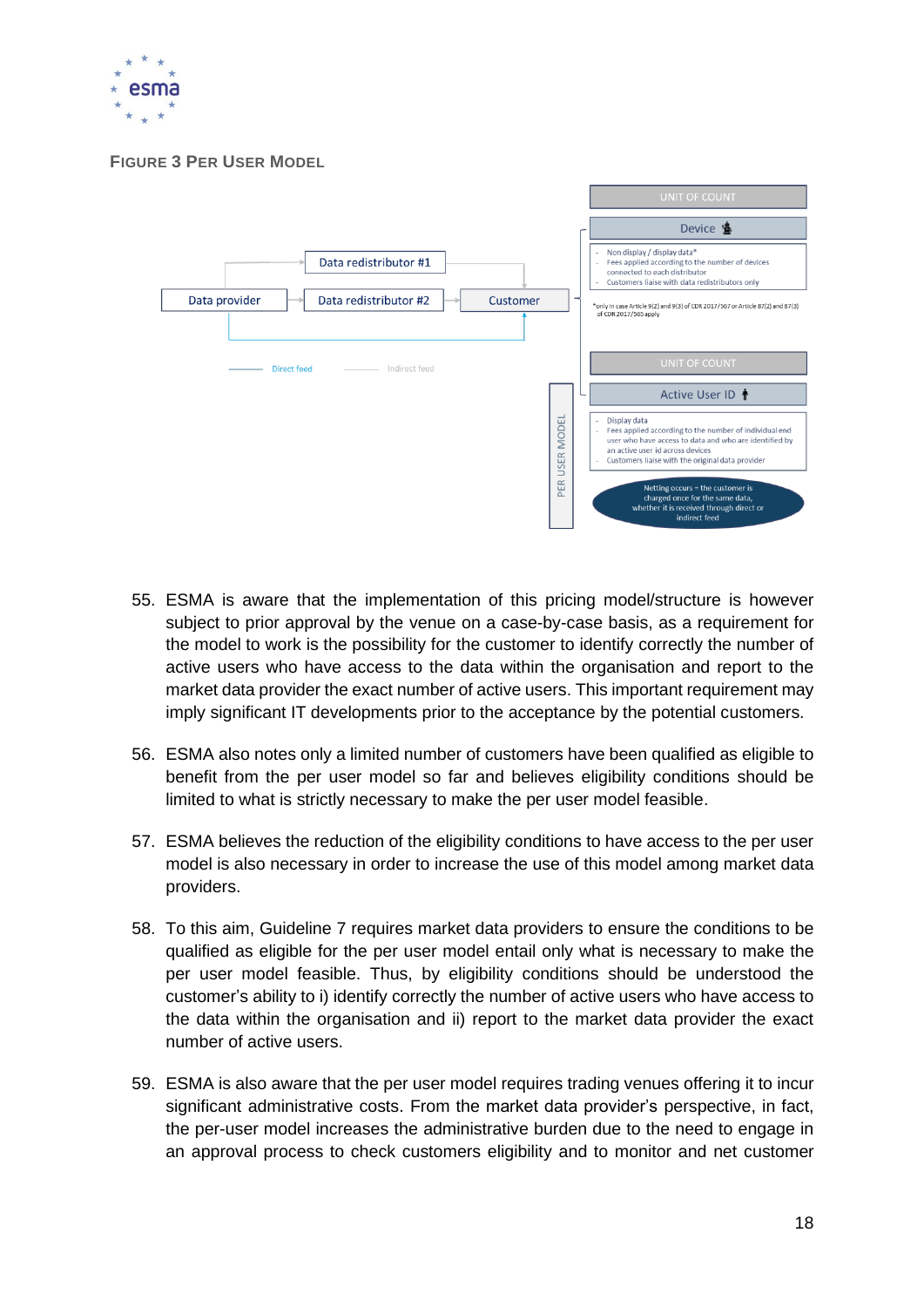

usage, which is reported directly to the venue and to the data vendors. In addition to this, it may be the case that this model is appropriate for some, but not all customers.

- 60. Taking this circumstance into account, the per user model obligation for the case where the per user model is not adopted, requires market data providers to provide grounds for the refusal to make market data available on a per user basis and to publish those grounds on their webpage.
- 61. However, in the Report on Market Data ESMA noted that in many instances, market data providers did either not explain the reasons for not offering the possibility to customers to adopt the per user fee model or only provided limited justification by stating that the costs of offering this option would be disproportionate but without providing further explanation.
- 62. ESMA notes this practice does not permit to understand whether real impediments to the adoption of the per user model exist, or whether its adoption would really appear to be disproportionate.
- 63. Therefore, Guideline 8 aims to ensure that market data providers explain their decision to not adopt the per user model. To achieve this objective Guideline 8 requires market data providers who do not offer the per user model to customers, to disclose the reasons which make the adoption of the model disproportionate to the cost of making the data available.

**Question 10: Do you agree on the interpretation of the per user model provided by Guideline 6? If not, please justify and include in your answer any different interpretation you may have of the per user model and supporting grounds.** 

**Question 11: Do you agree with Guideline 7? If not, please justify. In your opinion, are there any other additional conditions that need to be met by the customer in order to permit the application of the per user model or do you consider the conditions listed in Guideline 7 sufficient to this aim?**

**Please include in your answer the main obstacles you see in the adoption of the per user model, if any, and comments or suggestions you may have to encourage its application.**

**Question 12: Do you agree with Guideline 8? If not, please justify also by indicating what are the elements making the adoption of the per user model disproportionate and the reasons hampering their disclosure.** 

**Question 13: Do you think ESMA should clarify other elements of the obligation to provide market data on a per user fees basis? If yes, please explain.**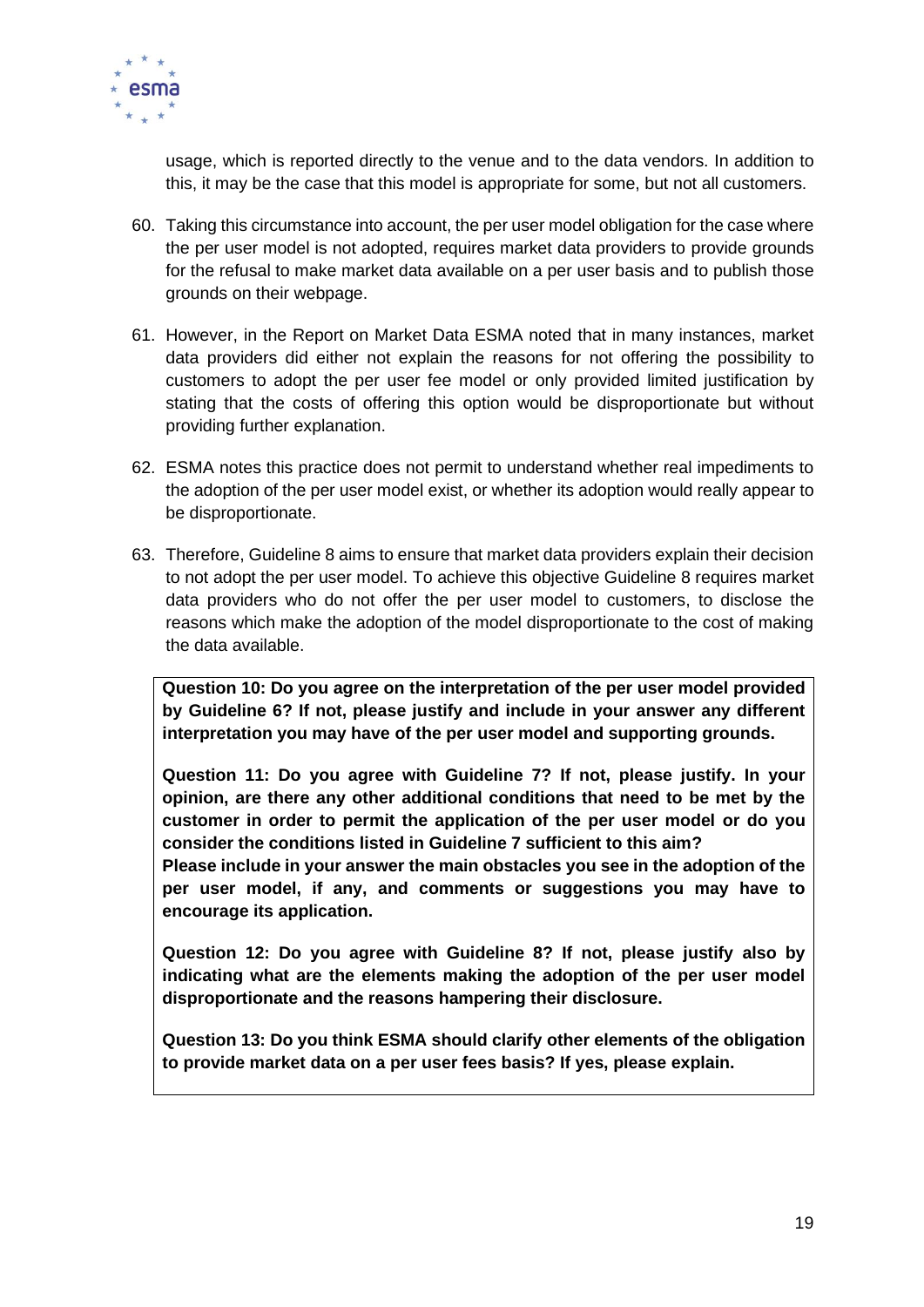

# <span id="page-19-0"></span>**7 Obligation to keep data unbundled**

## <span id="page-19-1"></span>**7.1 Legal framework**

64. According to Article 10 of Delegated Regulation (EU) No 2017/567 and Article 88 of Delegated Regulation (EU) No 2017/565, market operators and investment firms operating a trading venue and SIs shall make market data available without being bundled with other services. These obligations also apply to market data providers offering data free of charge.

## <span id="page-19-2"></span>**7.2 Assessment and proposals**

- 65. In the context of the Report on Market Data, stakeholders expressed their concerns about certain practices according to which data is not available separately, but only if bought together with additional services.
- 66. ESMA believes the MiFIR provisions on data unbundling aim at ensuring that users of market data only pay for data they are interested in rather than being forced to buy additional services, which may include other data or other services of little interest to them.
- 67. Furthermore, ESMA is of the view that the reference to 'other services" in Article 10 of Delegated Regulation (EU) No 2017/567 and Article 88 of Delegated Regulation (EU) No 2017/565 should be understood as any value added service offered to the customer in addition to the provision of raw market data, such as pre trade analysis and data cleaning or provision of analytical data.
- 68. As a result, ESMA believes compliance with this provision requires market data providers to offer the option to buy market data separately from any other additional services or added value data. In this way, customers are free to choose products according to their needs, without being obliged to pay for additional services (which they do not make use of).
- 69. To achieve this result, Guideline 9 clarifies that market data providers should always make available the purchase of market data separately from additional services and inform customers of this possibility.

**Question 14: Do you agree with Guideline 9? If not, please justify.** 

**Question 15: Do you think ESMA should clarify other elements in relation to the obligation to keep data unbundled? If yes, please explain.**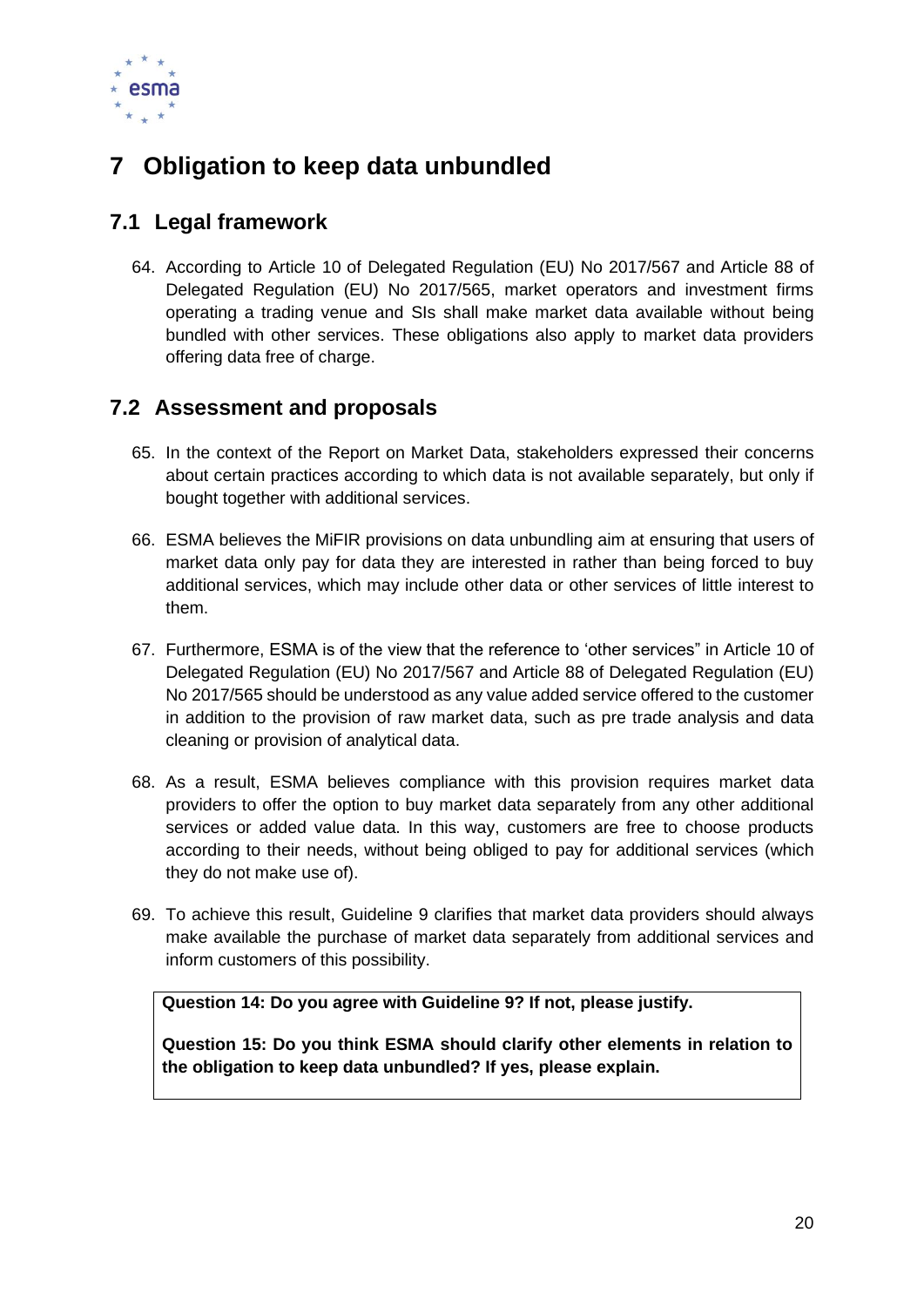

# <span id="page-20-0"></span>**8 Transparency obligations**

## <span id="page-20-1"></span>**8.1 Legal framework**

- 70. Article 89 of Delegated Regulation (EU) No 2017/565 and Article 11 of Delegated Regulation (EU) No 2017/567 prescribe the obligation for market data providers to "disclose the price and other terms and conditions for the provision of the market data in a manner which is easily accessible to the public".
- 71. The transparency provisions in Article 89 of Delegated Regulation (EU) No 2017/565 and Article 11 of Delegated Regulation (EU) No 2017/567 contain a non-exhaustive list of aspects that should be made public. These include the current price lists, information on the content of the market data, revenue obtained from making market data available (as well as the proportion of that revenue compared to total revenue) and information on how the price was set.

## <span id="page-20-2"></span>**8.2 Assessment and proposals**

- 72. In the Report on Market Data, ESMA concluded that there would be merit in standardising the RCB information that market data providers have to disclose pursuant to Article 89 of Delegated Regulation (EU) No 2017/565 and Article 11 of Delegated Regulation (EU) No 2017/567. In particular, ESMA committed to develop a standardised publication format for disclosing the RCB information and to standardise key terminology used.
- <span id="page-20-3"></span>8.2.1 Standardised publication format
	- 73. The purpose of Article 89 of Delegated Regulation (EU) No 2017/565 and Article 11 of Delegated Regulation (EU) No 2017/567 is to increase transparency, timeliness and comparability of information on market data prices and content. However, as highlighted in the Report on Market Data, this objective has not been achieved. Indeed, the usability and comparability of information is quite limited. Very often, the information is presented in long and complex documents which sometimes are placed on different webpages making the consultation and the reading of the information difficult.
	- 74. By harmonising the way information is published, market data users would not only be able to better compare market data policies across market data providers, but they would also have easier access to the information necessary for making a decision on an informed basis.
	- 75. Also, the use of a single publication for the disclosure of price lists, price changes, information on the content of market data, revenues from market data provision activities, price setting and costs accounting methodologies could lead market data providers to simplify their fees schedules and be more transparent.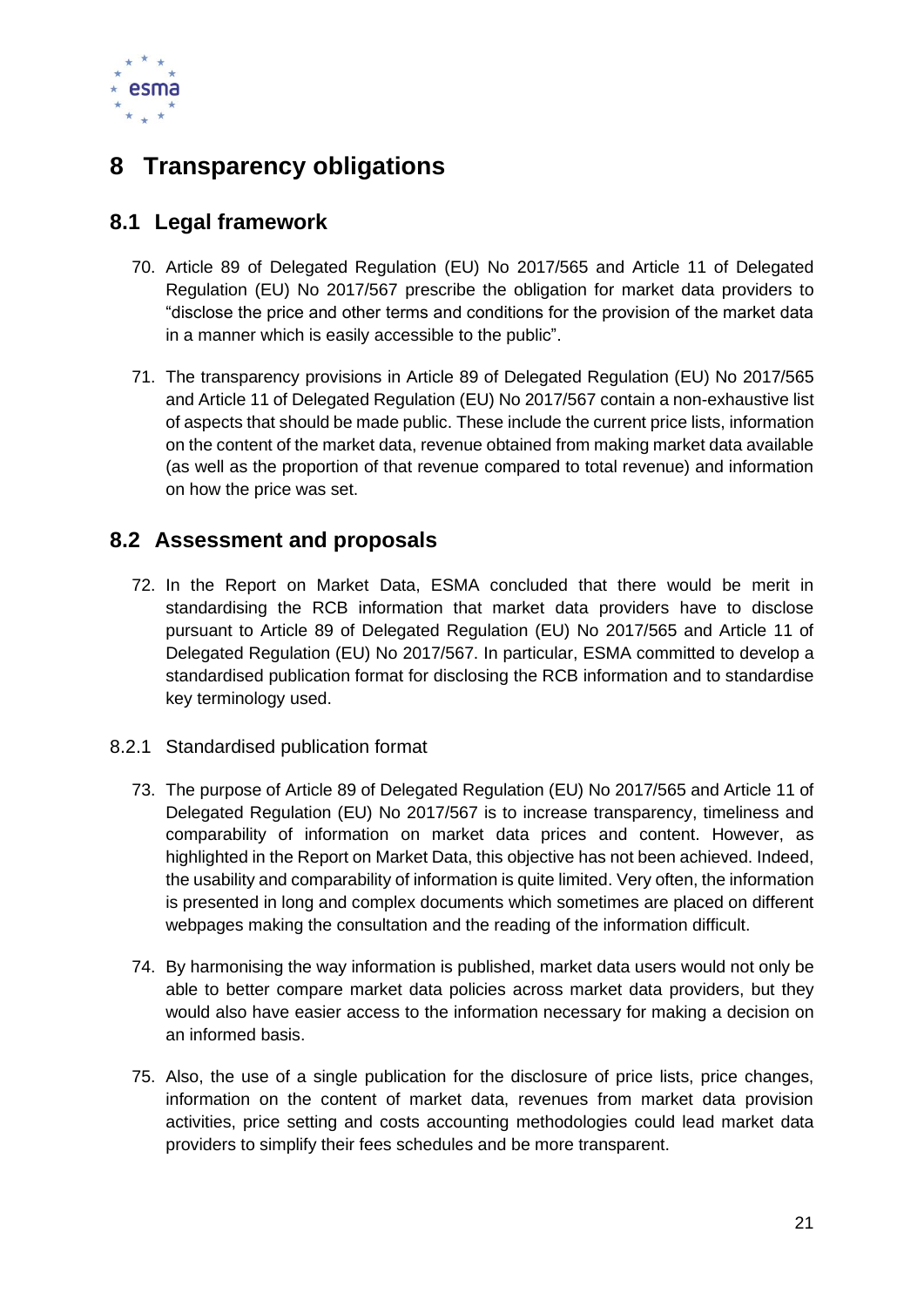

76. Therefore, ESMA is suggesting in Guideline 10 the use of a standardised publication format (see Annex I of the Guidelines) that market data providers should use to publish the RCB information. This standardised publication format gathers all the information set out in Article 89 of Delegated Regulation (EU) No 2017/565 and Article 11 of Delegated Regulation (EU) No 2017/567 and includes also instructions on the methodology and granularity to be used for the disclosure of the information.

**Question 16: Do you agree with Guideline 10 that market data providers should use a standardised publication format to publish the RCB information? If not, please justify.**

**Question 17: Do you agree with the standardised publication template set out in Annex I of the Guidelines and the accompanying instructions? Do you have any comments and suggestions to improve the standardised publication format and the accompanying instructions?**

- <span id="page-21-0"></span>8.2.2 Standardisation of key terminology
	- 77. Following the analysis on market data policies conducted by ESMA in the context of the Report on Market Data, it was noted that the terminology used for the disclosure of the price and other terms and conditions for the provision of market data was inconsistent. For example, the categories of market data customers (professional vs. non-professional customer) are defined based on objective criteria by market data providers which are, however, identified in an heterogenous and often divergent way across market data providers. These different approaches in defining the objective criteria, terms and definitions are detrimental to market data customers who may fall into different categories depending on the policy of the chosen market data provider. Comparison between fees is made more difficult where market data providers use different terminology for the same services.
	- 78. ESMA believes that it is important for market data customers to understand market data fees, terms and conditions so they can compare offers across market data providers and choose which market data service or package is most suitable for their needs. It is therefore key to have standardised terminology, coupled with targeted fee information presented in a consistent format covering the most representative services linked to market data.
	- 79. Consequently, ESMA is proposing in Guideline 11 several standardised terms to be used by market data providers in their market data policies and price lists.
	- 80. In relation to customers, ESMA proposes to adopt the terms of "professional customer" and "non-professional customer". For the sake of clarity, examples of the latter category would include retail investors and researchers. These categories should be seen as overarching categories, and do not preclude any further granularity, e.g. in terms of use of data (see also section 5).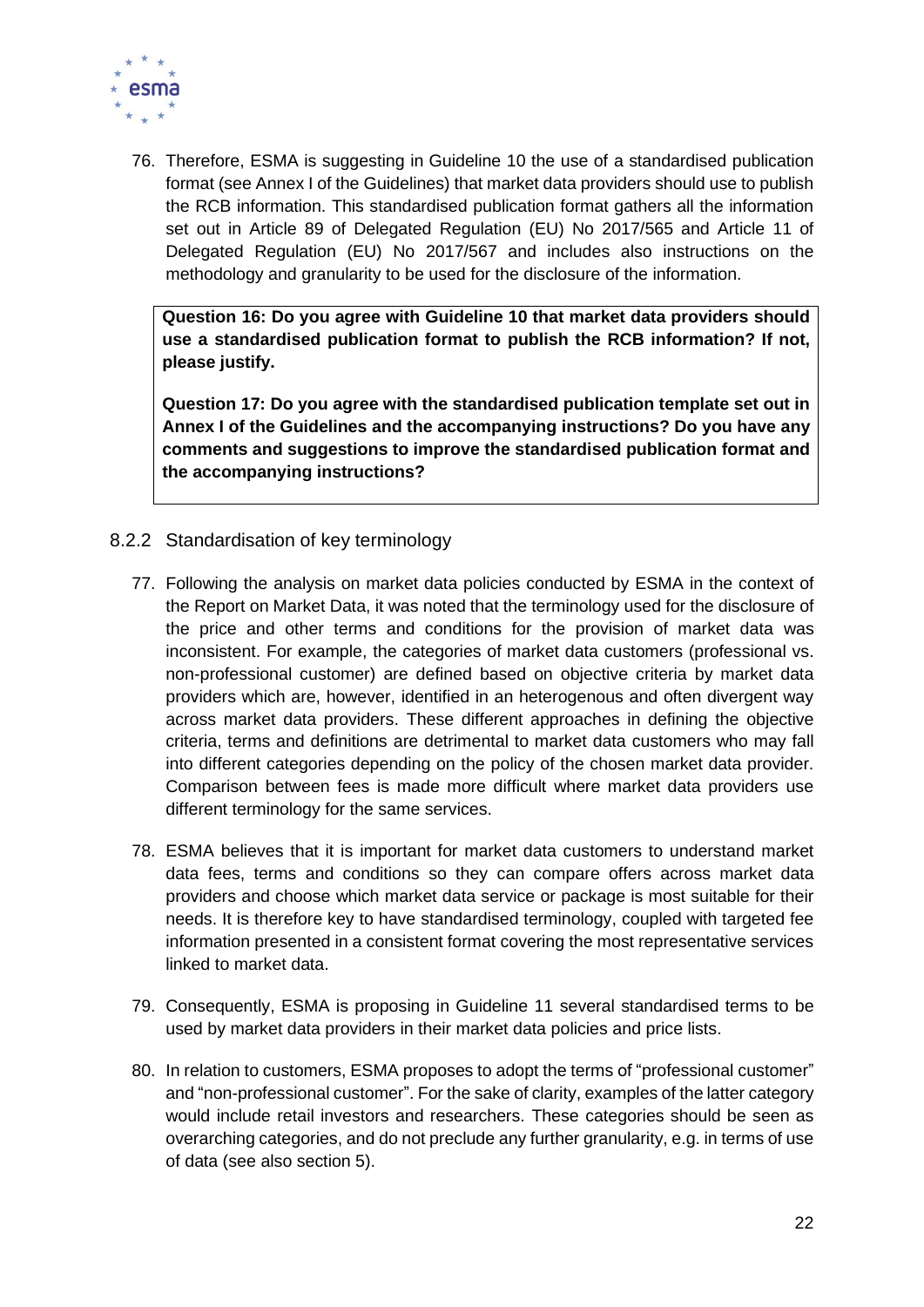

- 81. In relation to the concept of "unit of count", ESMA is of the view that there should be a distinction according to the type of use by the customer, which means the use of either display or non-display market data. As display market data will be accessed through human users, ESMA considers that to quantify the level of use of display data, a "user- $ID$ " should be applied<sup> $0$ </sup>. Similarly, as non-display market data will be accessed through a machine by automated means, ESMA considers it appropriate to quantify the level of use by the number of servers or devices.
- 82. Adopting the "user-id" as the unit of count for display data also should permit to net market data costs from a single source across data vendors and across devices, in line with the per user model.
- 83. ESMA also includes in Guideline 11 a number of other definitions where standardisation is deemed beneficial, including display data, non-display data and derived data. As mentioned in the Report on Market Data, display data is commonly considered as data that is consumed by a human user through the support of a screen, whereas non-display data would generally refer to data directly fed into trading algorithms. ESMA has introduced definitions for these types of usage accordingly.
- 84. With respect to derived data, ESMA considers that this is data created as a result of the transformation or combination of the raw data originally generated by market data providers with other data provided by different sources that cannot be used to materially replace or substitute the original data.
- 85. Finally, Guideline 11 also defines the terms of real-time data, delayed data and historical data, whereby real time market data is data delivered with a delay of less than 15 minutes after publication, and delayed data is data made available 15 minutes after publication. This is also pictured below.



**FIGURE 4 REAL-TIME, DELAYED AND HISTORICAL DATA** 

<sup>10</sup> Except where Article 9(2) and 9(3) of Delegated Regulation 2017/567 or Article 87(2) and 87(3) of Delegated Regulation 2017/565 apply.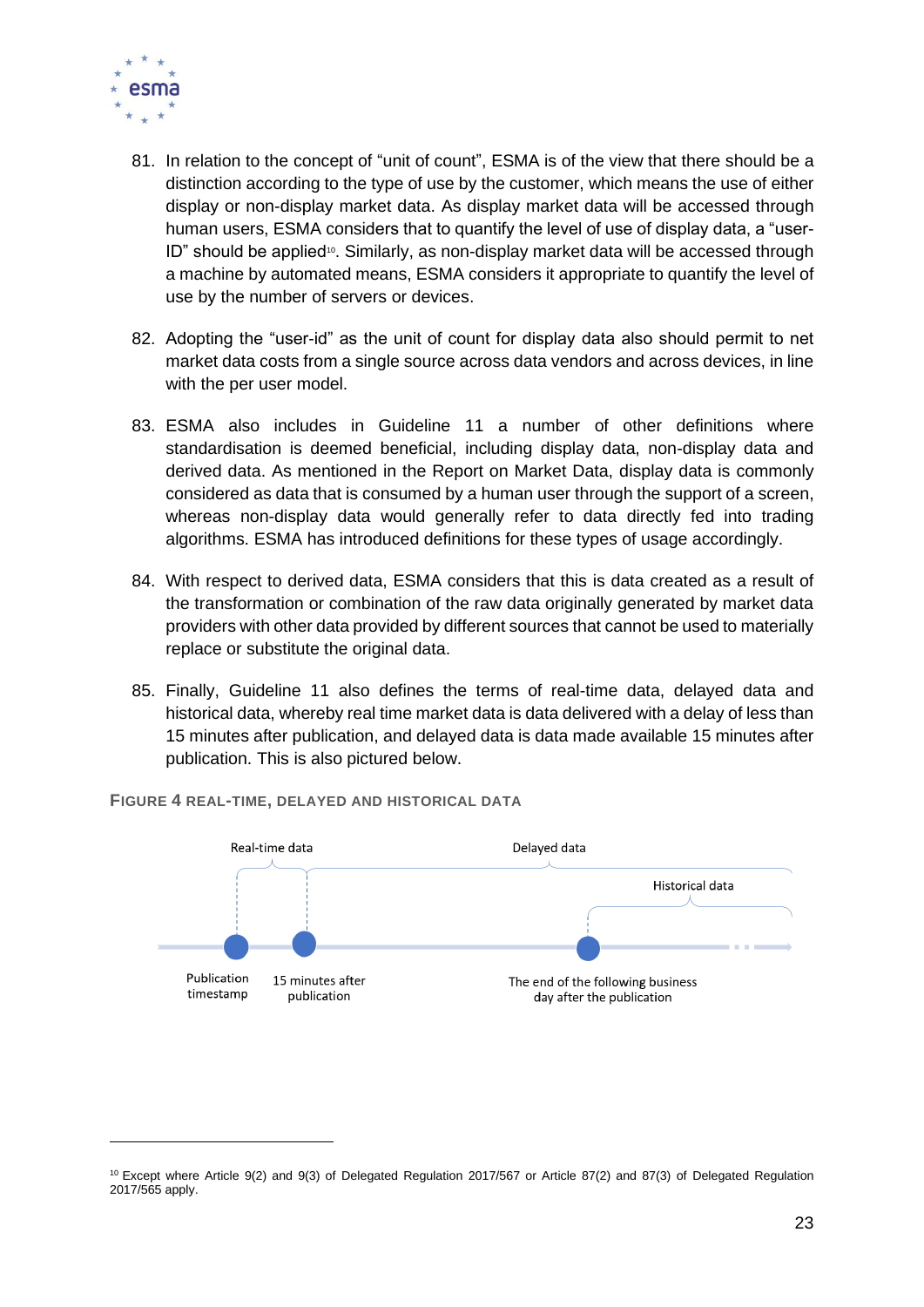

**Question 18: Do you agree with the proposed definitions in Guideline 11? In particular, do they capture all relevant market uses and market participants? If not, please explain.**

**Question 19: Is there any other terminology used in market data policies that would need to be standardised? If yes, please give examples and suggestions of definitions.**

#### <span id="page-23-0"></span>8.2.3 Cost disclosure

- 86. In the Report on Market Data, ESMA concluded that the way market data providers disclose information on accounting methodologies to set market data fees was in general not satisfactory and hence committed to issue guidance in this field.
- 87. Guideline 12 therefore requires market data providers to make public, by using the template in Annex I of the draft Guidelines, a detailed explanation of the accounting methodology for setting the fees of market data. The explanation should provide, inter alia, the list of all the types of costs included in the fees of market data and the allocation keys for joint costs. The allocation keys should be expressed in percentage and market data providers should provide the rationale for the allocation of the joint costs.
- 88. In addition, ESMA believes that the transparency of margins can be improved. Hence, Guideline 12 requires providers to disclose the fact that they include a margin in the fees of market data. It is not required to disclose to the public the actual level of the margin. Market data providers should explain though why they consider the margin reasonable and, if applicable, explain why the margin differs from one category of market data to another (i.e. why some categories of market data have a higher margin than other categories of market data).

**Question 20: Do you agree with Guideline 12? If not, please justify.**

**Question 21: Do you think there is any other information that market data providers should disclose to improve the transparency on market data costs and how prices for market data are set? If yes, please provide suggestions.**

#### <span id="page-23-1"></span>8.2.4 Auditing practices

89. ESMA recognises that auditing is necessary for market data providers to ascertain that market data customers respect the terms and conditions of the data license. However, in their auditing practices some market data providers place the burden of proof of how data has been used on market participants. Moreover, often market data users do not have sufficient information on the market data fees that could be retroactively applied in consequence of an audit, the terms and conditions of the auditing and on how they are expected to demonstrate compliance with the market data agreements.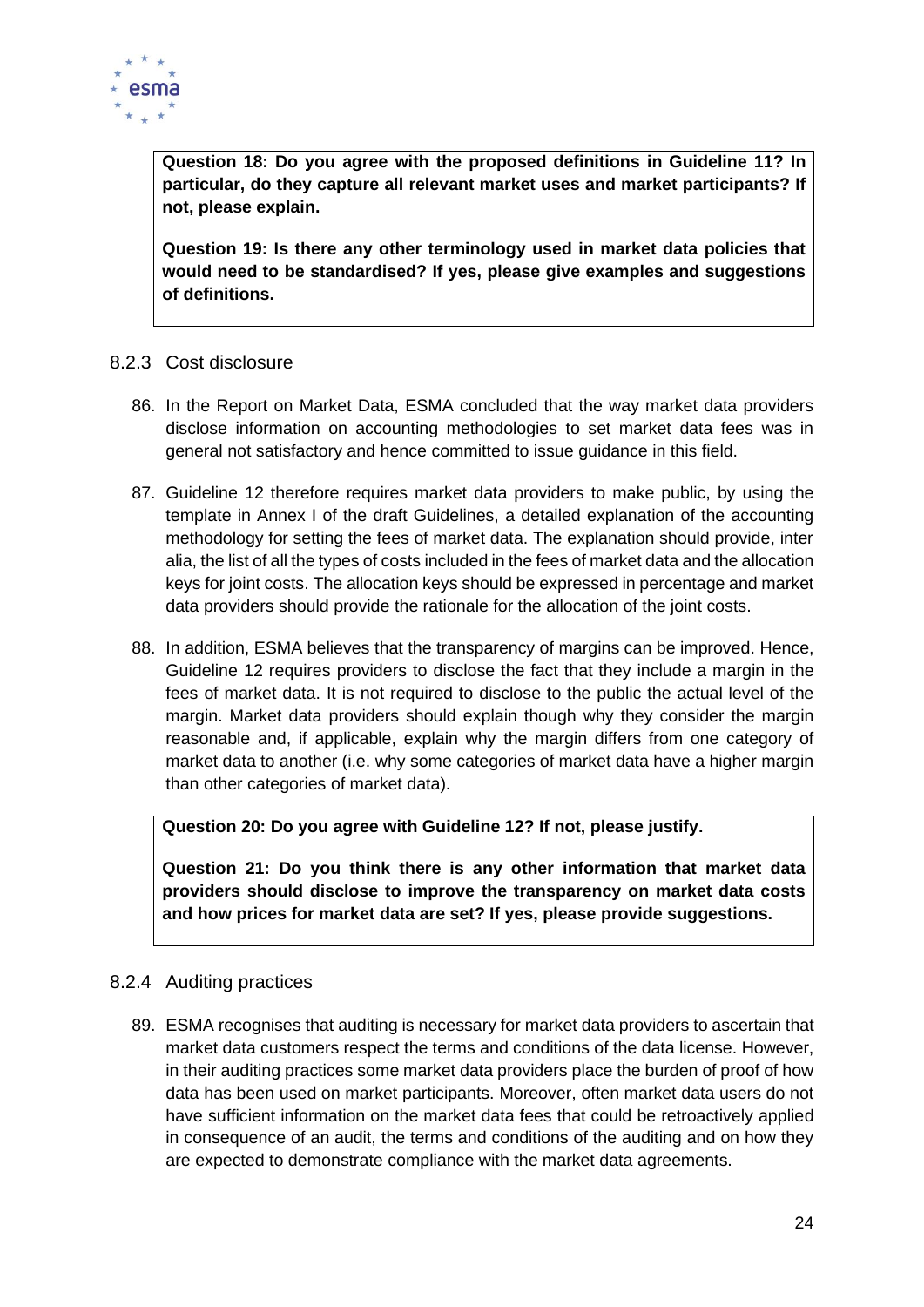

90. Therefore, ESMA is of the view that market data providers should be explicit in the market data agreement with respect to the market data fees that can be applied retroactively, the terms and conditions of the auditing (e.g. the frequency of the auditing) and how customers are expected to demonstrate their compliance with the agreement. With Guideline 13, ESMA aims at ensuring that data customers can understand how audits are carried out and are enabled to adopt the necessary arrangements to demonstrate their compliance with the terms and conditions in the case of audit.

**Question 22: Do you agree with Guideline 13? If not, please justify.**

# <span id="page-24-0"></span>**9 Making data available free of charge 15 minutes after publication**

## <span id="page-24-1"></span>**9.1 Legal framework**

- 91. Pursuant to Article 13(1) of MiFIR, trading venues are required to make data available free of charge 15 minutes after publication ('delayed data'). The same obligation is imposed by Article 64(1) and 65(1) of MiFID II on APAs and CTPs.
- 92. The data to be published by trading venues is specified in Articles 3, 6, 8 and 10 of MiFIR, and by APAs and CTPs in Article 64 and 65 of MIFID II. Those fields are further clarified in Table1 and 3 of Annex I of RTS 1 for equity instruments, and in Annex I and Table 2 of Annex II of RTS 2 for non-equity instruments.
- 93. Following many questions and complaints from market participants about the application of this provision, ESMA provided further guidance Q&As on transparency issues<sup>11</sup>. In particular, Q&A 9 and 10 addressed issues relating to delayed data.
- 94. Q&A 9a clarified that the market data provided free of charge 15 minutes after publication should replicate the information published on an RCB and be made available directly to end users. Q&A 9b specified that trading venues, APAs and CTP may not impose redistribution fees on redistributors or third parties, unless where redistributors/third parties charge for the distribution of data and or commercialise value-added services created from such data.
- 95. Q&A 10 clarified which types of practices of trading venues and APAs are not considered as compliant with the regulatory requirements. Furthermore, the Q&A explained that APAs and trading venues should adapt the format in which the data is provided to the needs of users. When the data is accessed in large amounts and on a

<sup>11</sup> https://www.esma.europa.eu/document/qa-mifid-ii-and-mifir-transparency-topics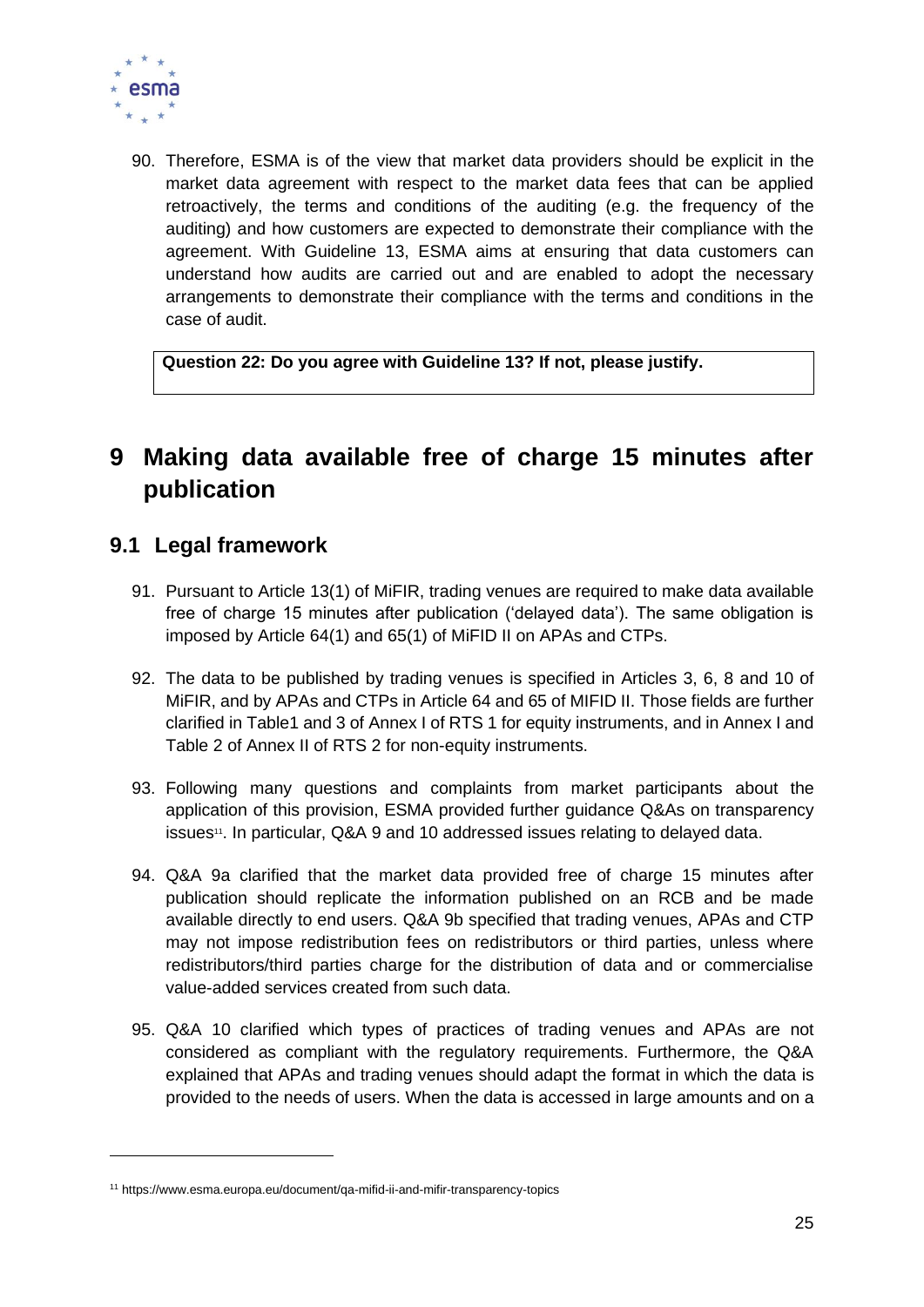

regular basis, the information has to be provided on a machine-readable basis to ensure that it can be accessed through robust channels allowing for automatic access.

## <span id="page-25-0"></span>**9.2 Assessment and proposals**

- 96. As an introductory remark, it is worth noting that despite the publication of dedicated Q&As, ESMA continues to receive regular complaints from data users concerning the lack of compliance with delayed data provisions by many trading venues and APAs. Indeed, ESMA and NCAs are aware of numerous entities which fail to make available the data free of charge in line with the expectations set out in the Q&As.
- 97. In light of this, ESMA considered it useful to better explain and expand the content of the abovementioned Q&As into the proposed Guidelines. Furthermore, guidelines are a stronger Level 3 instrument available to ESMA and are translated into all EU languages. As the Guidelines will replace the Q&A, for clarity, ESMA plans to withdraw the Q&As immediately after the publication of the Guidelines.
- 98. With respect to the provisions to make market data available free of charge on a delayed basis, the relevant obligations are imposed on trading venues with regards to pre- and post-trade data and on APAs and CTPs with respect to post-trade data.
- 99. Given the experiences with the implementation of those legal provisions, ESMA considers it necessary to specify first to whom the delayed data should be provided free of charge. ESMA considers that according to the Level 1 text the data should be published for free to any market participant, i.e. there should not be a differentiation between retail and corporate users. This clarification is proposed in the first part of Guideline 14. This is without prejudice to the fact that certain restrictions may be warranted as to how the delayed data can be used. This point will be addressed hereafter in the discussion on the proposed Guideline 16.
- 100.Furthermore, ESMA believes that compliance with the obligation to provide data free of charge requires that the relevant delayed data is accessible, complete, provided in a useful format and for a sufficient period of time. In order to verify the current status of implementation and identify the areas where further guidance is needed, ESMA and NCAs undertook in Q2 2020 an analysis of the delayed data publications of trading venues and APAs in the EU taking into consideration all such aspects relating to publication, namely access, completeness, format and timeliness.
- 101.The assessment has been made by ESMA on the basis of the input provided by NCAs. It took into account all existing legal provisions, including Q&As regarding delayed data provision. ESMA received overall 77 responses assessing compliance of 68 trading venues and 9 APAs, from 27 NCAs. A score has been assigned in respect to each aspect in scale from 1 (non-compliance) to 5 (full compliance). It should be noted that while trading venues need to provide both pre- and post-trade data on delayed basis, APAs are only assessed with respect to their post-trade data provision.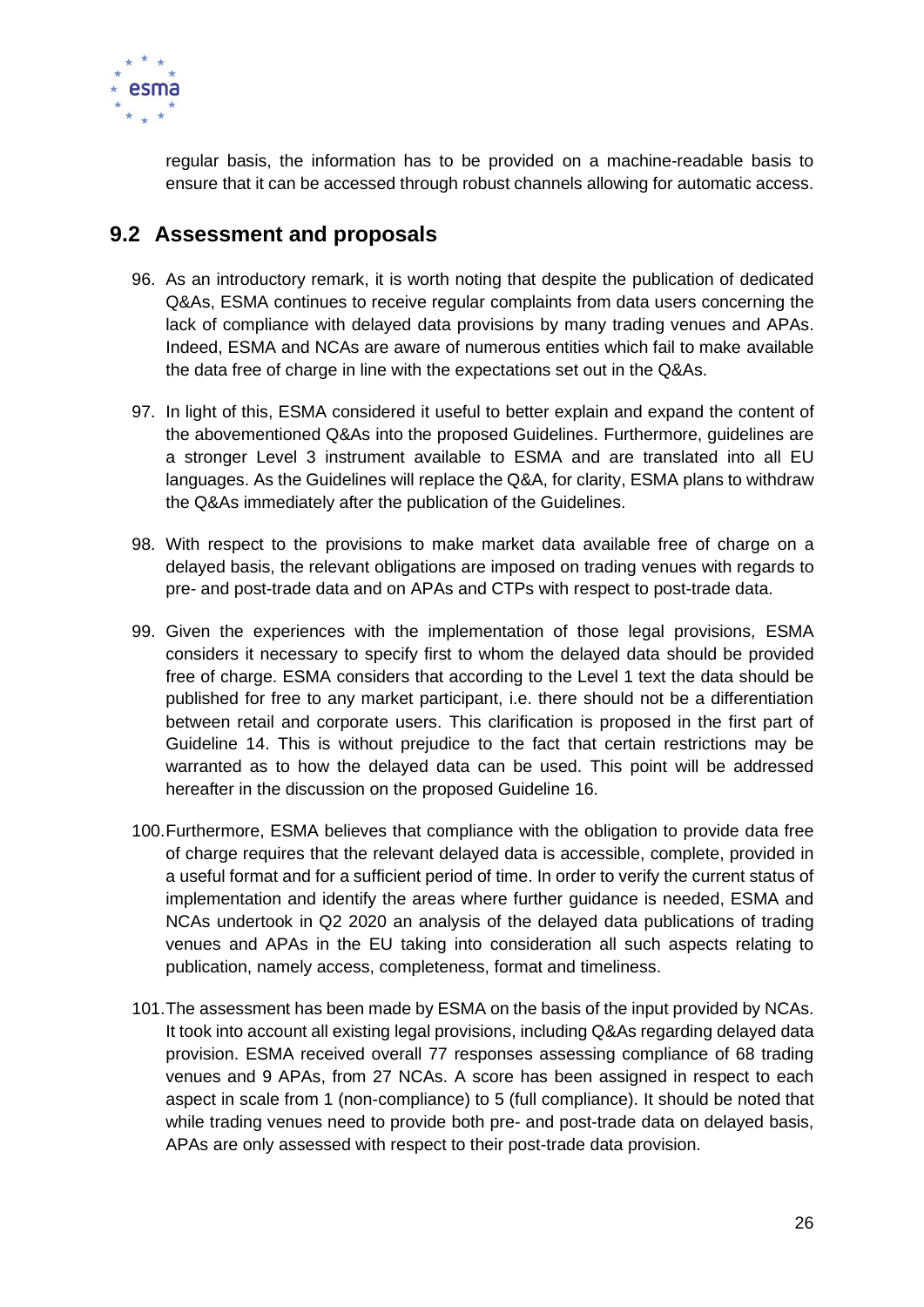

| <b>Entity type</b> | <b>Access</b> | <b>Completeness</b> | <b>Format</b> | <b>Timeliness</b> |
|--------------------|---------------|---------------------|---------------|-------------------|
| <b>RMs</b>         | 4.43          | 3.78                | 3.65          | 3.57              |
| <b>MTFs</b>        | 4.25          | 3.69                | 3.40          | 3.27              |
| <b>OTFs</b>        | 3.90          | 4.00                | 3.70          | 3.80              |
| <b>APAs</b>        | 4.50          | 4.21                | 3.86          | 4.21              |
| Average            | 4.27          | 3.92                | 3.65          | 3.71              |

**TABLE 1 AVERAGE SCORE TRADING VENUES AND APAS FOR DELAYED DATA PROVISIONS (ESMA ASSESSMENT)**

- 102.Data access has been defined as availability of the relevant data on the website of a trading venue or APA in a manner which is easy to find, and user-friendliness of any process necessary to access the data, i.e. signing contractual agreements or registration. On average, this area has been assessed as satisfactory by ESMA, with the average score of 4.25. Signing of contractual agreements has been required by 8 entities (10% of total of 77 trading venues and APAs analysed) while registration process by 13 entities (17%). There were 15 entities (19%) where it was not straightforward to find the delayed data on the website.
- 103.Overall, in terms of access, ESMA considers that the current requirements are appropriate. There are certain trading venues and APAs which consider it necessary to require users to sign agreements or register, but those processes appear not overly complex or burdensome. Since they help the data providers to monitor better the usage of the delayed data, ESMA considers it appropriate to maintain those practices. In the cases where the delayed data is not easily available on the website, some further supervisory follow up may be needed. This should not however require any regulatory clarification. Consequently, in terms of delayed data access, Guideline 14 only clarifies that registration or signing agreements is allowed for the data provision monitoring purposes, provided they are not overly complex or burdensome.
- 104.A second aspect of the delayed data provision that was analysed is its completeness. According to MiFID II / MiFIR, the necessary post-trade data publication elements are price, volume, transaction and publication time, instrument identifier and venue of execution, and when applicable, transaction flags. During the assessment, in case of 17 trading venues and APAs (22%) the basic post-trade data (such as price, volumes or transaction timestamp) were not found, while as much as 49 entities (64%) do not publish post-trade transparency flags.
- 105.For the pre-trade data publication, the delayed data should include "the current bid and offer prices and the depth of trading interests at those prices which are advertised through the trading venues' systems". RTS 1 and 2 further clarify that for continuous auction order book trading systems and for other trading systems, the five best bid and offers should be published. According to the assessment performed, 31 entities (40%)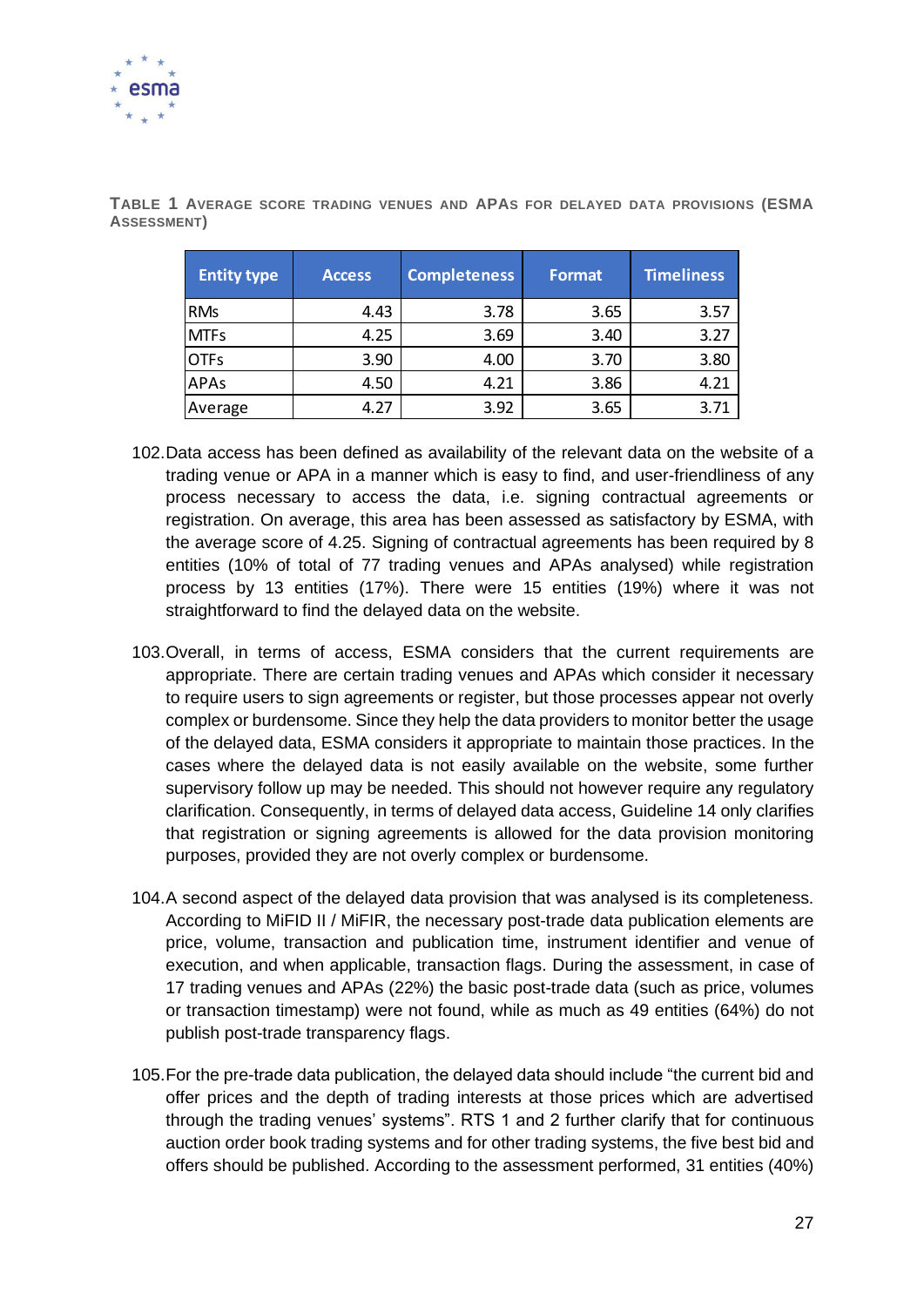

do not publish basic pre-trade data (best bid and offer and depth of interest) on delayed basis, where in particular provision of data from central limit order book appears challenging. 50 entities (65%) do not publish more than one best bid and offer mentioned by the RTS 1 and 2.

- 106.There seems to be a gap between the regulatory expectations and the publication practices with respect to completeness of data. Therefore, ESMA considers it useful to clarify in Guideline 14 that in case of post-trade data all elements included in the Level 1 and 2 texts, including flags, should be subject to the publication. ESMA would be interested to receive feedback from data users whether flags are indispensable.
- 107.In terms of pre-trade data, given the technical challenges of the publication, which result from high volume of data at the order level, and also limited value added for data users, ESMA suggests in Guideline 14 to discharge the reporting entities from publishing more than one current best bid and offer in the delayed data publication. ESMA is seeking further feedback from data users whether they agree with this proposal, and whether any differentiation should be made depending on the type of trading system.
- 108.Another aspect of the delayed data publication is data format. This area also leaves some space for improvement, as 29 entities (38%) do not publish post-trade data in a machine-readable format while 42 trading venues do not publish pre-trade data in a machine-readable format. For 39 entities (51%) there is no possibility to automatize the data extraction. Moreover, data is not always provided for all financial instruments (or classes of financial instruments), but as ISIN by ISIN search. This is the case of 23 entities (30%) for post-trade data and 42 entities (55%) for pre-trade data.
- 109.ESMA understands that the format of data provision should be adapted to the user's needs and would like to seek further feedback from market data users whether there is a case to differentiate between the format of data provision of pre- and post-trade data. In particular for pre-trade delayed data, users are invited to specify which use cases are relevant for them, and what format of data they need for those use-cases.
- 110.A last part of the assessment focused on whether data was available for a sufficient period of time. According to the assessment, currently 39 entities (51%) do not publish post-trade data for the period of at least 24 hours and 52 entities (68%) in case of pretrade data. There have been some concerns raised about the clarity of the current guidance which requires data to be published for at least 24 hours. ESMA therefore suggests clarifying in the guidance that the data of the given trading day should be available until the end of the following trading day in case of post-trade data. In case of pre-trade delayed data, ESMA proposes that the data should be published until more recent data is available, i.e. without the need to maintain historical information.
- 111.Finally, there are certain situations where it appears justified that data providers should be paid for their data provision. Those cases have been defined in Guideline 16 as data redistribution and value-added services. This guideline is closely aligned with the requirements previously spelled out in ESMA Q&As. The noticeable difference is that ESMA considered it necessary to further define the concepts of "value-added services"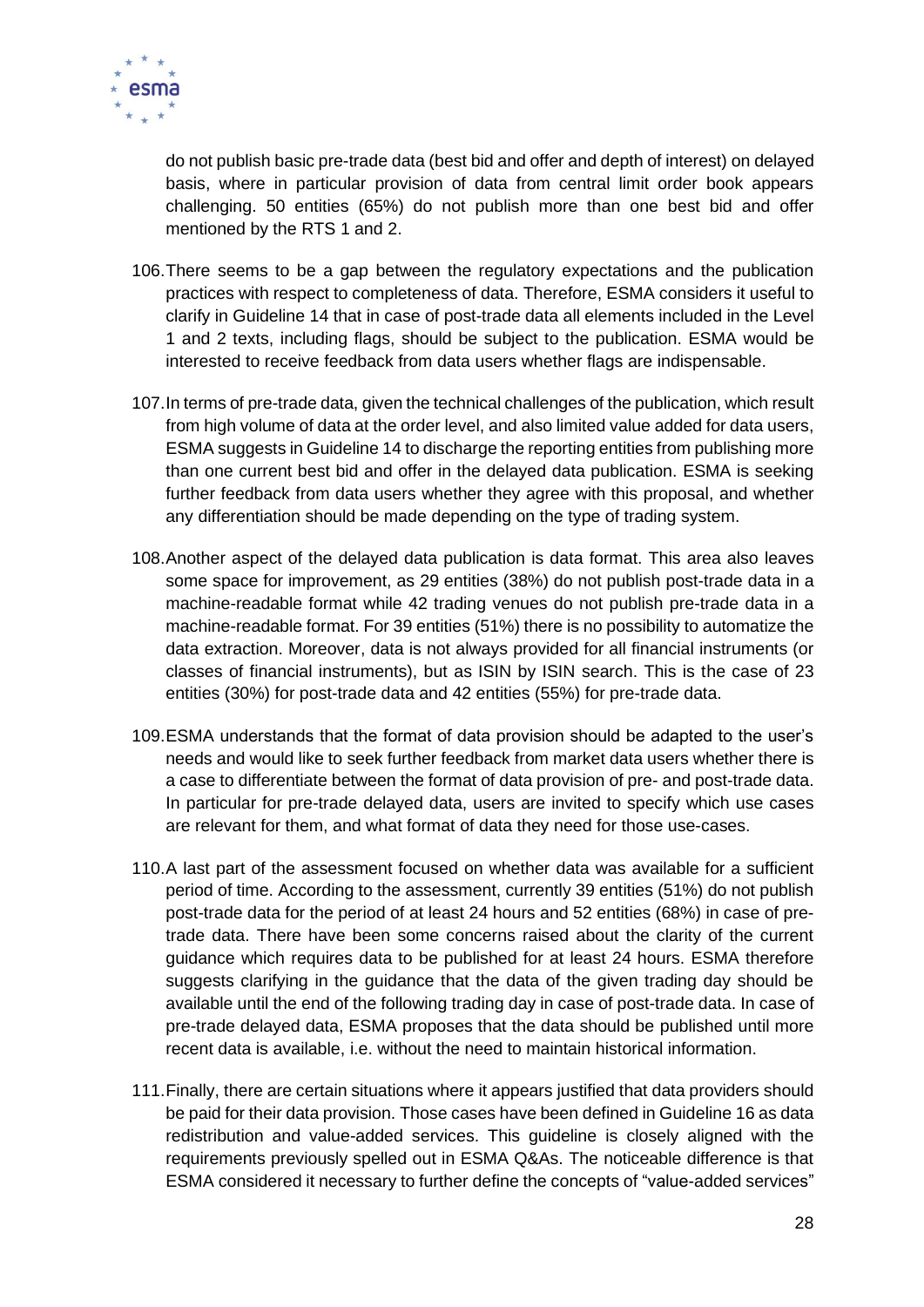

and "data distribution". This was considered necessary since in practice certain data providers considered any use of delayed data by commercial users as a "value added service" for their business, and therefore subject to a fee. ESMA disagrees with this broad interpretation and suggest limiting the definition of "value-added services" to those activities where a product created on a basis of delayed data is sold for a fee.

**Question 23: Which elements for post- and pre-trade data publication should be required? In particular, are flags a useful element of the publication? Should there be any differences between the different types of trading systems? Is the first best bid and offer sufficient for the purpose of delayed pre-trade data publication?**

**Question 24: Which use cases of post- and pre-trade delayed data are relevant to you as a data user? What format of data provision is necessary for these use cases, and especially for pre-trade delayed data?** 

**Question 25: Do you agree with the definitions of data-distribution and valueadded services provided in Guideline 16? Please explain.**

**---**

**Question 26: Do you have any further comment or suggestion on the draft Guidelines? Please explain.** 

**Question 27: What level of resources (financial and other) would be required to implement and comply with the Guidelines and for which related cost (please distinguish between one off and ongoing costs)? When responding to this question, please provide information on the size, internal set-up and the nature, scale and complexity of the activities of your organisation, where relevant.**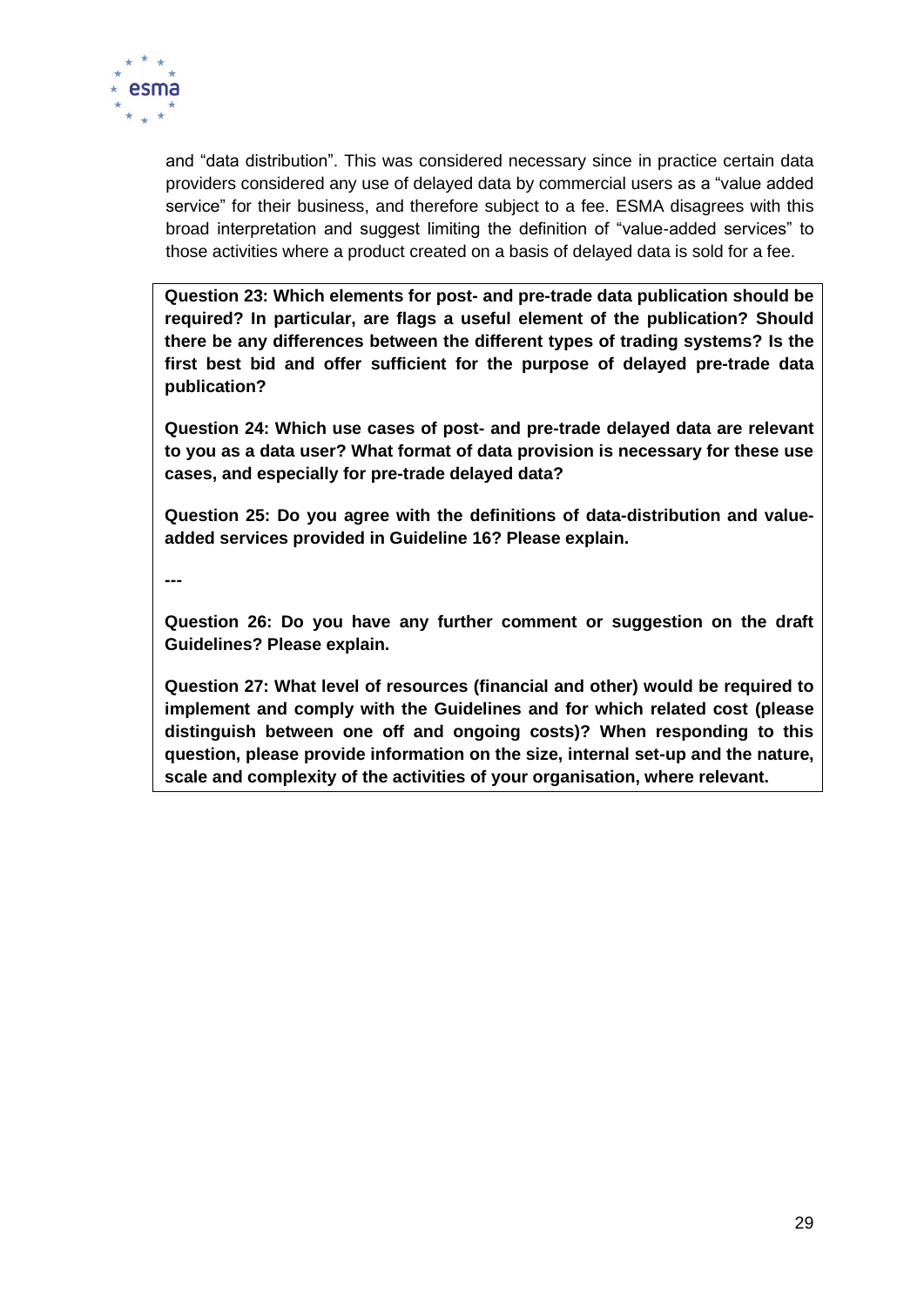

# <span id="page-29-0"></span>**10 Annexes**

## <span id="page-29-1"></span>**10.1 Annex I Summary of questions**

**Question 1: What are your views on covering in the Guidelines also market data providers offering market data free of charge for the requirements not explicitly exempted in the Level 2 requirements?**

**Question 2: Do you agree with Guideline 1? If not, please justify.** 

**Question 3: Do you think ESMA should clarify other aspects of the accounting methodologies for setting up the fees of market data? If yes, please explain.**

**Question 4: With regard to Guideline 2, do you think placing the burden of proof, with respect to non-compliance with the terms of the market data agreement, on data providers can address the issue? Please provide any other comments you may have on Guideline 2.**

**Question 5: Do you consider that auditing practices may contribute to higher costs of market data? Please explain and provide practical examples of auditing practices that you consider problematic in this context. Such examples can be provided on a confidential basis via a separate submission to ESMA.**

**Question 6: Do you agree with Guideline 3? If not, please justify, by indicating which parts of the Guideline you do not agree with and the relevant reasons.** 

**Question 7: Do you agree with the approach taken in Guideline 4? If not, please justify, also by providing arguments for the adoption of a different approach.** 

**Question 8: Do you agree with Guideline 5? If not, please justify.**

**Question 9: Do you think that ESMA should clarify other elements of the obligation to provide market data on a non-discriminatory basis? If yes, please explain.**

**Question 10: Do you agree on the interpretation of the per user model provided by Guideline 6? If not, please justify and include in your answer any different interpretation you may have of the per user model and supporting grounds.** 

**Question 11: Do you agree with Guideline 7? If not, please justify. In your opinion, are there any other additional conditions that need to be met by the customer in order to permit the application of the per user model or do you consider the conditions listed in Guideline 7 sufficient to this aim?** 

**Please include in your answer the main obstacles you see in the adoption of the per user model, if any, and comments or suggestions you may have to encourage its application.**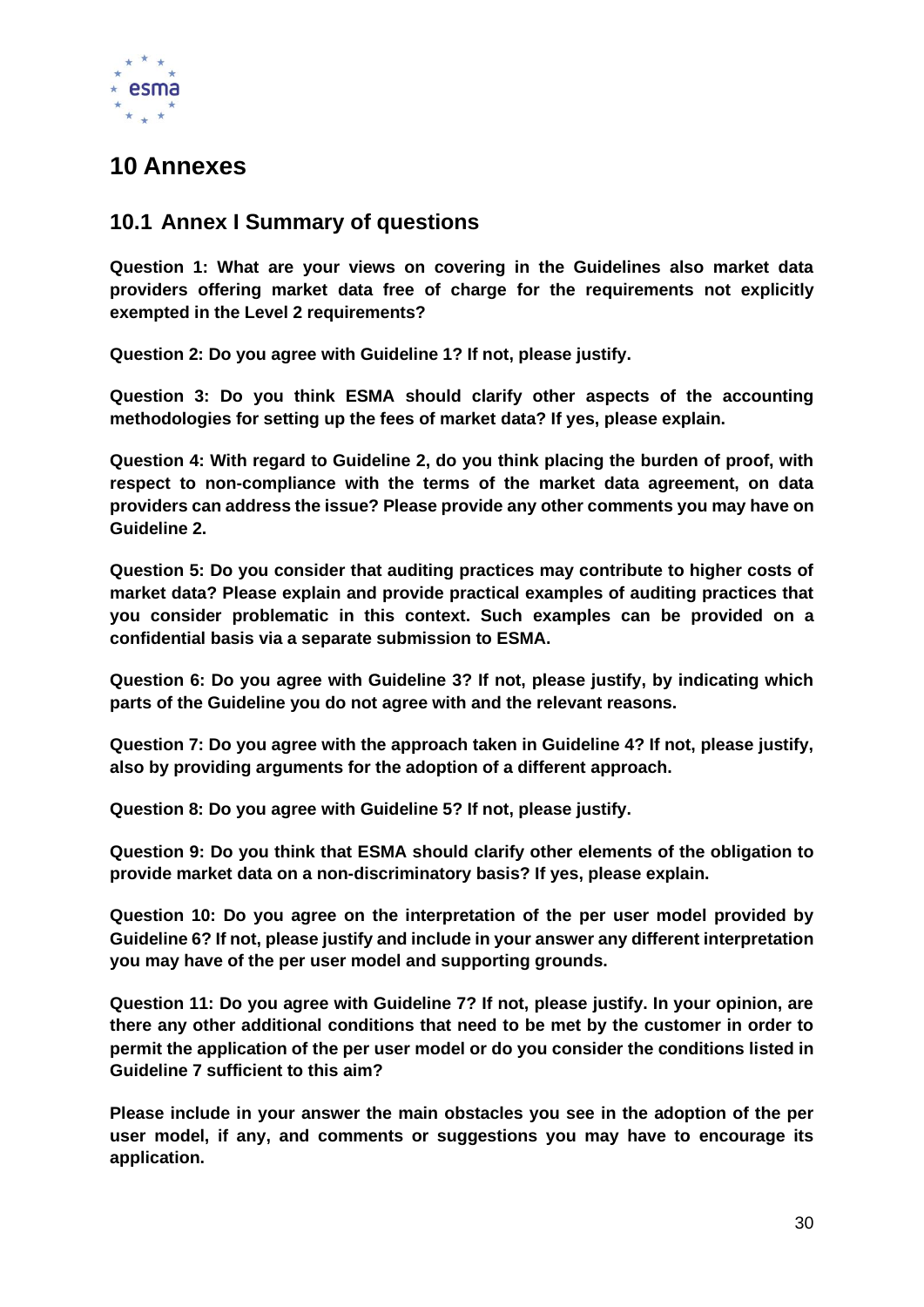

**Question 12: Do you agree with Guideline 8? If not, please justify also by indicating what are the elements making the adoption of the per user model disproportionate and the reasons hampering their disclosure.** 

**Question 13: Do you think ESMA should clarify other elements of the obligation to provide market data on a per user fees basis? If yes, please explain.**

**Question 14: Do you agree with Guideline 9? If not, please justify.** 

**Question 15: Do you think ESMA should clarify other elements in relation to the obligation to keep data unbundled? If yes, please explain.**

**Question 16: Do you agree with Guideline 10 that market data providers should use a standardised publication format to publish the RCB information? If not, please justify.** 

**Question 17: Do you agree with the standardised publication template set out in Annex I of the Guidelines and the accompanying instructions? Do you have any comments and suggestions to improve the standardised publication format and the accompanying instructions?**

**Question 18: Do you agree with the proposed definitions in Guideline 11? In particular, do they capture all relevant market uses and market participants? If not, please explain.**

**Question 19: Is there any other terminology used in market data policies that would need to be standardised? If yes, please give examples and suggestions of definitions.**

**Question 20: Do you agree with Guideline 12? If not, please justify.**

**Question 21: Do you think there is any other information that market data providers should disclose to improve the transparency on market data costs and how prices for market data are set? If yes, please provide suggestions.**

**Question 22: Do you agree with Guideline 13? If not, please justify.**

**Question 23: Which elements for post- and pre-trade data publication should be required? In particular, are flags a useful element of the publication? Should there be any differences between the different types of trading systems? Is the first best bid and offer sufficient for the purpose of delayed pre-trade data publication?**

**Question 24: Which use cases of post- and pre-trade delayed data are relevant to you as a data user? What format of data provision is necessary for these use cases, and especially for pre-trade delayed data?** 

**Question 25: Do you agree with the definitions of data-distribution and value-added services provided in Guideline 16? Please explain.**

**Question 26: Do you have any further comment or suggestion on the draft Guidelines? Please explain.**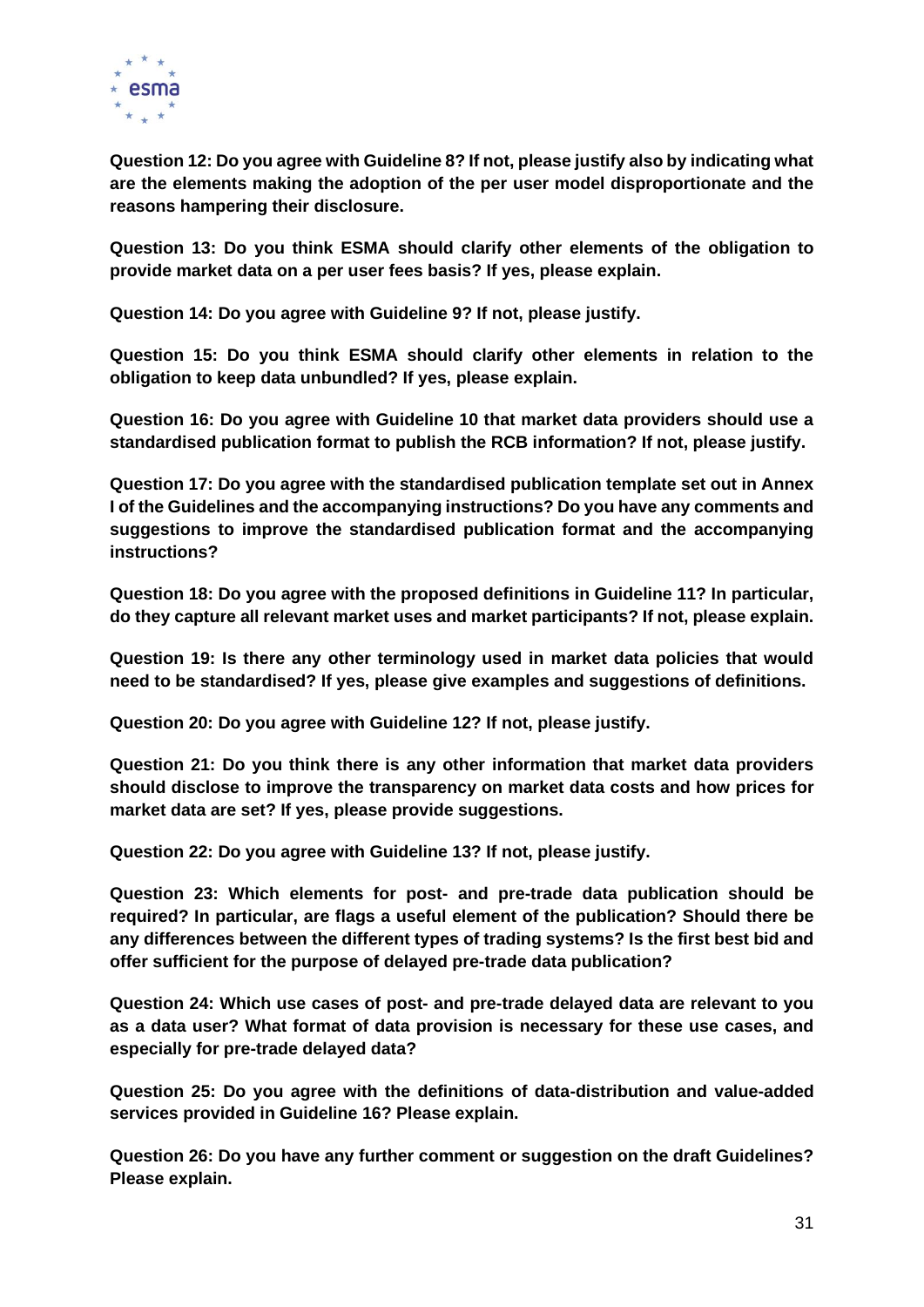

**Question 27: What level of resources (financial and other) would be required to implement and comply with the Guidelines and for which related cost (please distinguish between one off and ongoing costs)? When responding to this question, please provide information on the size, internal set-up and the nature, scale and complexity of the activities of your organisation, where relevant.**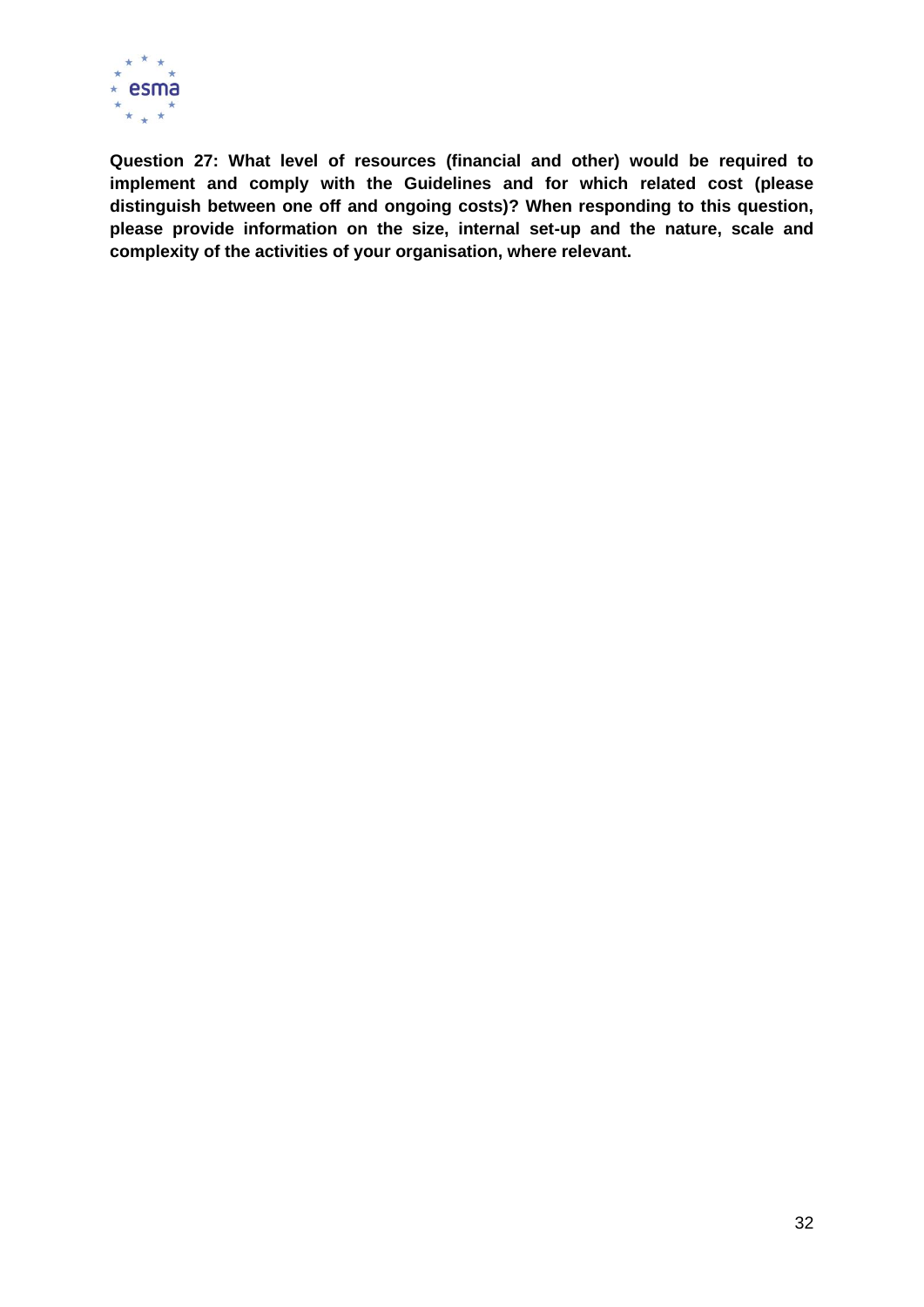

## <span id="page-32-0"></span>**10.2 Annex II Preliminary cost-benefit analysis**

Provisions on market data under MiFID II/MiFIR include requirements to provide market data on a reasonable commercial basis (RCB) and to make data available free of charge 15 minutes after publication. In its Report on Market Data, ESMA concluded that it was necessary to develop guidelines regarding the above provisions on market data.

#### **Impact of the draft ESMA guidelines**

We set out below a preliminary assessment of the expected benefits and costs of the proposed guidelines for consultation.

#### *Benefits*

ESMA believes that the benefits of the guidelines are threefold. The introduction of the proposed guidelines will:

a) support market data providers in the application of market data provisions by giving clarity on the applicable regulatory requirements, as well as provide a resource against which they can assess the effectiveness and appropriateness of their existing policies and practices;

b) reduce the risk that data users face increasing market data prices or pay excessing fees for their access to market data, and to allow them to benefit more easily from the market data provided free of charge 15 minutes after publication; and

c) reduce the risk of arbitrage through enhanced regulatory and supervisory convergence across competent authorities.

#### *Costs*

Market data providers will be required to assess the guidelines against their existing policies and processes and may need to review them. Some technical implementations may be necessary in case of some entities. Following any changes market data providers would be required to inform and update all relevant staff as to the changes in the internal policies and processes, providing training where necessary.

#### *Conclusions*

In light of the above, ESMA believes that the overall compliance costs associated with the implementation of the guidelines will be fully compensated by the benefits arising from the enhanced framework.

MiFID II/ MiFIR is prescriptive in the area of market data provisions because the demand for market data and its value has been increasing in an environment driven by technological development and increased competition. MiFID II/MiFIR has as an objective to make market data available to all users in an easily accessible, fair and non-discriminatory manner. As such, guidelines which ensure that market data providers are better able to meet this objective are justified on the basis that the costs of implementation will be limited to compliance costs.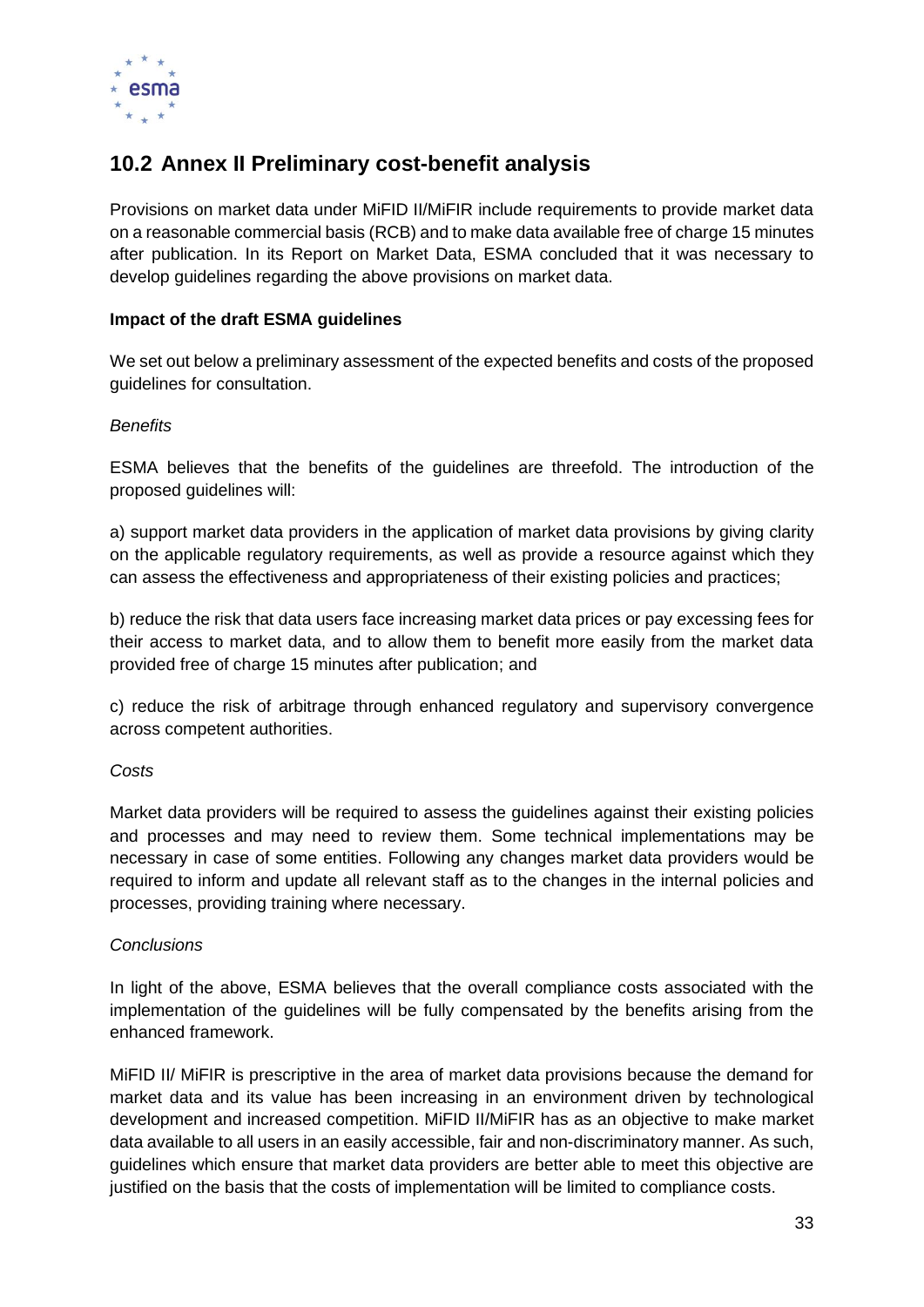

# <span id="page-33-0"></span>**10.3 Annex III Summary of the Roundtable on Market Data**

ESMA organised on 29 June 2020 a roundtable on market data issues to gather further input in the context of its work on market data following the publication of the Report on Market Data on the cost of market data and the consolidated tape (CT) for equity instruments.

ESMA invited ten external stakeholders representing trading venues, APAs and data users to the roundtable. Members of the Transparency Task Force (TTF) and the Secondary Markets Standing Committee (SMSC) also attended the roundtable.

The roundtable invited stakeholders to provide feedback on three areas of issues identified in the Report on Market Data for which ESMA committed to conduct follow up work: the obligation to provide market data on a reasonable commercial basis (RCB), the obligation to provide market data free of charge 15 minutes after publication (delayed data) and OTC data quality.

RCB: ESMA staff shared with roundtable participants the first reflections on draft guidelines on the obligation to provide market data on an RCB. Overall, roundtable participants, both from trading venues, APAs and data users, were supportive of the proposals presented. Representatives of trading venues were supportive of proposals to improve the quality of the disclosure of cost related information but expressed reservations concerning the disclosure of actual costs. Date users, while supportive of improving the quality of the disclosure of costrelated information, recommended complementing this by introducing a cost benchmark.

Roundtable participants were supportive of the proposal to publish the RCB information in a harmonized template and to standardise definitions of key terms and concepts used in market data agreements. Furthermore, data users urged to set out in the guidelines supervisory expectations on audit practices of trading venues, which many users considered excessive. Moreover, data users expressed concerns about the creativity of trading venues for creating new use cases or categories of customers and asked for more transparency to better understand the criteria for such use cases and avoid paying several times for the same data. Representatives of trading venues did not consider it necessary to limit use cases and in particular expressed level playing field concerns if it was no longer possible to charge systematic internalisers for the use of data.

Delayed data: There was agreement between roundtable participants that currently there are only limited use cases for delayed pre-trade data and that this should therefore not be the focus for ESMA's work. Concerning post-trade delayed data, representatives of trading venues and data users expressed opposing views. Trading venue representatives pointed to the very few users accessing data made available via websites and defended the practice of charging for delayed data when users distribute it for a charge or when it is used for commercial purposes ('value-added'). Data users complained about trading venues and APAs making the data available for only a limited period of time and considered that trading venues were excessively charging for delayed data that used to be free of charge under MiFID I. Furthermore, data users considered that website data is only of very limited use since it is not aggregated and checking every trading venue's website would be very burdensome. Therefore, data is generally accessed via data vendors.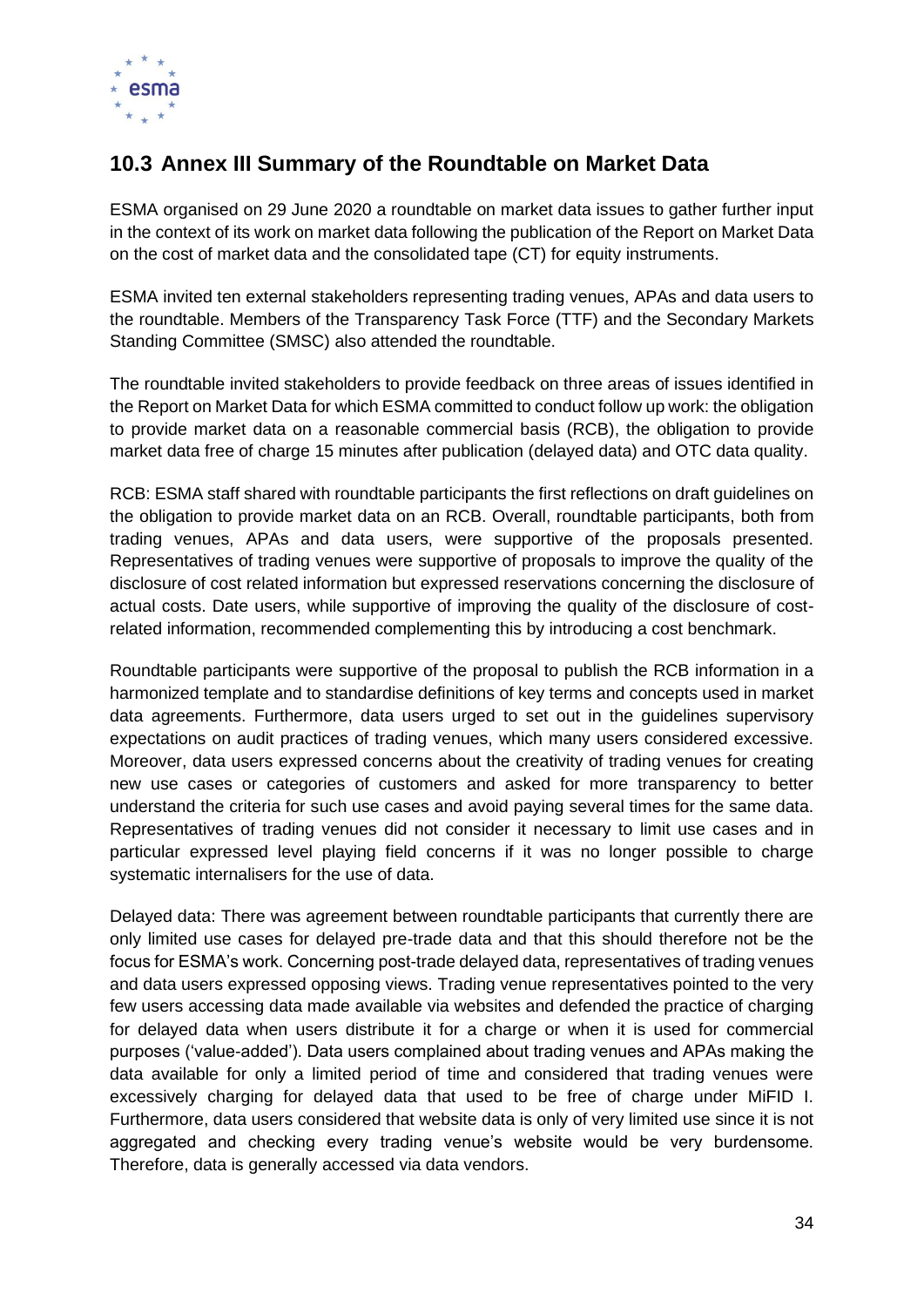

OTC data quality: The discussion focussed on the drivers for low OTC-data quality and how shortcomings could be addressed. Overall, roundtable participants agreed that in particular the following issues contribute to low data quality: different interpretations on the reporting of giveup transactions, lack of reporting instructions/standardisation on how to populate certain fields for post-trade transparency, reporting of technical trades, ISINs disappearing from files, lack of fields (e.g. for some derivatives there should be a field on the term of the contract), limited quality controls by APAs, low enforcement by competent authorities. Roundtable participants considered that some of these issues could be addressed by issuing supervisory guidance, whereas others would require amendments of RTS 1 and RTS 2.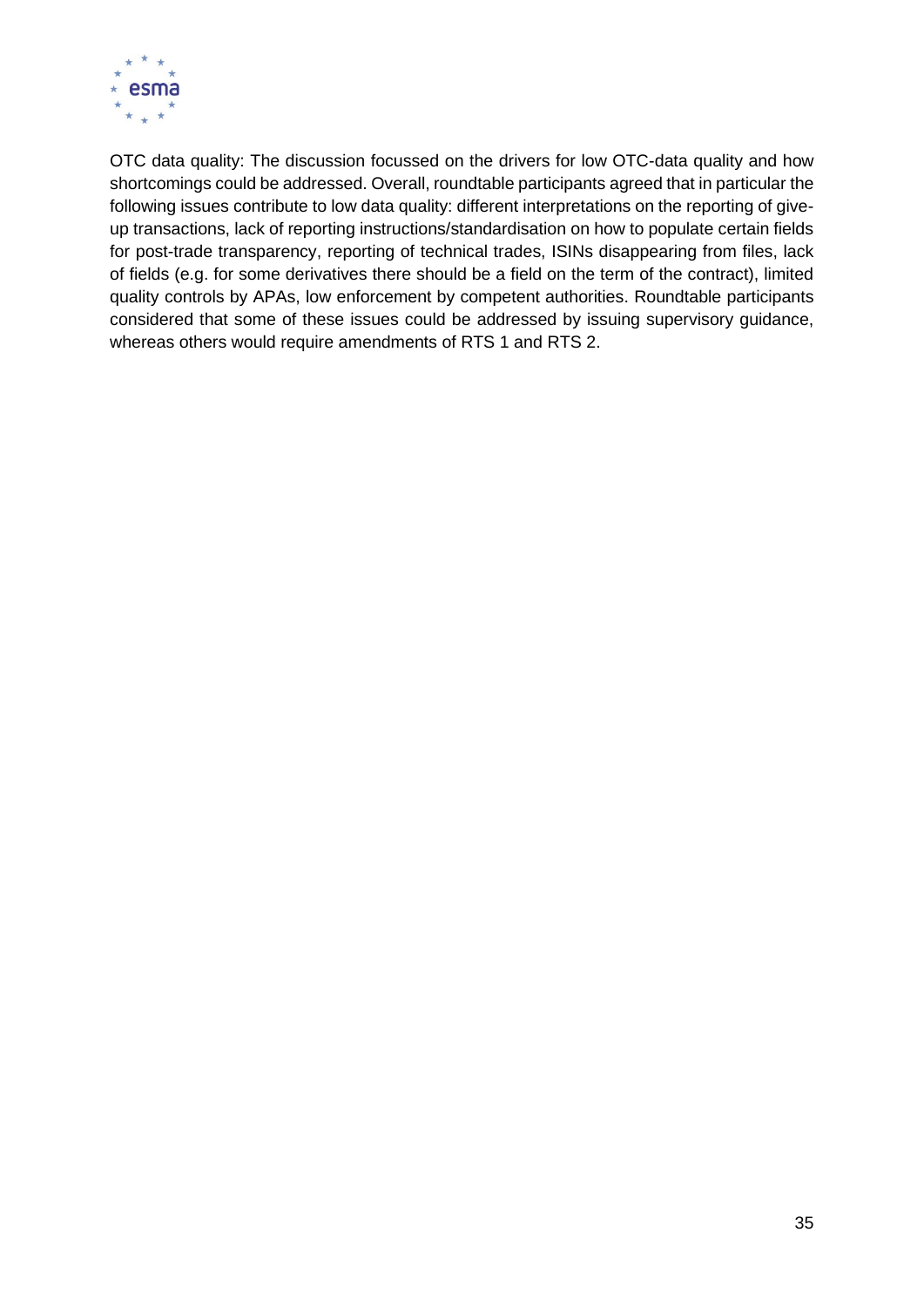

# <span id="page-35-0"></span>**10.4 Annex IV Draft Guidelines**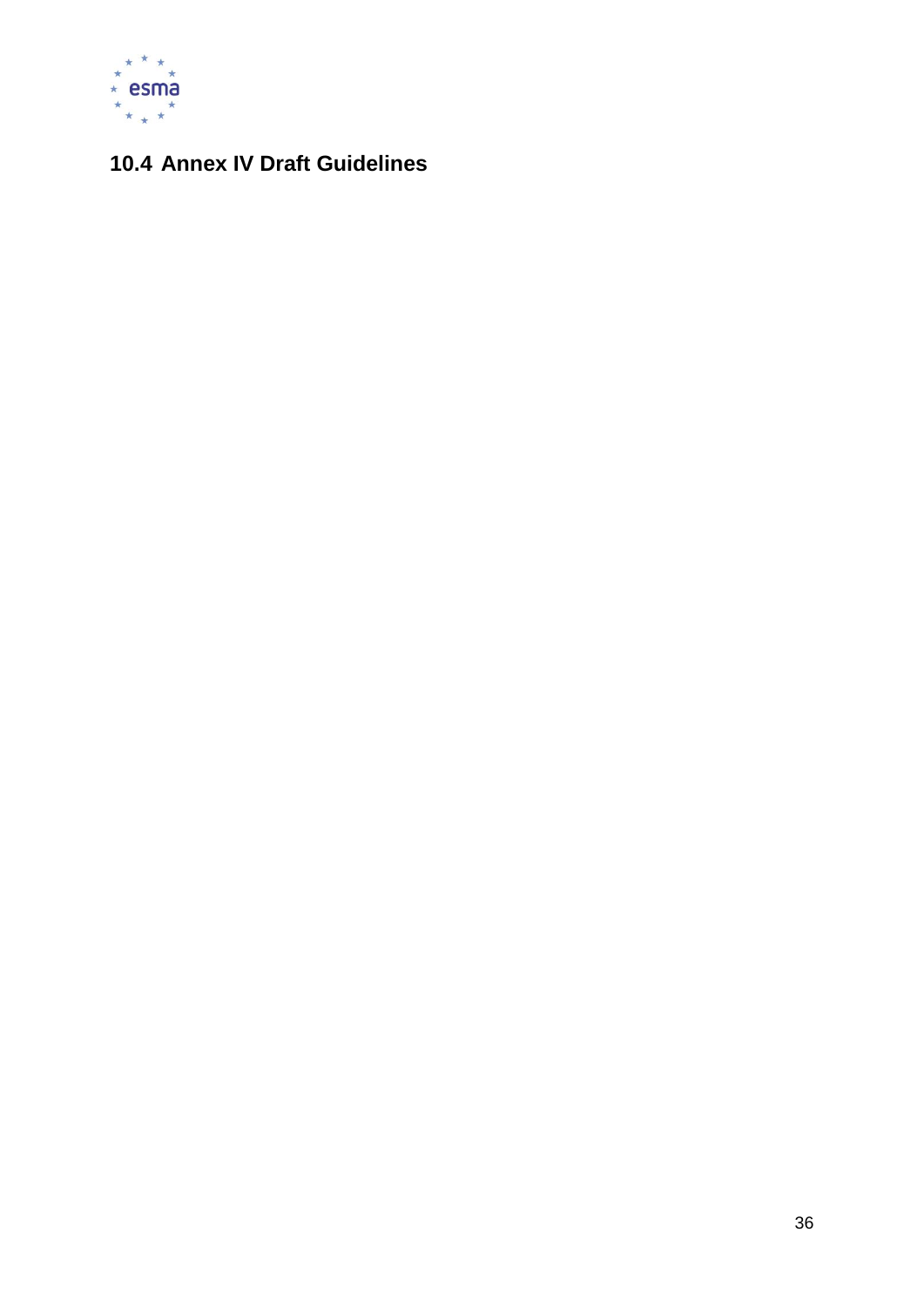

# **Draft Guidelines**

**On the MiFID II/ MiFIR obligations on market data** 



ESMA70-156-2426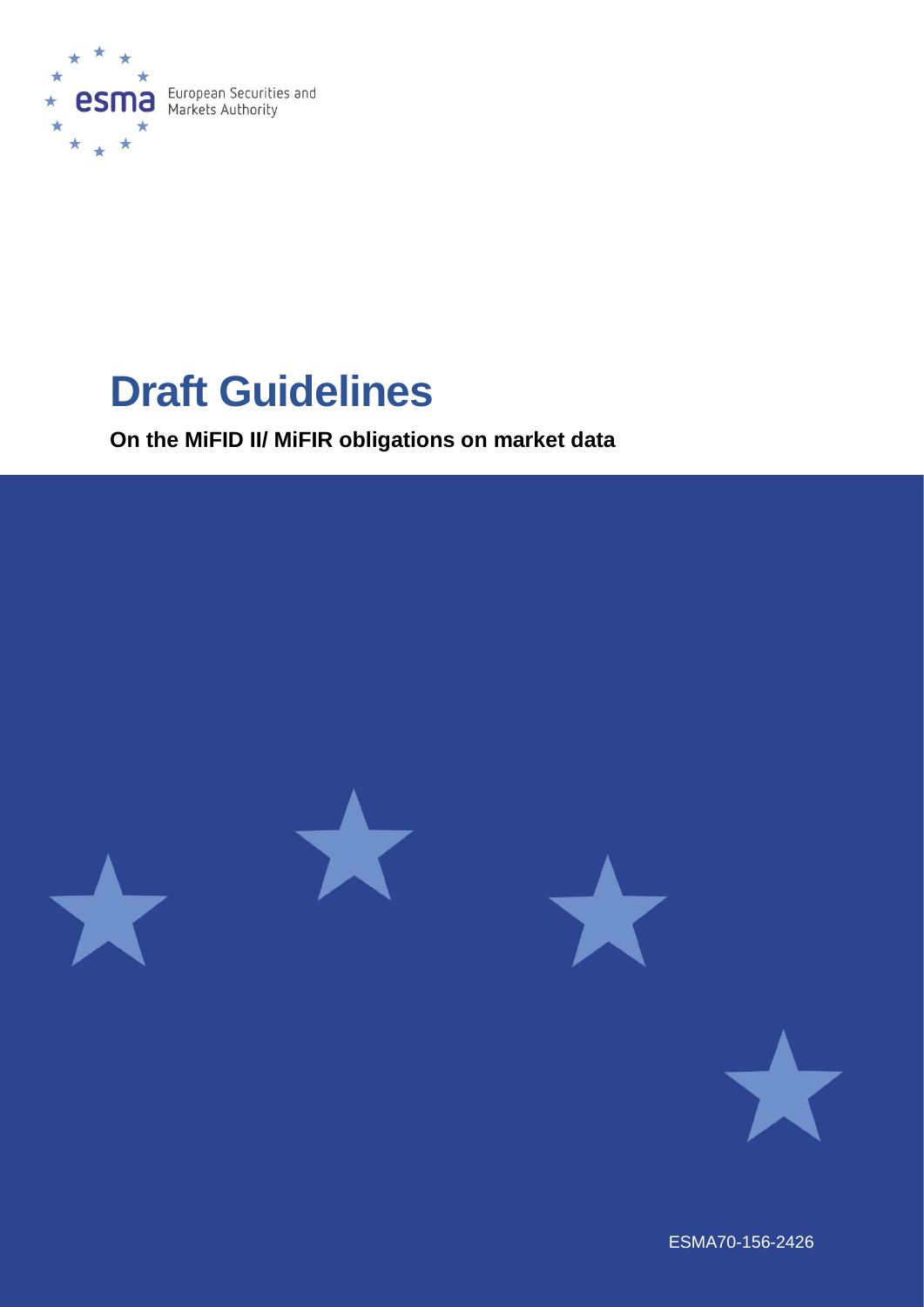

# **Table of Contents**

| 1              |     |                                                                                         |  |  |
|----------------|-----|-----------------------------------------------------------------------------------------|--|--|
| $\mathbf{2}$   |     |                                                                                         |  |  |
| 3              |     |                                                                                         |  |  |
| 4              |     |                                                                                         |  |  |
| 5              |     |                                                                                         |  |  |
|                | 5.1 |                                                                                         |  |  |
|                | 5.2 |                                                                                         |  |  |
|                | 5.3 |                                                                                         |  |  |
|                | 5.4 |                                                                                         |  |  |
|                | 5.5 |                                                                                         |  |  |
|                | 5.6 |                                                                                         |  |  |
|                | 5.7 | Obligation to make market data available free of charge 15 minutes after publication 11 |  |  |
| 6              |     |                                                                                         |  |  |
| $\overline{7}$ |     |                                                                                         |  |  |
| 8              |     |                                                                                         |  |  |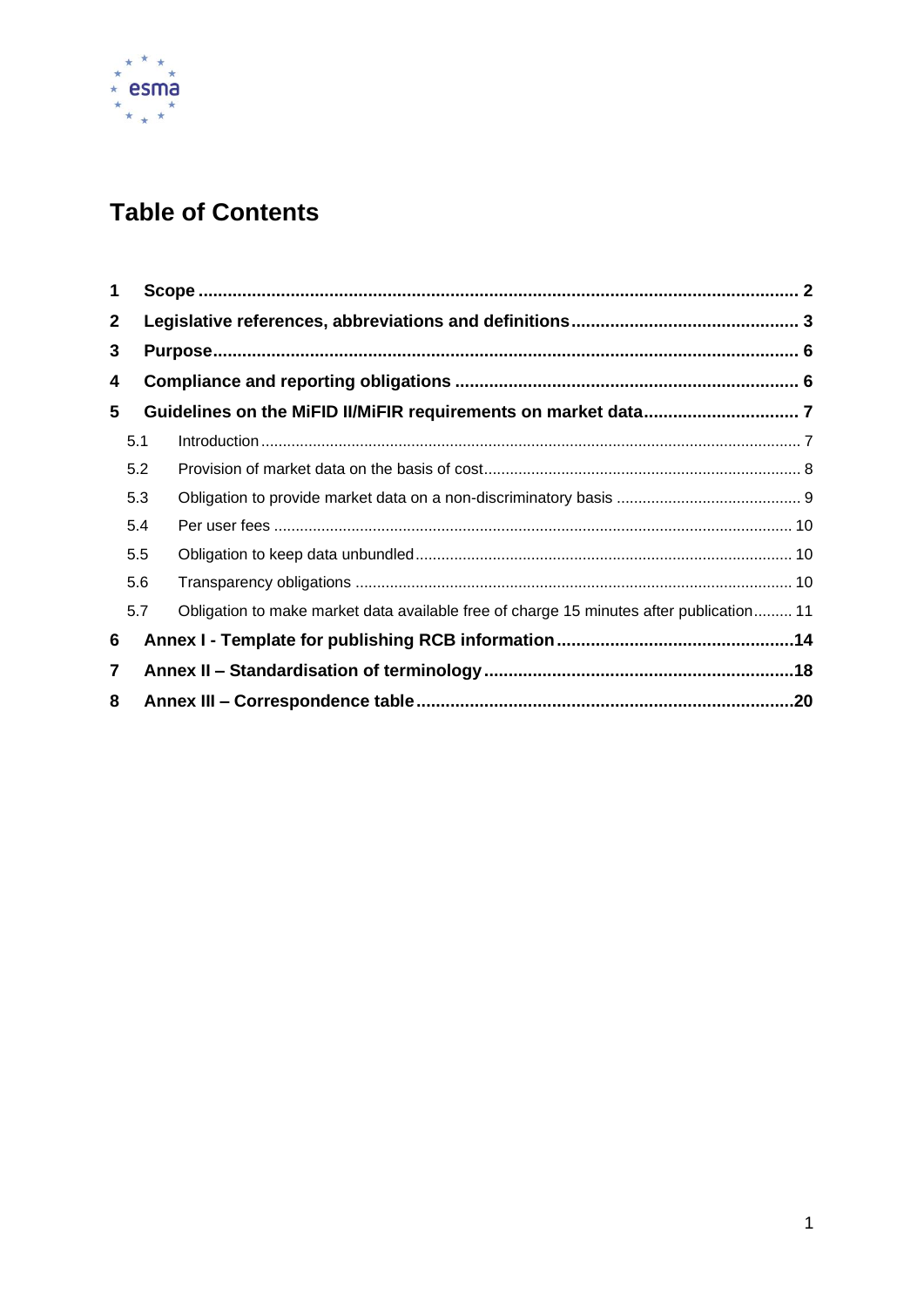

# <span id="page-38-0"></span>**1 Scope**

#### **Who?**

- 1. These guidelines apply to NCAs, trading venues, approved publication arrangements (APAs), consolidated tape providers (CTPs) and systematic internalisers (SIs). Section 5.7 in relation to the provision of delayed data does not apply to SIs.
- 2. From 2022 onwards, ESMA will carry out supervision on APAs and CTPs, as stipulated in Regulation (EU) No 2019/2175. As of that time, references to NCAs should be read as references to NCAs supervising trading venues, SIs, and those carrying out supervision on their national APAs and CTPs exempted from ESMA supervision. While the Guidelines are not addressed to ESMA, APAs and CTPs for which ESMA will be the responsible competent authority from 2022 onwards will themselves continue to be subject to the Guidelines.

#### **What?**

3. These guidelines apply in relation to Articles 13, 15(1) and 18(8) of MiFIR as further specified in Articles 6 to 11 of Delegated Regulation 2017/567 and of Articles 64(1) and (2) and 65(1) and (2) of MiFID II12 as further specified in Articles 84 to 89 of Delegated Regulation 2017/565.

#### **When?**

- 4. These guidelines apply from [dd month yyyy].
- 5. These guidelines will cease to apply to NCAs which are no longer responsible for the supervision of APAs and CTPs as of the date following that on which ESMA has taken over the supervision of those APAs and CTPs.

 $12$  As of 1 January 2022, reference to these provisions should be read as a reference to the new MiFIR provisions as specified in Regulation (EU) No 2019/2175, and as further supplemented by relevant Level 2 acts. Please also see the correspondence table in Annex III.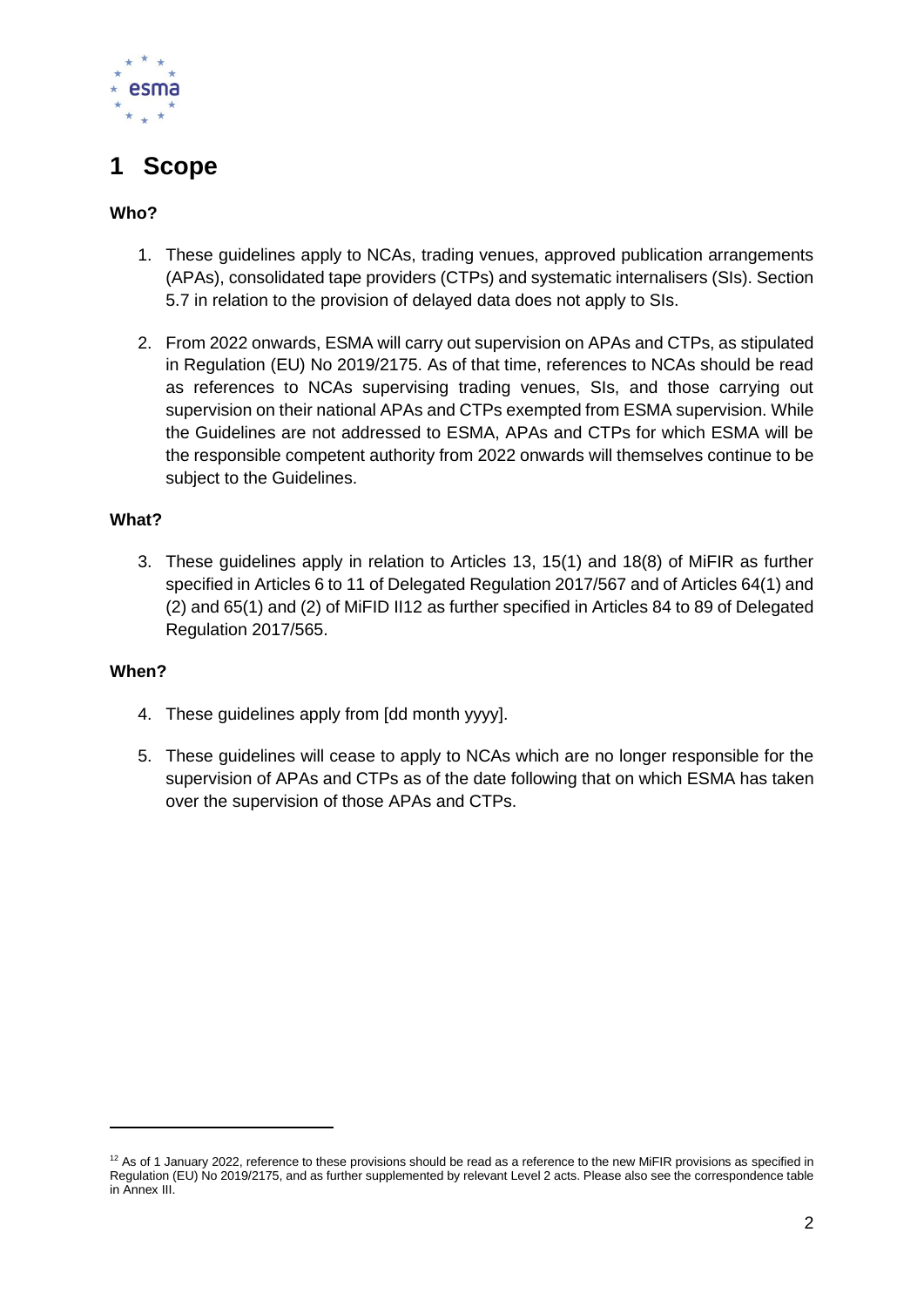

# <span id="page-39-0"></span>**2 Legislative references, abbreviations and definitions**

#### **Legislative references**

| <b>ESMA Regulation</b>      | Regulation (EU) No 1095/2010 of the European Parliament<br>and of the Council of 24 November 2010 establishing a<br>European Supervisory Authority (European Securities and<br>Markets Authority), amending Decision No 716/2009/EC and<br>repealing Commission Decision 2009/77/EC <sup>13</sup>                                                                                                                                                                                        |  |  |
|-----------------------------|------------------------------------------------------------------------------------------------------------------------------------------------------------------------------------------------------------------------------------------------------------------------------------------------------------------------------------------------------------------------------------------------------------------------------------------------------------------------------------------|--|--|
| <b>MiFIR</b>                | Regulation (EU) No 600/2014 of the European Parliament<br>and of Council 15 May 2014 on markets in financial<br>instruments and amending Regulation (EU) No 648/2012 <sup>14</sup>                                                                                                                                                                                                                                                                                                       |  |  |
| MiFID II                    | Directive 2014/65/EU of the European Parliament and of the<br>Council of 15 May 2014 on markets in financial instruments<br>amending Directive<br>2002/92/EC<br><b>Directive</b><br>and<br>and<br>2011/61/EU <sup>15</sup>                                                                                                                                                                                                                                                               |  |  |
| <b>Delegated Regulation</b> | Commission Delegated Regulation (EU) No 2017/567<br>supplementing Regulation (EU) No 600/2014 of the<br>European Parliament and of the Council with regard to<br>transparency, portfolio<br>definitions,<br>compression<br>and<br>supervisory measures on product intervention and positions <sup>16</sup>                                                                                                                                                                               |  |  |
| (EU) No 2017/567            |                                                                                                                                                                                                                                                                                                                                                                                                                                                                                          |  |  |
| <b>Delegated Regulation</b> | Commission Delegated Regulation (EU) No 2017/565<br>supplementing Directive 2014/65/EU of the European<br>Parliament and of the Council as regards organisational<br>requirements and operating conditions for investment firms<br>and defined terms for the purposes of that Directive <sup>17</sup>                                                                                                                                                                                    |  |  |
| (EU) No 2017/565            |                                                                                                                                                                                                                                                                                                                                                                                                                                                                                          |  |  |
| RTS <sub>1</sub>            | Commission Delegated Regulation (EU) No 2017/587 of 14<br>July 2016 supplementing Regulation (EU) No 600/2014 of<br>the European Parliament and of the Council on markets in<br>financial instruments with regard to regulatory technical<br>standards on transparency requirements for trading venues<br>and investment firms in respect of shares, depositary<br>receipts, exchange-traded funds, certificates and other<br>similar financial instruments and on transaction execution |  |  |

<sup>13</sup> OJ L 331, 15.12.2010, p. 84.

<sup>14</sup> OJ L 173, 12.06.2014, p. 84.

<sup>15</sup> OJ L 173, 12.06.2014, p. 349.

<sup>16</sup> OJ L 87, 31.03.2017, p. 90. <sup>17</sup> OJ L 87, 31.03.2017, p. 1.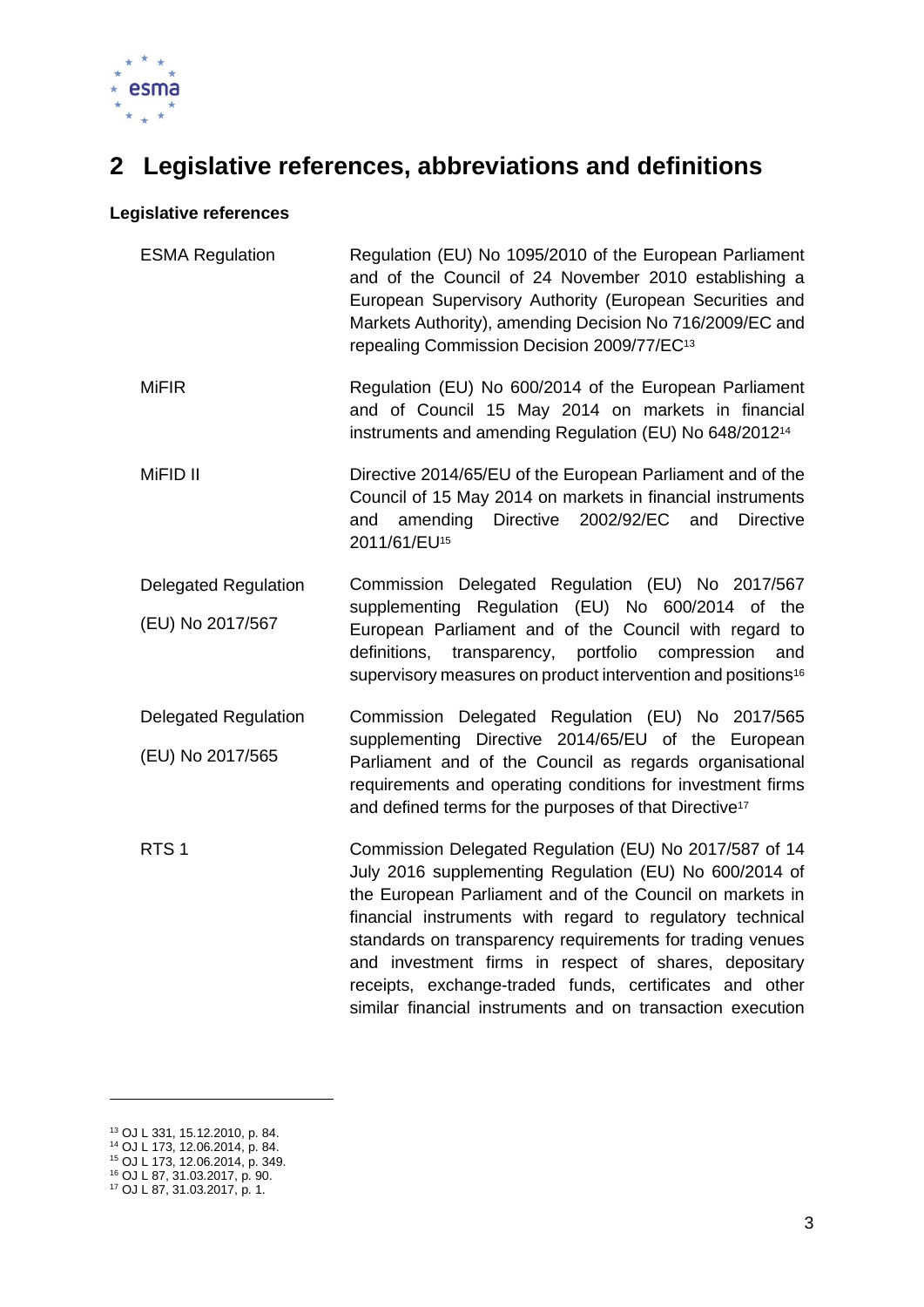

obligations in respect of certain shares on a trading venue or by a systematic internaliser<sup>18</sup> RTS 2 Commission Delegated Regulation (EU) No 2017/583 of 14 July 2016 supplementing Regulation (EU) No 600/2014 of the European Parliament and of the Council on markets in financial instruments with regard to regulatory technical standards on transparency requirements for trading venues and investment firms in respect of bonds, structured finance products, emission allowances and derivatives<sup>19</sup> Regulation (EU) No 2019/2175 Regulation (EU) No 2019/2175 of the European Parliament and of the Council of 18 December 2019 amending Regulation (EU) No 1093/2010 establishing a European Supervisory Authority (European Banking Authority), Regulation (EU) No 1094/2010 establishing a European Supervisory Authority (European Insurance and Occupational Pensions Authority), Regulation (EU) No 1095/2010 establishing a European Supervisory Authority (European Securities and Markets Authority), Regulation (EU) No 600/2014 on markets in financial instruments, Regulation (EU) 2016/1011 on indices used as benchmarks in financial instruments and financial contracts or to measure the performance of investment funds, and Regulation (EU) 2015/847 on information accompanying transfers of funds<sup>20</sup>

#### **Abbreviations**

| <b>ESMA</b> | European Securities and Markets Authority |
|-------------|-------------------------------------------|
| <b>RCB</b>  | Reasonable Commercial Basis               |
| <b>NCAs</b> | <b>National Competent Authorities</b>     |
| EU          | European Union                            |
| APA         | <b>Approved Publication Arrangement</b>   |
| <b>CTP</b>  | <b>Consolidated Tape Provider</b>         |
| SI          | Systematic Internaliser                   |

<sup>18</sup> OJ L 87, 31.03.2017, p. 387.

<sup>19</sup> OJ L 87, 31.03.2017, p. 229.

<sup>20</sup> OJ L 334, 27.12.2019, p. 1.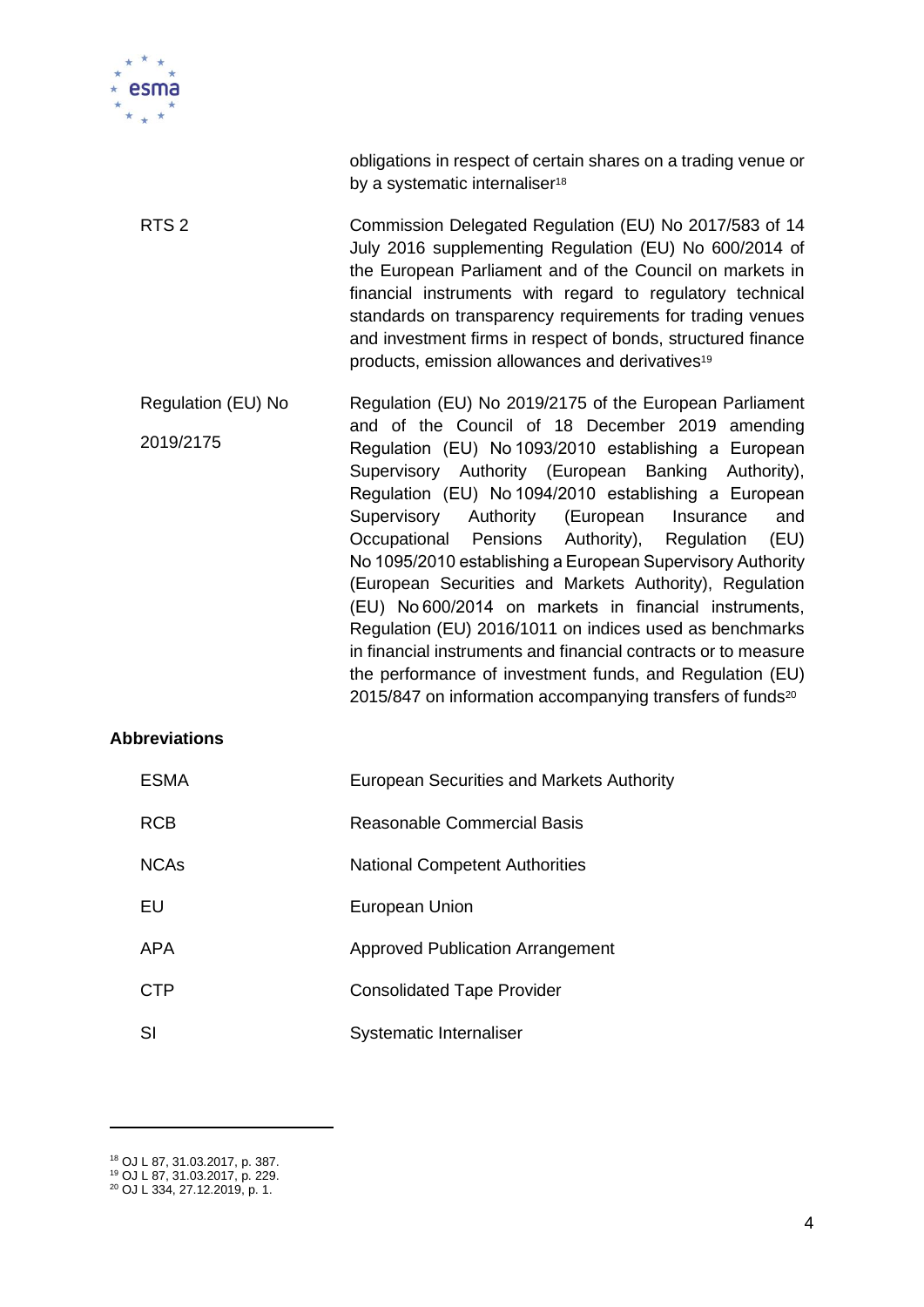

## **Definitions**

The definitions set out in MiFID II and MiFIR apply unless further specified.

| market data provider  | a trading venue as defined in Article $4(1)(24)$ of MiFID II, an<br>APA as defined in Article 4(1)(52) of MiFID II, a CTP as<br>defined in Article 4(1)(53) of MiFID II or an SI as defined in<br>Article $4(1)(20)$ of MiFID II |
|-----------------------|----------------------------------------------------------------------------------------------------------------------------------------------------------------------------------------------------------------------------------|
| market data agreement | an agreement between the market data provider and the<br>customer                                                                                                                                                                |
| market data policy    | a publicly disclosed policy document from the market data<br>provider, listing relevant market data information                                                                                                                  |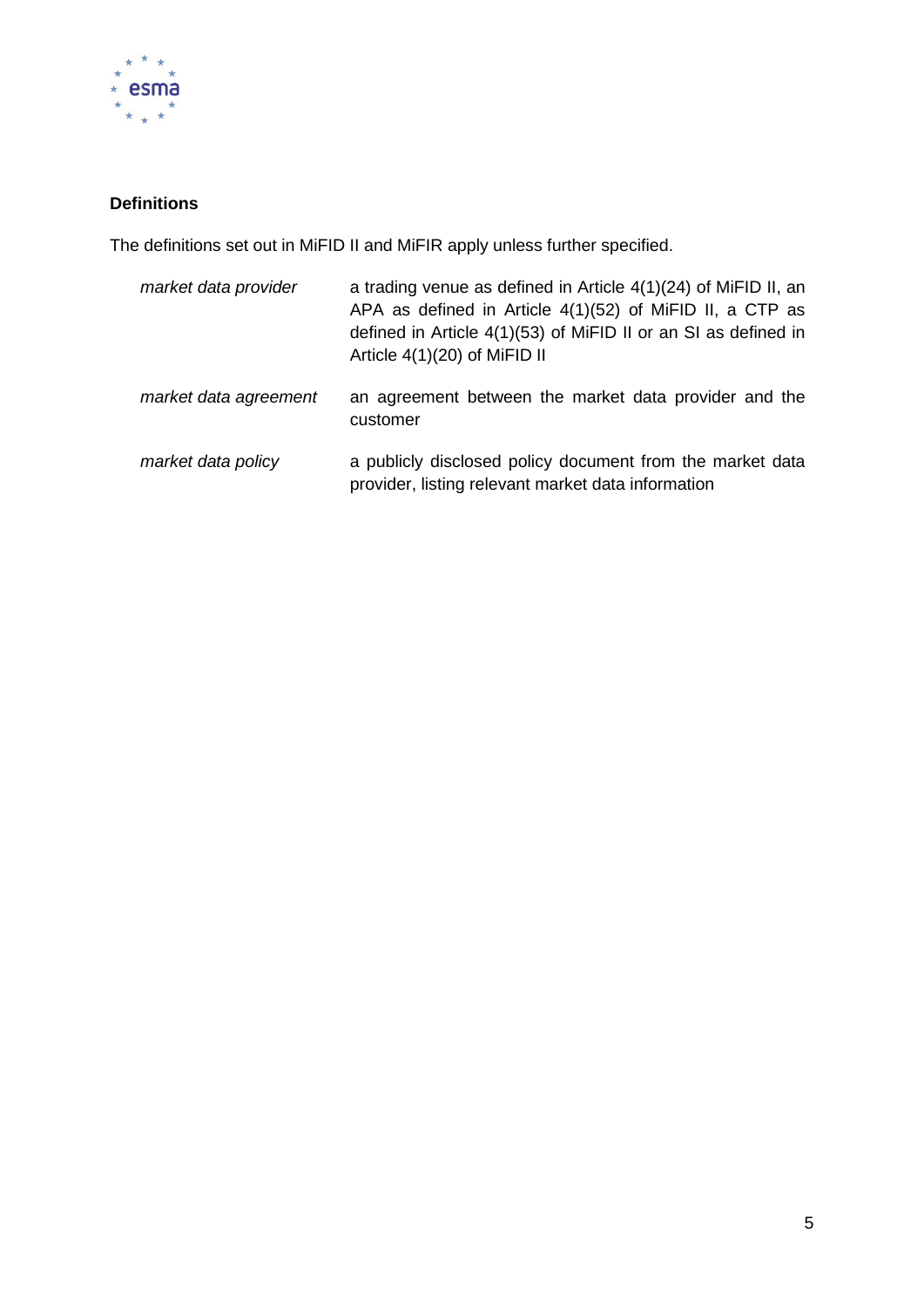

# <span id="page-42-0"></span>**3 Purpose**

- 6. These guidelines are based on Article 16(1) of the ESMA Regulation. The objectives of these guidelines are to establish consistent, efficient and effective supervisory practices within the European System of Financial Supervision (ESFS) and to ensure the common, uniform and consistent application of the provisions in Articles 13, 15(1) and 18(8) of MiFIR and Articles 64(1) and 65(1) and (2) of MiFID II.
- 7. These guidelines aim to ensure that financial market participants have a uniform understanding of the requirement to provide market data on a reasonable commercial basis (RCB), including the disclosure requirements, as well as the requirement to provide the market data 15 minutes after publication (delayed data) free of charge. These guidelines also aim to ensure that NCAs will have a common understanding and develop consistent supervisory practices when assessing the completeness, comprehensibility and consistency of the RCB and delayed data provisions.

# <span id="page-42-1"></span>**4 Compliance and reporting obligations**

#### **Status of the guidelines**

- 8. In accordance with Article 16(3) of the ESMA Regulation, NCAs and financial market participants must make every effort to comply with these guidelines.
- 9. Subject to paragraph 2 of Section 1, NCAs to which these guidelines apply should comply by incorporating them into their national legal and/or supervisory frameworks as appropriate, including where particular guidelines are directed primarily at financial market participants. In this case, NCA should ensure through their supervision that financial market participants comply with the guidelines.

#### **Reporting requirements**

- 10. Within two months of the date of publication of the guidelines on ESMA's website in all EU official languages, NCAs to which these guidelines apply must notify ESMA whether they (i) comply, (ii) do not comply, but intend to comply, or (iii) do not comply and do not intend to comply with the guidelines.
- 11. In case of non-compliance, NCAs must also notify ESMA within two months of the date of publication of the guidelines on ESMA's website in all EU official languages of their reasons for not complying with the guidelines.
- 12. A template for notifications is available on ESMA's website. Once the template has been filled in, it shall be transmitted to ESMA.
- 13. Financial market participants are not required to report whether they comply with these guidelines.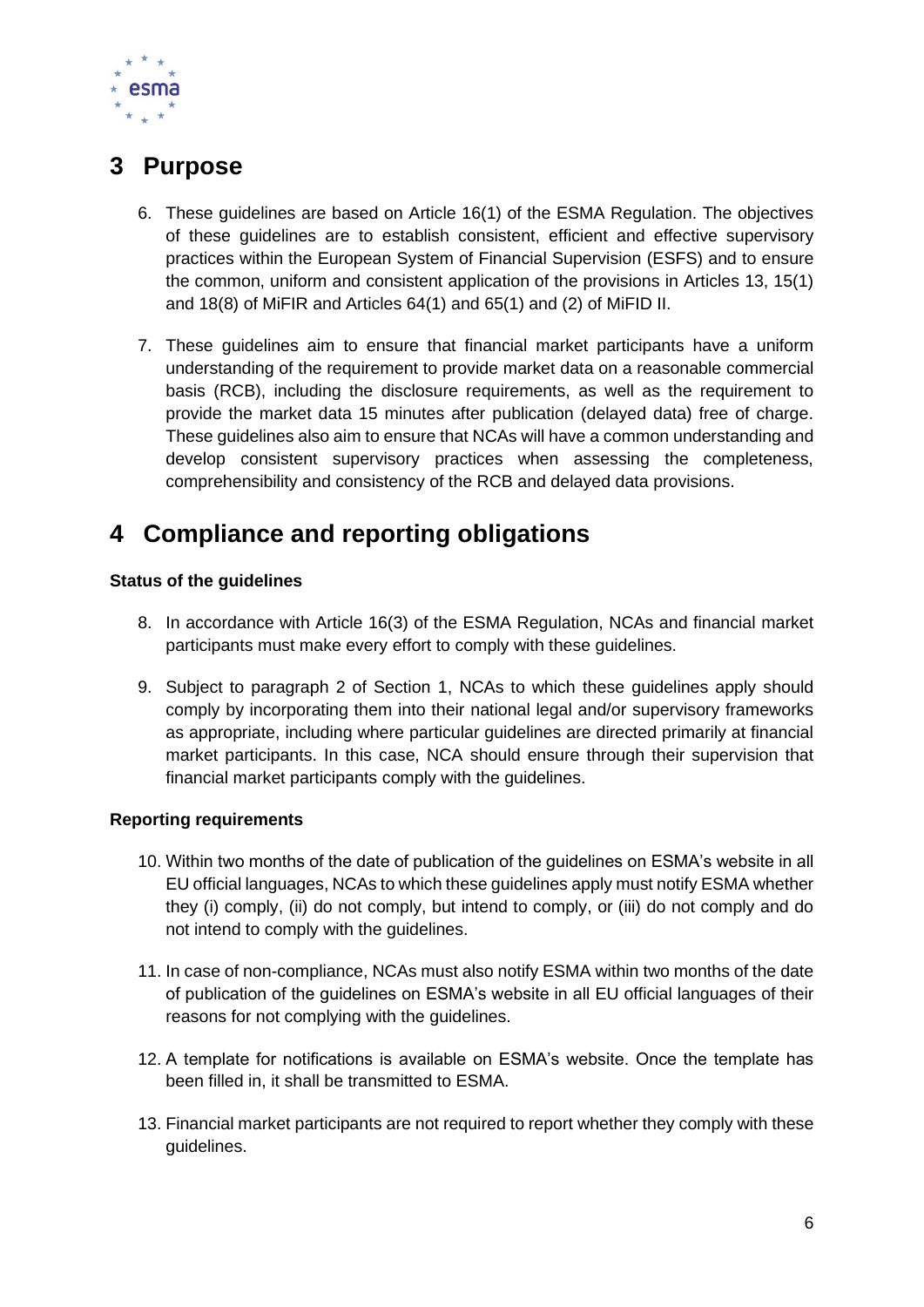

# <span id="page-43-0"></span>**5 Guidelines on the MiFID II/MiFIR requirements on market data**

## <span id="page-43-1"></span>**5.1 Introduction**

- 14. Articles 13, 15(1) and 18(8) of MiFIR and 64(1) and 65(1) and (2) of MiFID II set out requirements for trading venues, APAs, CTPs and SIs ('market data providers') to provide market data on an RCB and ensure non-discriminatory access to that information. Articles 6 to 11 of Delegated Regulation (EU) No 2017/567 and 84 to 89 of Delegated Regulation (EU) No 2017/565 further specify these requirements.
- 15. The requirements in Delegated Regulation (EU) No 2017/567 and Delegated Regulation (EU) No 2017/565 set out the principle to provide market data on the basis of the cost for producing and disseminating it and require market data providers to comply with a number of disclosure requirements aiming at enabling market data users to understand how market data is priced, to compare market data offers and to ultimately assess whether market data is provided on a reasonable commercial basis.
- 16. Furthermore, Article 13(1) of MIFIR requires trading venues to make data available free of charge 15 minutes after publication (delayed data). The same obligation is provided by Articles 64(1), 65(1) and (2) of MIFID II in respect to APAs and CTPs.
- 17. In order to ensure that these requirements on market data deliver against their objectives, these guidelines set out further ESMA's expectations on how market data providers should comply with the provisions on market data. In particular, the guidelines elaborate on the requirement to provide market data on the basis of cost, on the requirement to ensure non-discriminatory access to data, on the disclosure obligations and on the requirement to provide delayed data free of charge.
- 18. While the legal requirements provide for the same approach for trading venues (regulated markets, MTFs, OTFs), APAs, CTPs and SIs, it is important to highlight that the scope of the market data requirements is different for these four types of entities. For instance, trading venues have to provide pre- and post-trade market data on an RCB, whereas the RCB requirements for SIs are limited to pre-trade market data and for APAs and CTPs to post-trade market data. Furthermore, SIs are not subject to the requirements on delayed data. In consequence, not all requirements apply to all entities to the same extent. Where relevant, this is highlighted in the guidelines.
- 19. ESMA acknowledges that it is important to take the different nature, scale and complexity of market data providers into account when specifying the expectations on the market data provisions. In accordance with Articles 1(5) and 8(3) of the ESMA Regulation, ESMA has taken into account the principle of proportionality when drafting these Guidelines. For example, considering the different operating models and cost structures of market data providers these guidelines do not harmonise the cost accounting methods but rather require market data providers to have a clear and documented methodology for setting the price of market data. Similarly, to avoid that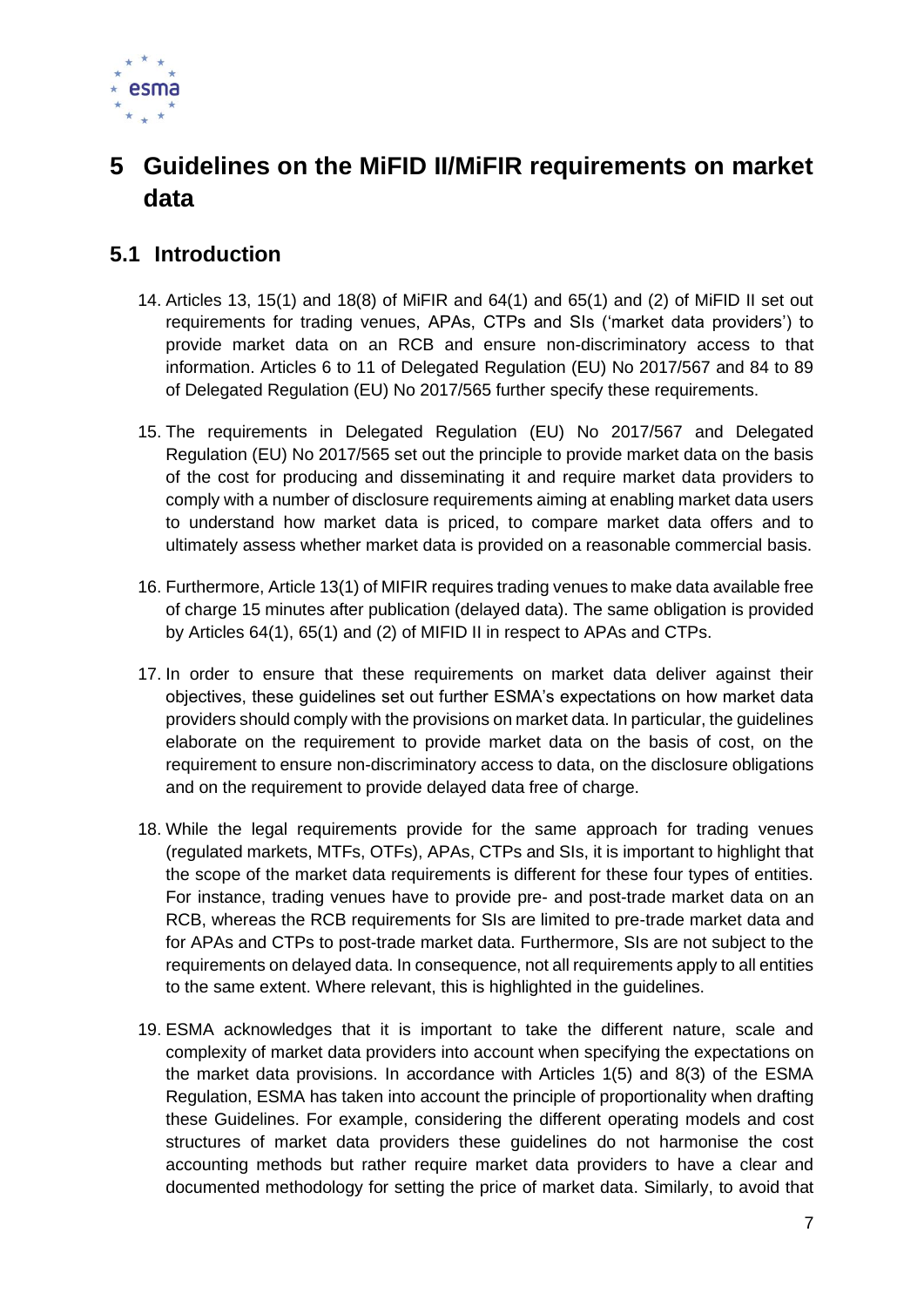

market data providers operating continuous auction order book trading systems face a high operational and administrative burden when disclosing delayed pre-trade data, and given the limited added value of users of very granular pre-trade data, these guidelines clarify that for such systems the obligation to provide delayed pre-trade data are met when providing access to the best bid and offer only.

20. The guidelines start with the requirements on RCB and non-discriminatory access (sections 5.2-5.6) and closely follow the structure of the delegated acts further specifying the RCB requirements. Section 5.7 covers the provisions on delayed data.

## <span id="page-44-0"></span>**5.2 Provision of market data on the basis of cost**

Guidelines 1 and 2 are based on Article 85 of Delegated Regulation (EU) No 2017/565 and Article 7 of Delegated Regulation (EU) No 2017/567.

**Guideline 1:** Market data providers should have a clear and documented methodology for setting the price of market data. The methodology should remain up to date, and hence be reviewed on a regular basis, at least annually. Market data providers may need to adjust their methodology over time and account for changes in marginal costs. For example, if a market data provider allocates a portion of investments in IT infrastructure to the cost of production and dissemination of market data, the market data provider is expected to consider the amortisation of the investments when allocating these costs.

Market data providers should explain in their methodology whether a margin is included and how that margin has been determined.

The methodology should demonstrate how the price for market data is based on the costs for the production and dissemination of market data. The methodology should also identify the costs that are solely attributable to the production and dissemination of market data (i.e. direct costs) and the costs that are shared with other services (i.e. joint costs). Where relevant, further distinction should be made between variable costs and fixed costs for both direct and joint costs.

Direct costs should be understood as costs that are solely attributable to the production and dissemination of market data such as working hours of market data staff. Joint costs should be costs that cannot be solely attributed to the production and dissemination of market data such as the lease of offices or salaries of administrative staff. Variable costs should be costs incurred for the production and the dissemination of one additional unit of market data and fixed costs should be costs that do not vary with the volume of market data produced and disseminated.

In order to ensure that the allocation of costs for producing and disseminating market data reflects the actual costs of producing and disseminating market data and ultimately the fees charged to customers, the methodology should include an appropriate justification on the costs included in the fees for market data. For example, market data providers should not allocate joint costs according to the revenues generated by the different services and activities of their company because this practice is contradictory to the obligation to set market data fees (i.e.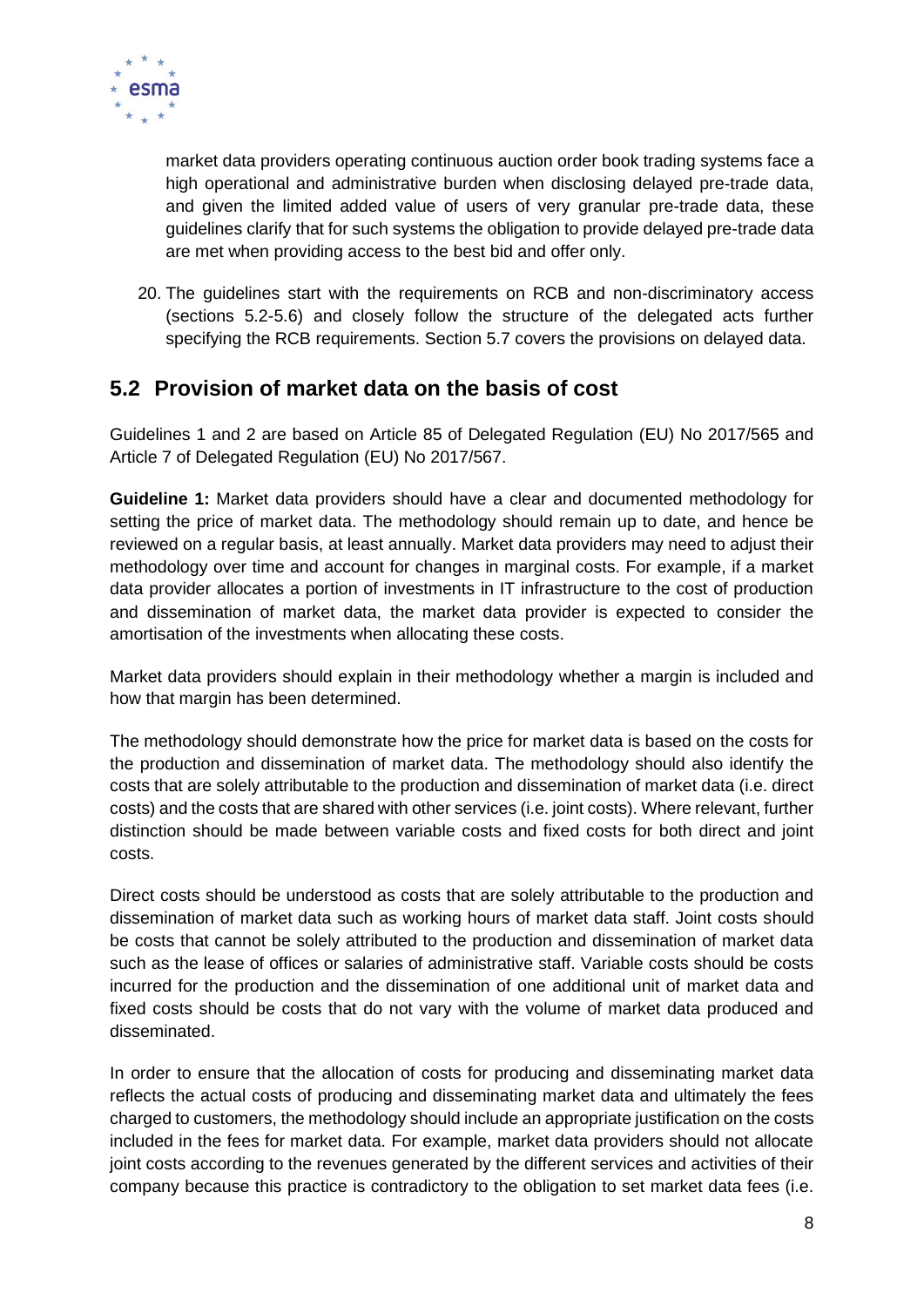

revenues of the market data business) based on costs of producing and disseminating market data.

**Guideline 2**: In order to avoid that the final cost of data is increased through overly onerous auditing practices, market data providers should only impose penalties in consequence of an audit, where they can demonstrate that customers have not complied with the terms of the market data agreement. The level of penalties in case of non-compliance with the terms of the market data agreement should be based on the recovery of revenues which would have been generated in case of compliance with the license.

Audits should only be aimed at identifying occurred breaches with market data agreements. Overly onerous practices that result in the generation of additional revenues on the basis of non-compliance or the inability by the customer to prove compliance with the terms and condition of the license should be excluded. For example, such practices would be excessive interest charging or extensive retroactivity.

## <span id="page-45-0"></span>**5.3 Obligation to provide market data on a non-discriminatory basis**

Guidelines 3 to 5 are based on Article 86 of Delegated Regulation (EU) No 2017/565 and Article 8 of Delegated Regulation (EU) No 2017/567.

**Guideline 3:** Market data providers should describe in their market data policy the categories of customers and how the use of data is taken into consideration to set up the categories of customers. The criteria used should be:

- (i) based on factual elements, easily verifiable and sufficiently general to pertain to more than one customer;
- (ii) explained in such a manner that customers are enabled to understand the category they belong to.

Market data providers should explain the applicable fees and terms and conditions for each use. They should motivate any differentiation of fees and terms and conditions pertaining to each category of customers.

**Guideline 4**: Along with the description of the different customer categories, market data providers should clarify in their market data policy how fees are applied when a customer potentially belongs to more than one customer category because the customer makes different simultaneous uses of the data. In such a case, market data providers should apply the relevant fees in a way that ensures the provision of same data is charged only once by applying one customer category only.

**Guideline 5**: When different customers fall within the same category and thus the same terms and conditions apply, the market data providers should also offer the same technical arrangements. Market data providers should ensure that practices in terms of such technical arrangements, including latency and connectivity, are non-discriminatory.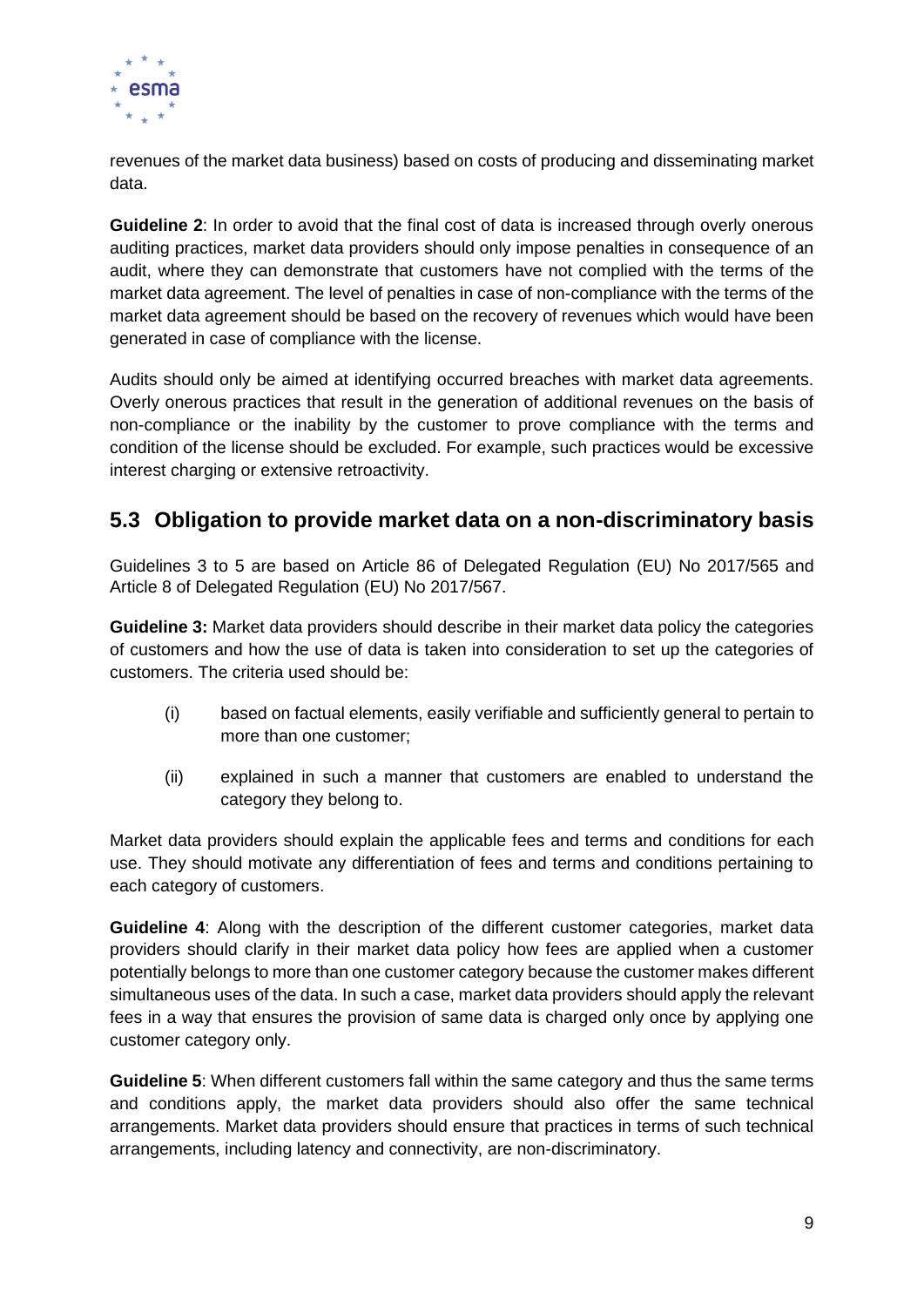

# <span id="page-46-0"></span>**5.4 Per user fees**

Guidelines 6 to 8 are based on Article 87 of Delegated Regulation (EU) No 2017/565 and Article 9 of Delegated Regulation (EU) No 2017/567.

**Guideline 6**: Market data providers should for display data use as a unit of count the "Active User-ID" that enables customers to pay according to the number of active users accessing the data, rather than per device or data product. The per user model should enable customers to avoid multiple billing in the case market data has been sourced through multiple data products or subscriptions.

**Guideline 7**: Market data providers should ensure the conditions to be qualified as eligible for the per user model require only what is necessary to make the per user model feasible. In particular, eligibility conditions should mean i) the customer is able to identify correctly the number of active users who have access to the data within the organisation and ii) the customer reports to the market data provider the exact number of active users.

**Guideline 8**: When market data providers do not offer the per user model to customers, and when they disclose the reasons which make the adoption of the model disproportionate to the cost of making the data available, market data providers should indicate the specific features of their business model which make the adoption of the per user model disproportionate and why these make the adoption of the model unfeasible. The factors could include excessive administrative costs.

# <span id="page-46-1"></span>**5.5 Obligation to keep data unbundled**

Guideline 9 is based on Article 88 of Delegated Regulation 2017/565 and Article 10 of Delegated Regulation (EU) No 2017/567.

**Guideline 9**: Market data providers should always inform customers that the purchase of market data is available separately from additional services. Market data providers should not condition the purchase of market data upon additional services.

## <span id="page-46-2"></span>**5.6 Transparency obligations**

Guidelines 10 to 13 are based on Article 89 of Delegated Regulation (EU) No 2017/565 and Articles 9 and 11 of Delegated Regulation (EU) No 2017/567.

#### *Standardised publication format*

**Guideline 10**: Market data providers should publish the information required by Article 89 of Delegated Regulation (EU) No 2017/565 and Article 11 of Delegated Regulation (EU) No 2017/567 by using the template provided in Annex I.

When market data providers use other criteria (e.g. level) to distinguish the type of licenses (other than professional/non-professional) or data product (other than display/non-display data), they should provide a definition of these criteria in the market data policy or price list.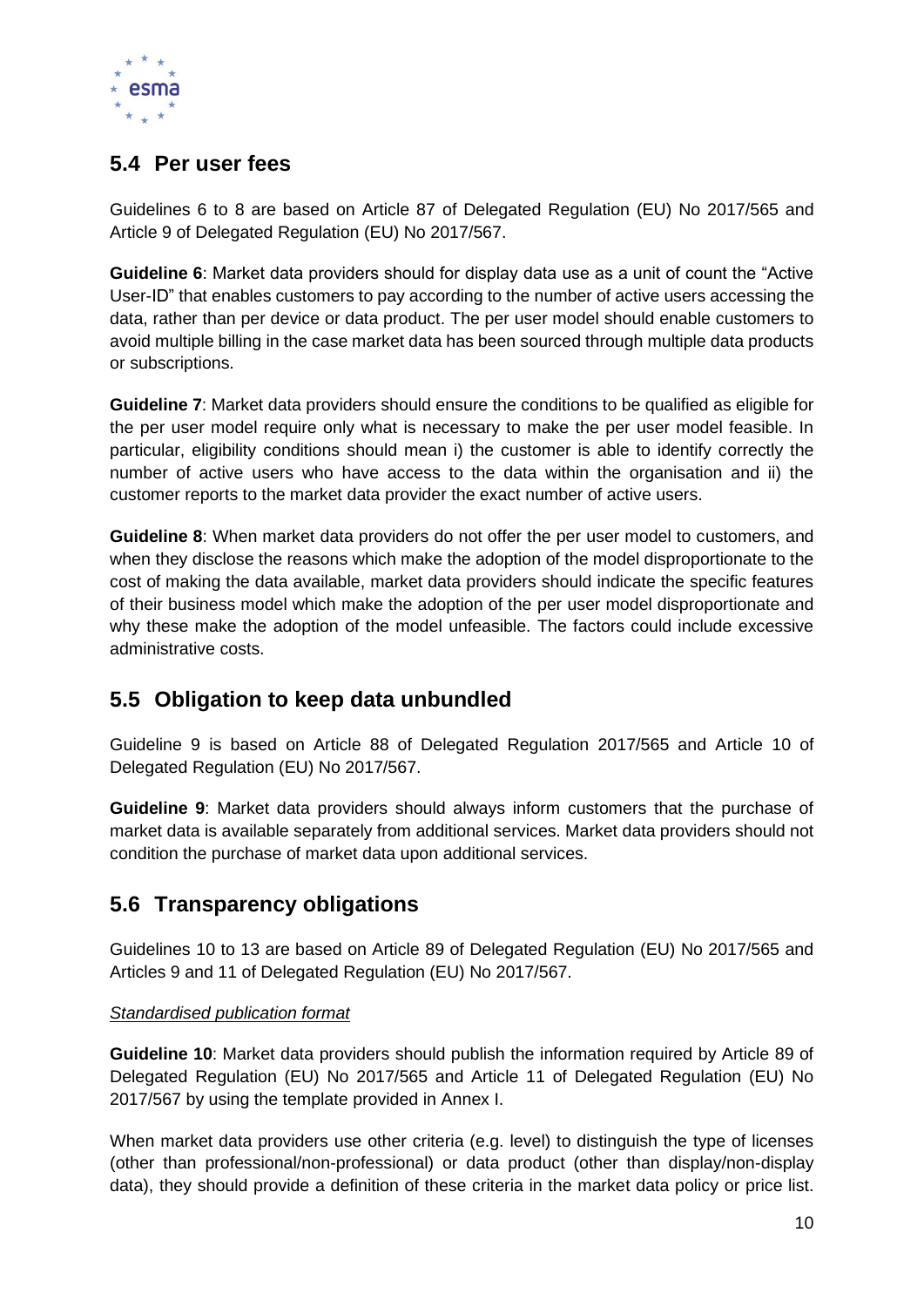

Additionally, market data providers should provide the information in a consistent manner in terms of granularity to make the disclosure meaningful (e.g. per asset class and on annual basis). Where relevant, information should be provided separately for pre- and post-trade data.

Additional information that is outside the scope of the transparency obligation should not be provided in the template. However, market data providers should ensure that the additional information is easily accessible by customers (e.g. by inserting a reference to the relevant publication containing information and justification for additional criteria used to distinguish data product and licenses or set customer categories as indicated in Guidelines 3 to 5).

#### *Standardised key terminology*

**Guideline 11:** Market data providers should adopt the definitions set out in Annex II of the Guidelines in their market data policies and price lists.

#### *Cost disclosure*

**Guideline 12:** To comply with Article 11(e) of Delegated Regulation (EU) No 2017/567 and Article 89(2)(e) of Delegated Regulation (EU) No 2017/565, market data providers should make public, by using the template in Annex I of the Guidelines, a detailed explanation of the accounting methodology for setting the fees of market data. The explanation should provide, inter alia, the list of all the costs included in the fees of market data and the allocation keys for joint costs.

Market data providers should disclose whether they include a margin in the fees of market data and explain, where applicable, why they consider the margin reasonable and, if why the margin differs from one category of market data to another (i.e. why some categories of market data have a higher margin than other categories of market data).

Market data providers are not required to disclose actual costs for producing or disseminating market data or the actual level of the margin, however the information provided on costs and margin should enable users to understand how the price for market data was set and compare the methodologies of different market data providers.

#### *Auditing practices*

**Guideline 13**: Market data providers should be explicit in the market data agreement with respect to the market data fees that can be applied retroactively, the terms and conditions of the auditing (e.g. frequency) and how customers are expected to demonstrate their compliance with the market data agreement.

# <span id="page-47-0"></span>**5.7 Obligation to make market data available free of charge 15 minutes after publication**

Guidelines 14 to 16 are based on Articles 64 and 65 of MiFID II and Article 13 of MiFIR.

#### *Data access and content*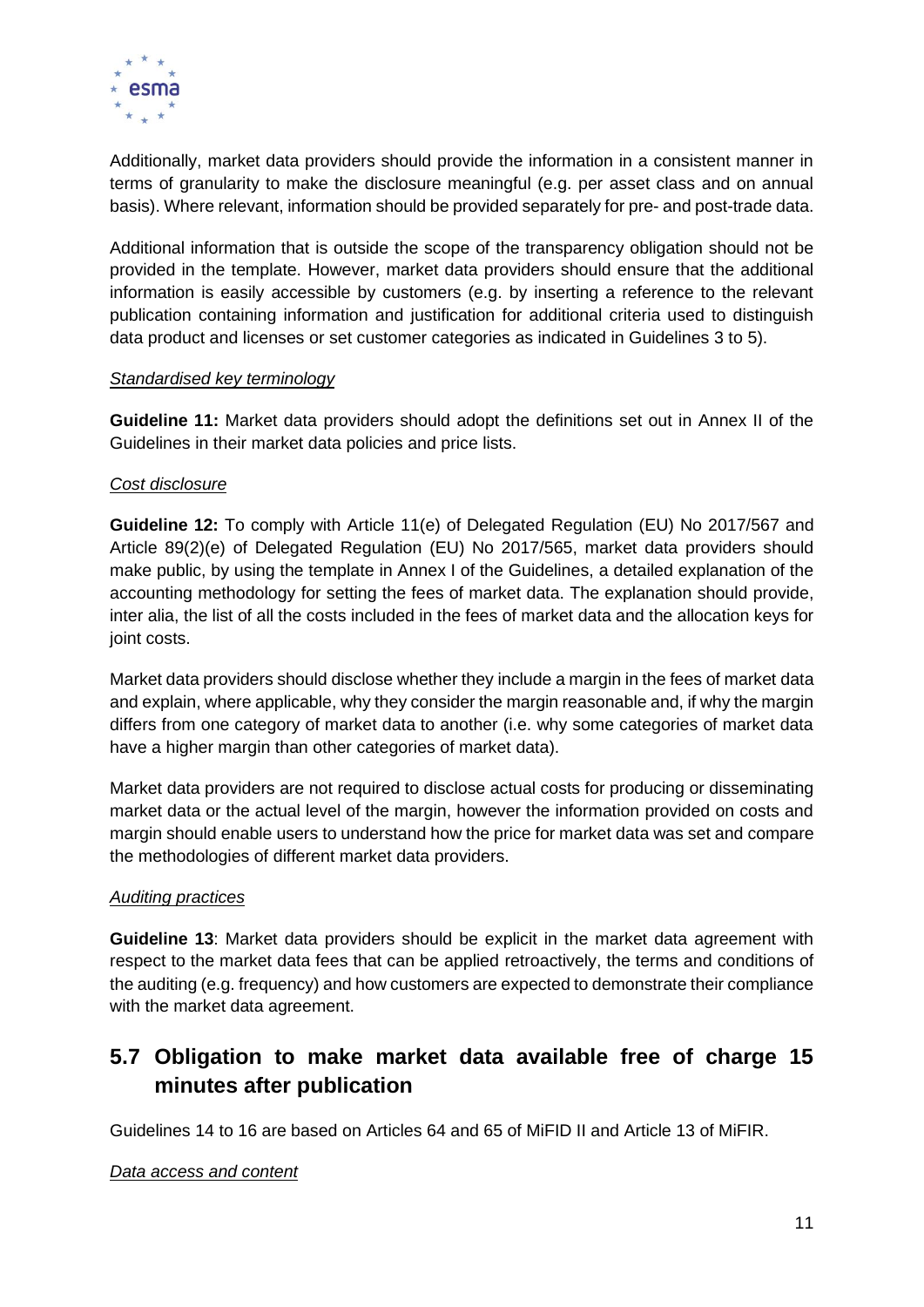

**Guideline 14:** The access to the delayed data should be provided to both professional and non-processional customers. It is acceptable for market data providers to require a simple registration for the purpose of monitoring who has access to the data.

The delayed data publications should cover all the trading systems operated by the trading venues. The post-trade data should contain all the relevant fields for the purpose of post-trade transparency, including flags, as specified in RTS 1 and 2*.* For pre-trade delayed data, given the operational challenges resulting from high volumes of pre-trade data on one hand, and the requirements of data users on the other hand, it is considered sufficient to only include the first current best bid and offer prices available.

#### *Data format and availability*

**Guideline 15:** The delayed data should be provided in a useful format adapted to the users' needs, and available for a sufficient period of time.

Pursuant to Article 14 of the Delegated Regulation (EU) No 2017/571, in case of delayed posttrade data, the data should be provided in machine-readable format and available in commonly used programs. It should be possible for a user to automatize the data extraction. The data should be available for all instruments traded combined (or a class of instruments), but not on a single instrument basis. This format is required from all market data providers, in order to ensure that the data can be easily consolidated as per MIFID II / MIFIR objective. The data should be available at least until midnight of the following business day to initiate the data extraction by a user.

The format of pre-trade delayed data should be adapted to users' needs. Given that the data is not provided for the purpose of consolidation, it should be available until the more up to date value is available (i.e. without historical information), or in case of lack of such update, until midnight of the following business day.

#### *Data redistribution and value-added services*

**Guideline 16:** Without prejudice to the legal provisions prohibiting market data providers to charge the use of delayed-data, where a delayed data user re-distributes the delayed data for a fee (including a general fee for accessing its services), a charge to those data re-distributors may apply. Likewise, where a delayed data user creates value-added services which are sold for a fee to third parties, trading venues, APAs and CTPs may charge that user.

Data-redistribution should be understood as a business model of selling the data in unchanged form to third parties, either directly by access to that data, or via a general access fee. Where a delayed data user publishes delayed data on its website, but does not charge for that access, it should not be considered as data re-distribution for the purpose of this guideline. Likewise, where the delayed data is used for the internal purposes of the delayed data user, e.g. portfolio valuation, it is not considered data-redistribution.

Value-added service should be understood as creation of a product made on a basis of raw delayed data, e.g. though aggregating data sets across different sources or creating historical series, or combining it with other information, and offering it as a product to third parties. Only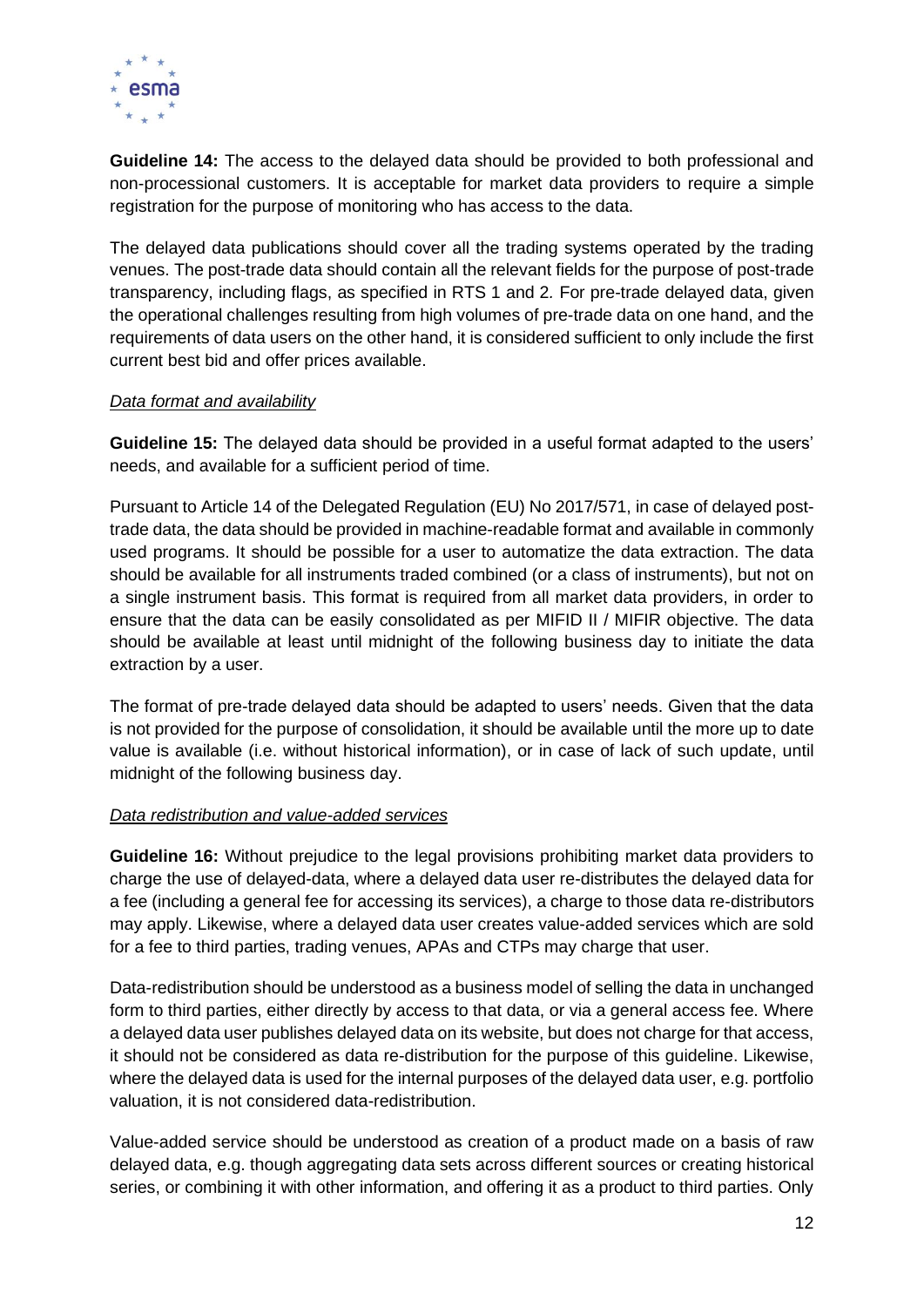

those value-added services which are sold as a product for a fee to third parties should be considered a value-added service. That is, where a company makes use of delayed data, e.g. to value its portfolio, or provide information to its clients on the basis of delayed data free of charge, it should not be considered as a value-added service for the purpose of this guideline.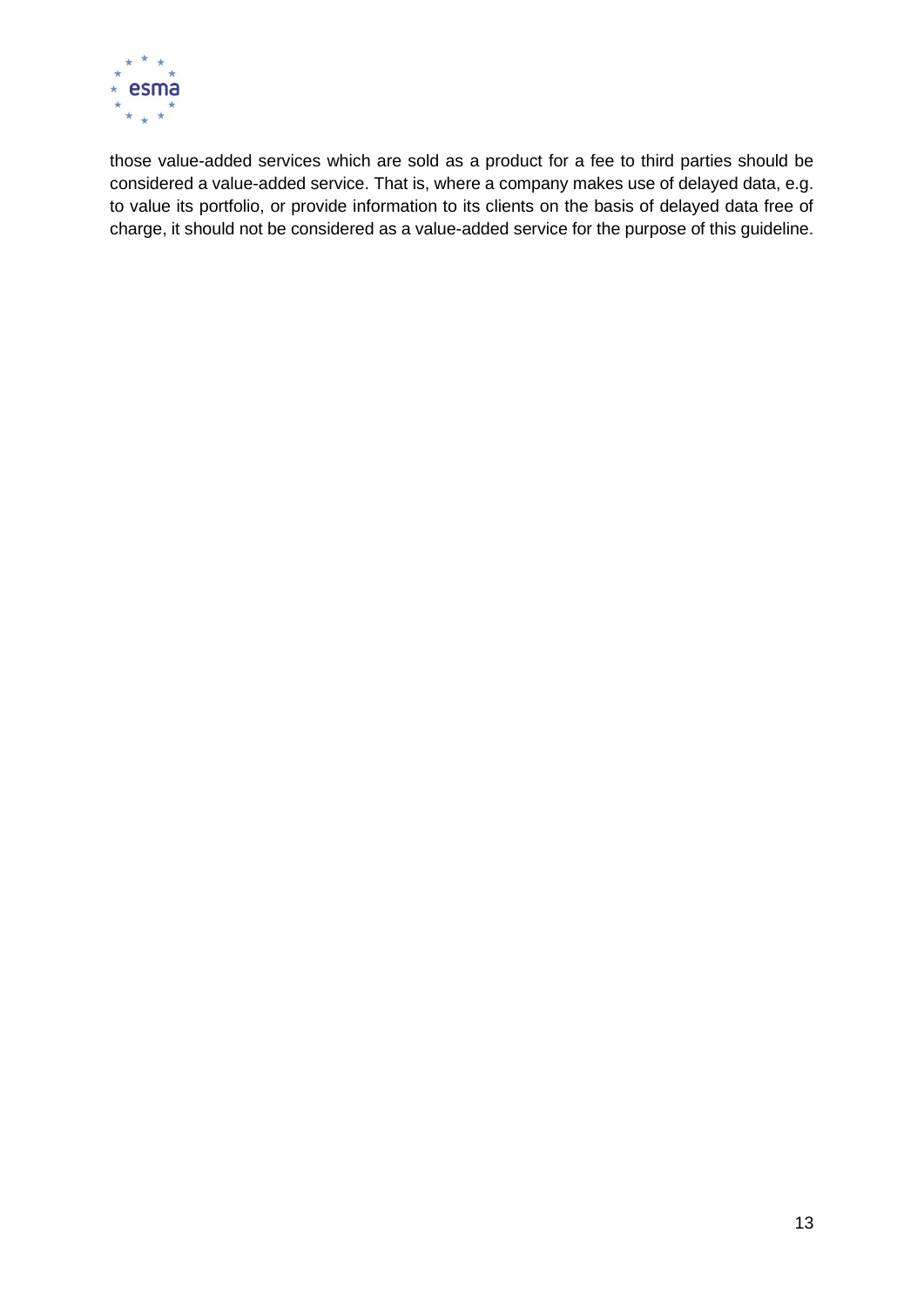

# <span id="page-50-0"></span>**Annex I - Template for publishing RCB information**

Please find beneath the template instructions for filling in the template.

| <b>Legal basis</b>                                                                                                                                       | <b>Contents</b>                                                                                                                                                                                             |                                               |                                                   |                                                      |
|----------------------------------------------------------------------------------------------------------------------------------------------------------|-------------------------------------------------------------------------------------------------------------------------------------------------------------------------------------------------------------|-----------------------------------------------|---------------------------------------------------|------------------------------------------------------|
|                                                                                                                                                          | <b>Price List: year XXXX</b>                                                                                                                                                                                |                                               |                                                   |                                                      |
| Article $89(2)(a)$ of<br><b>Delegated Regulation</b><br>(EU) No2017/565 and<br>Article $11(2)(a)$ of<br><b>Delegated Regulation</b><br>(EU) No 2017/567  | [Insert the hyperlink to the price list and a high-level summary of the fees<br>offered]                                                                                                                    |                                               |                                                   |                                                      |
| Article $89(2)(b)$ of<br><b>Delegated Regulation</b><br>(EU) No 2017/565 and<br>Article $11(2)(b)$ of<br><b>Delegated Regulation</b><br>(EU) No 2017/567 | Advance disclosure with a minimum of 90 days' notice of future price change<br>will entry into force on the DD/MM/YYYY<br>[Insert the hyperlink to the future price list with the date of entry into force] |                                               |                                                   |                                                      |
|                                                                                                                                                          | <b>Market Data Content Information</b><br>Period covered: 01/01/yy - 31/12/yy                                                                                                                               |                                               |                                                   |                                                      |
|                                                                                                                                                          | <b>Asset Class</b>                                                                                                                                                                                          | 1) Number of<br><b>instruments</b><br>covered | 2) Total<br>turnover of<br>instruments<br>covered | 3) Pre-<br>trade/post-<br>trade market<br>data ratio |
| Article $89(2)(c)(i-iii)$ of                                                                                                                             | <b>Equity instruments (shares,</b><br>ETFs, DRs, certificates,<br>other equity-like financial<br>instruments)                                                                                               |                                               |                                                   |                                                      |
| <b>Delegated Regulation</b><br>(EU) No 2017/565 and<br>Article $11(2)(c)(i-iii)$ of<br><b>Delegated Regulation</b>                                       | <b>Bonds</b>                                                                                                                                                                                                |                                               |                                                   |                                                      |
| (EU) No 2017/567                                                                                                                                         | <b>ETCs ETNs</b>                                                                                                                                                                                            |                                               |                                                   |                                                      |
|                                                                                                                                                          | <b>SFPs</b>                                                                                                                                                                                                 |                                               |                                                   |                                                      |
|                                                                                                                                                          | <b>Securitised derivatives</b>                                                                                                                                                                              |                                               |                                                   |                                                      |
|                                                                                                                                                          | <b>Interest Rate Derivatives</b>                                                                                                                                                                            |                                               |                                                   |                                                      |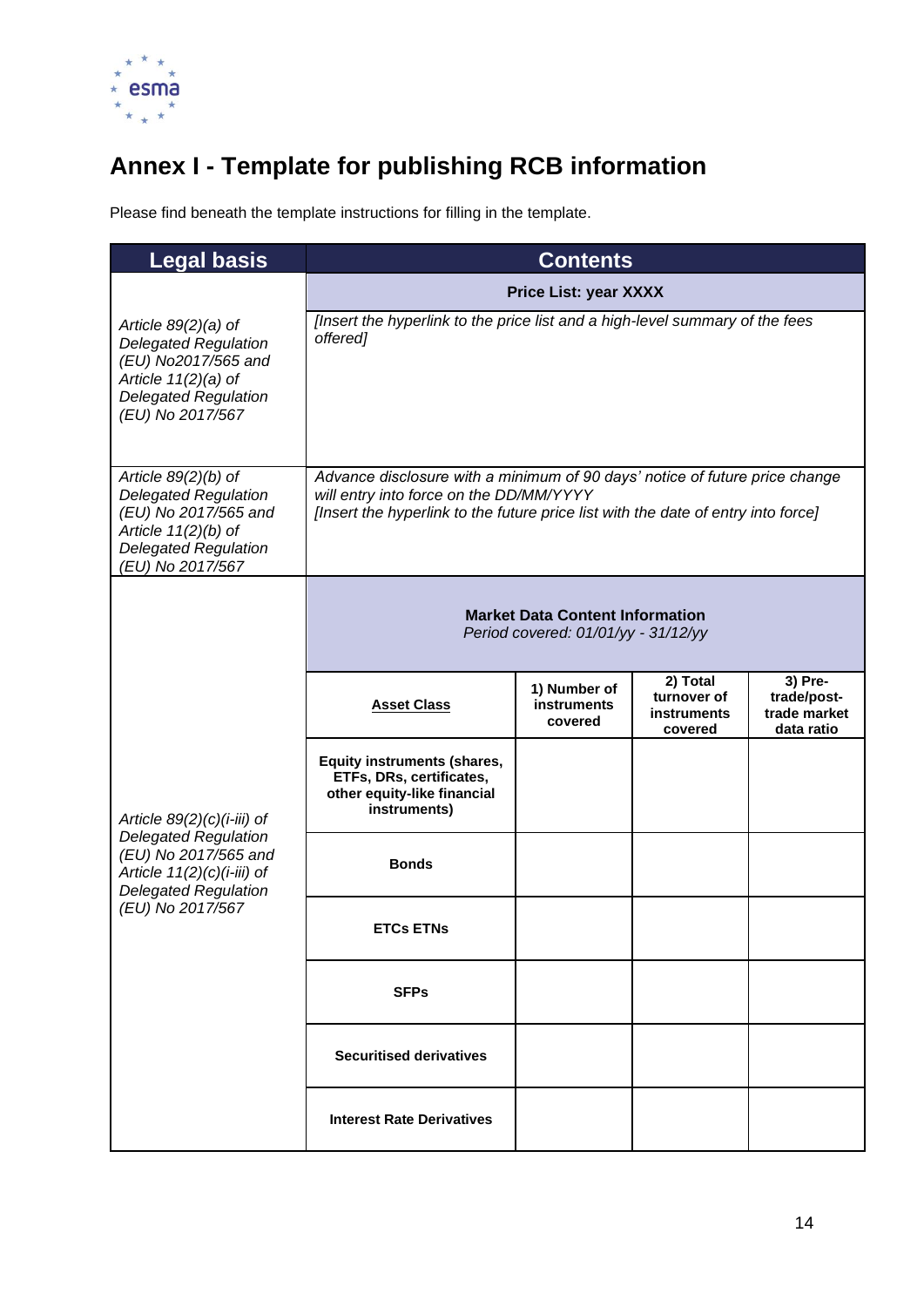

|                                                                                                                                                                  | <b>Credit Derivatives</b>                                            |              |  |
|------------------------------------------------------------------------------------------------------------------------------------------------------------------|----------------------------------------------------------------------|--------------|--|
|                                                                                                                                                                  | <b>Equity derivatives</b>                                            |              |  |
|                                                                                                                                                                  | <b>FX</b> derivatives                                                |              |  |
|                                                                                                                                                                  | <b>Emission allowances</b><br>derivatives                            |              |  |
|                                                                                                                                                                  | C10 derivatives                                                      |              |  |
|                                                                                                                                                                  | <b>Commodity derivatives</b>                                         |              |  |
|                                                                                                                                                                  | <b>CFDs</b>                                                          |              |  |
|                                                                                                                                                                  | <b>Emission allowances</b>                                           |              |  |
| Article $89(2)(c)(iv)$ of<br><b>Delegated Regulation</b><br>(EU) No 2017/565 and<br>Article $11(2)(c)(iv)$ of<br><b>Delegated Regulation</b><br>(EU) No 2017/567 | Information on any data<br>provided in addition to<br>market data    | [List]       |  |
| Article $89(2)(c)(v)$ of<br><b>Delegated Regulation</b><br>(EU) No 2017/565 and<br>Article $11(2)(c)(v)$ of<br><b>Delegated Regulation</b><br>(EU) No 2017/567   | Date of the last licence fee<br>adaption for market data<br>provided | [DD/MM/YYYY] |  |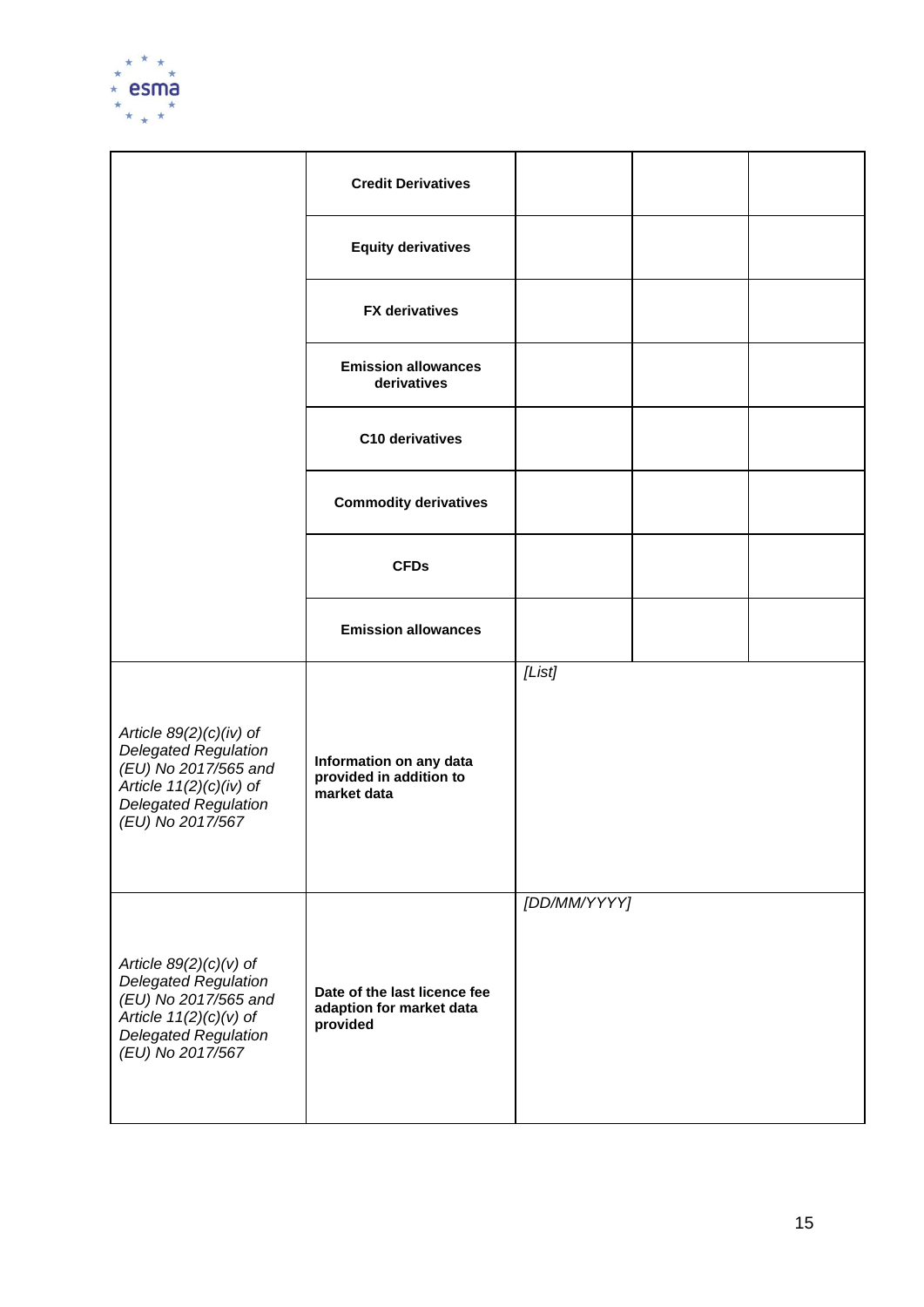

| Article $89(2)(d)$ of<br><b>Delegated Regulation</b><br>(EU) No 2017/565 and<br>Article $11(2)(d)$ of                           | <b>Total Market Data Revenues</b><br>(EUR)                                                      | [Per operating MIC]<br>[Per operating MIC]                                   |  |  |
|---------------------------------------------------------------------------------------------------------------------------------|-------------------------------------------------------------------------------------------------|------------------------------------------------------------------------------|--|--|
| <b>Delegated Regulation</b><br>(EU) No 2017/567                                                                                 | Market Data Revenues as a<br>proportion of total Revenues<br>$(\%)$                             |                                                                              |  |  |
|                                                                                                                                 | Cost accounting methodology: year YYYY                                                          |                                                                              |  |  |
|                                                                                                                                 | Information on how the price<br>was set, including the cost<br>accounting methodologies<br>used | [Please, insert hyperlink or provide in detail the<br>information requested] |  |  |
| Article $89(2)(e)$ of                                                                                                           | <b>Accounting methodologies</b>                                                                 | 1) List of types of costs: direct and joint costs                            |  |  |
| <b>Delegated Regulation</b><br>(EU) No 2017/565 and<br>Article $11(2)(e)$ of<br><b>Delegated Regulation</b><br>(EU) No 2017/567 |                                                                                                 | 2) Allocation keys (%)                                                       |  |  |
|                                                                                                                                 |                                                                                                 | 3) Please explain whether a margin is included                               |  |  |
|                                                                                                                                 | <b>Principles</b>                                                                               |                                                                              |  |  |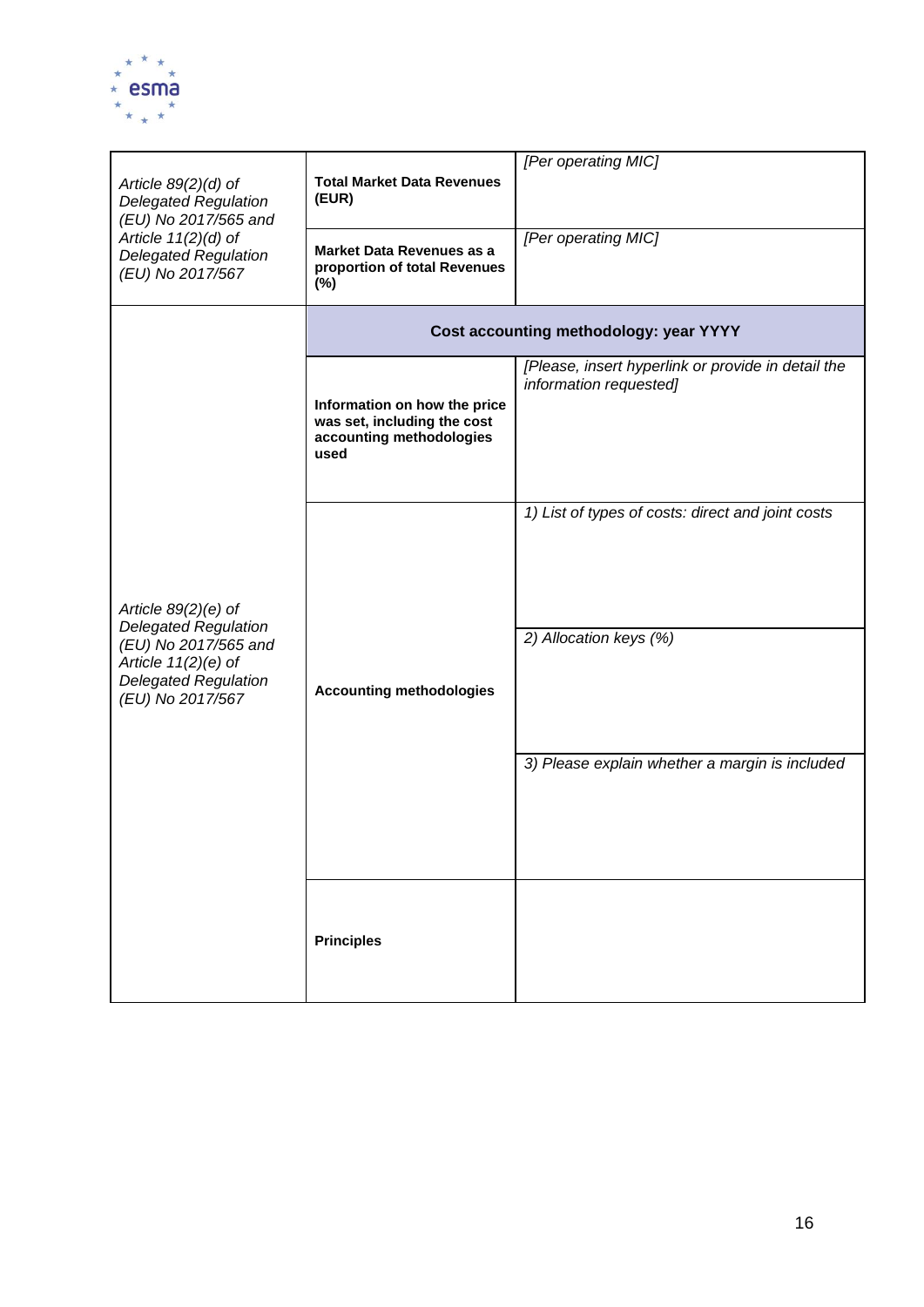

#### **Instructions for filling in the template:**

1) Reporting period

Information should be reported for a full period of 12 months except for the first reporting period where the period may be shorter or longer.

2) Number of instruments

The Average number of reporting or tradable instruments for the period covered should be provided. For derivatives, the average number of contracts should be considered.

3) Total turnover of instruments covered

For the calculation, the Average of the Daily Total Turnover should be considered and provided. The volume measure should be confirming table 4 of Annex II of RTS 2 for bonds instruments.

4) Pre trade/post trade market data ratio

Market data providers should calculate and publish the ratio of orders per transactions. Orders should include all input messages published in accordance with Articles 3, 4, 8, 9, 14 and 18 of MiFIR and including messages on submission, modification and cancellation sent to the trading system of a trading venue, relating to an order or a quote. However, these should exclude cancellation messages sent subsequently to: (i) uncrossing in an auction; (ii) a loss of venue connectivity; (iii) the use of a kill functionality. Transactions should mean a totally or partially executed order subject to the requirements under Articles 6, 7, 10, 11, 20 and 21 of MiFIR. The number of unexecuted orders should be calculated taking into account all phases of the trading session, including the auctions.

Please note that SIs and APAs do not have to disclose the pre-trade/post-trade data ratio. SIs do not have to provide information on fees for post-trade market data and APAs do not have to provide their fees for pretrade market data.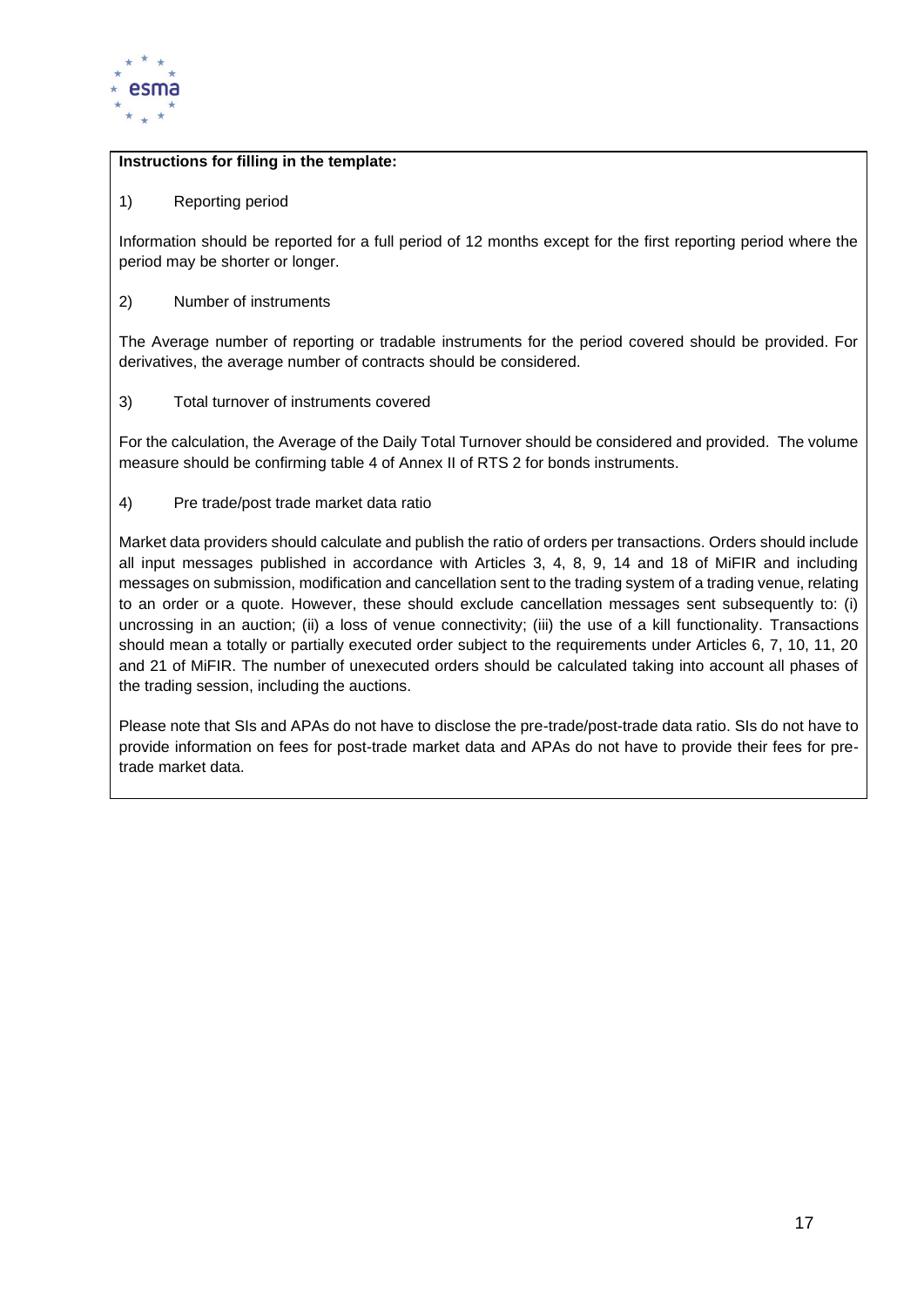

# <span id="page-54-0"></span>**Annex II – Standardisation of terminology**

#### i. Customer

The Customer should be the natural and legal person who signs the market data agreement with the market data provider and is invoiced for the market data fees.

#### ii. Unit of Count

The Unit of Count should be the unit used to measure the level of use of market data to be invoiced to the customer and that is applied for fee purposes. It should distinguish between the type of use, i.e. display use and non-display use:

- − for display use: the Active User ID should be the unit of count to quantify the level of use of display market data to be invoiced to the customer.<sup>21</sup> The Active User ID shall be the ID associated to each human user who can actively access the display data.
- − for non-display use: the server or device should be the unit of count to quantify the level of use of non-display market data to be invoiced to the customer. The server or device should be any machine that accesses and processes the data automatically.

#### iii. Professional Customer

Professional Customer should mean a customer who uses market data to carry out a regulated financial service or investment activity or to provide a service for third parties.

#### iv. Non-Professional Customer

Non-Professional Customer should mean a Customer who does not meet the definition of Professional Customer.

#### v. Display Data

Display Data should mean the data provided or used through the support of a monitor or a screen and that is human readable.

#### vi. Non-Display Data

Non-Display Data should mean all the data which does not meet the definition of Display Data.

#### vii. Market Data

Market Data should mean the data trading venues, SIs, APAs and CTPs have to make public for the purpose of the pre-trade and post-trade transparency regime. Therefore, market data includes the details set out in Annex I of RTS 1 and Annex I and Annex II of RTS 2.

#### viii. Derived Data

 $21$  Except for the cases where Article 9(2) and 9(3) of Delegated Regulation 2017/567 or Article 87(2) and 87(3) of Delegated Regulation 2017/565 apply.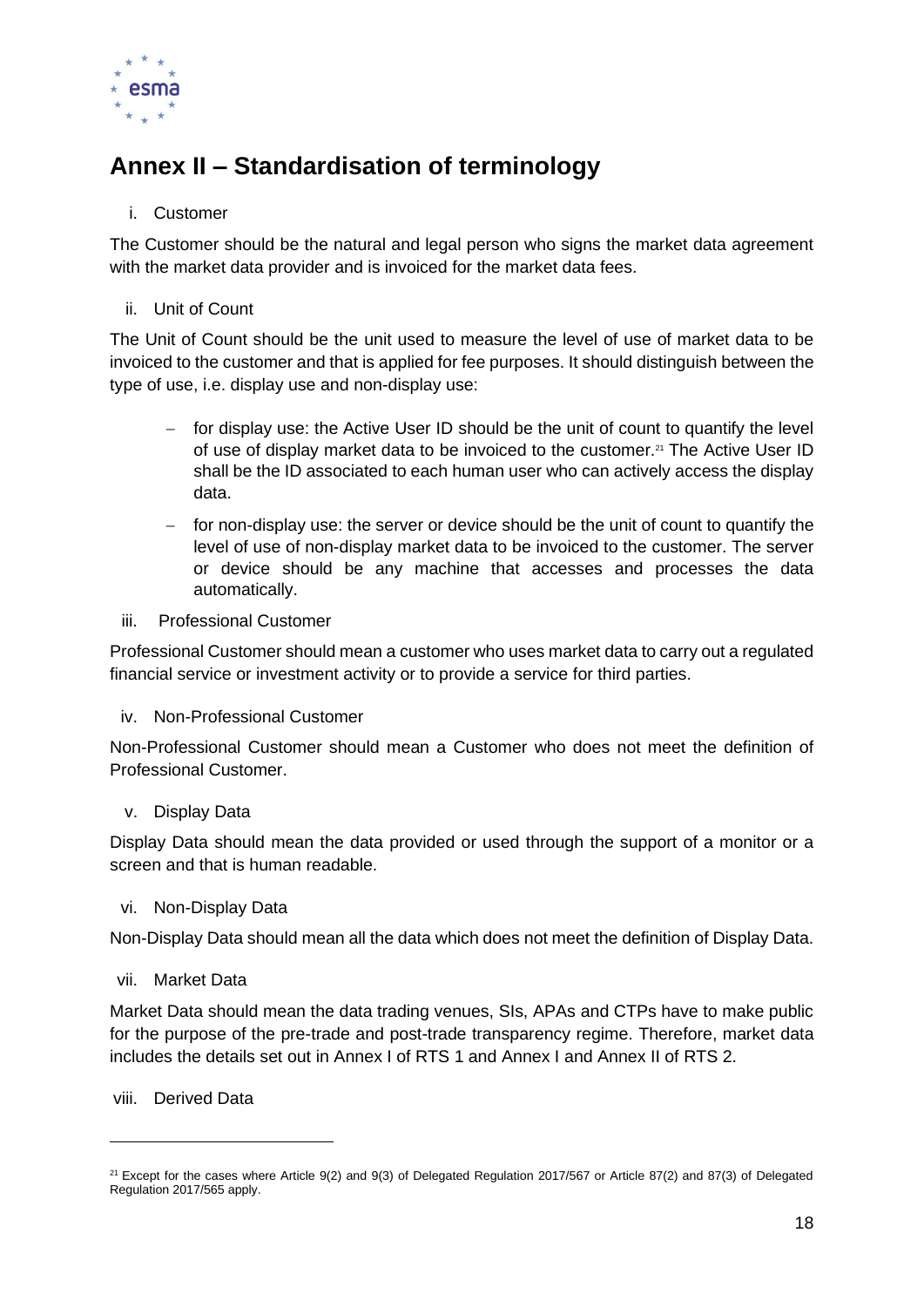

Derived Data should mean data created as a result of the transformation or combination of the raw data originally generated by market data providers with other data provided by different sources that cannot be used to materially replace or substitute the original data.

#### ix. Real-time Data

Real-time Data should mean market data delivered with a delay of less than 15 minutes after publication.

#### x. Delayed Data

Delayed Data should mean market data made available 15 minutes after publication.

xi. Historical Data

Historical Data should mean this part of Delayed Data which is made available later than the end of the following business day after publication.